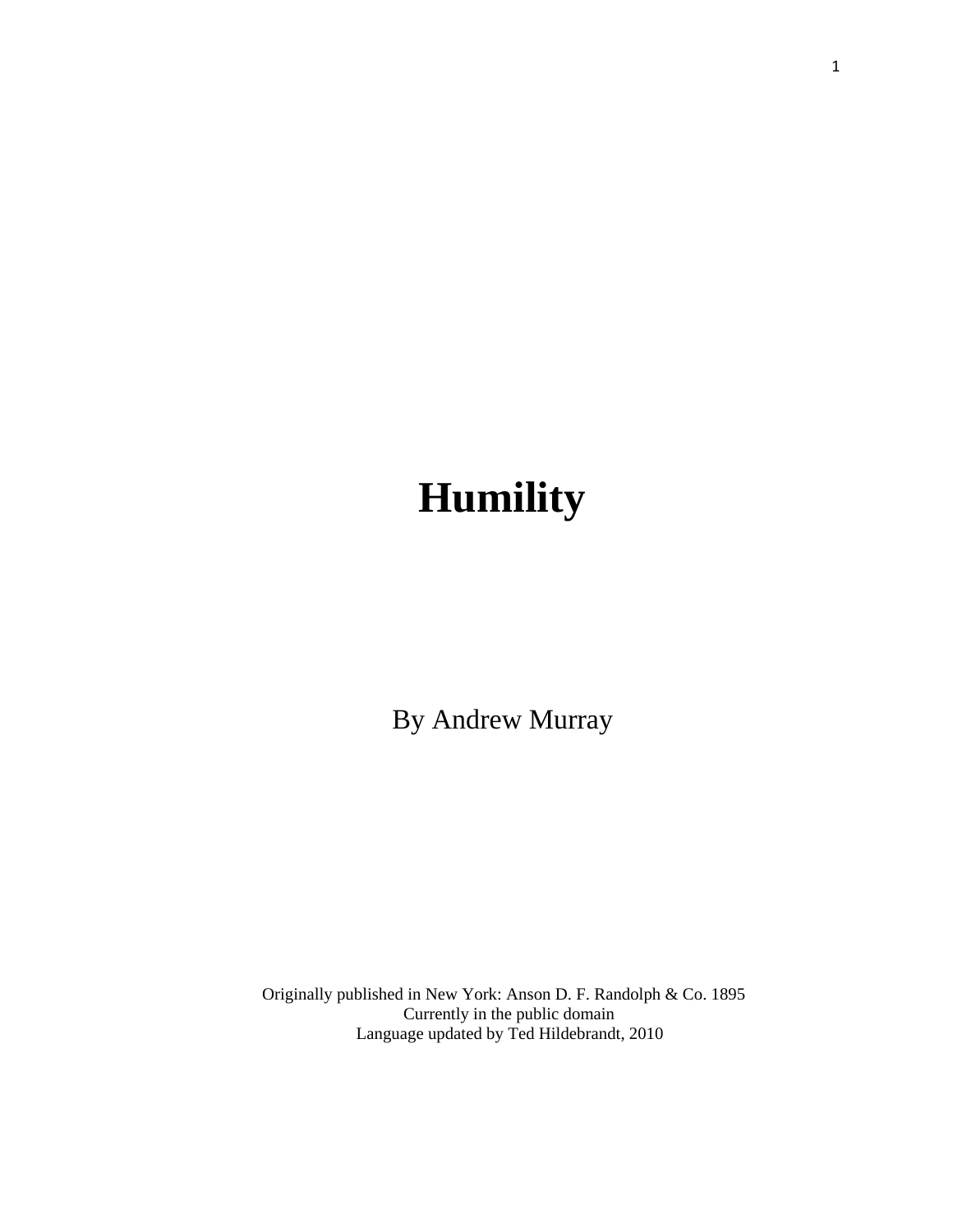# **Table of Contents**

| $\mathbf{1}$   |  |
|----------------|--|
| $\overline{2}$ |  |
| 3              |  |
| $\overline{4}$ |  |
| 5              |  |
| 6              |  |
| $\tau$         |  |
| 8              |  |
| 9              |  |
| 10             |  |
| 11             |  |
| 12             |  |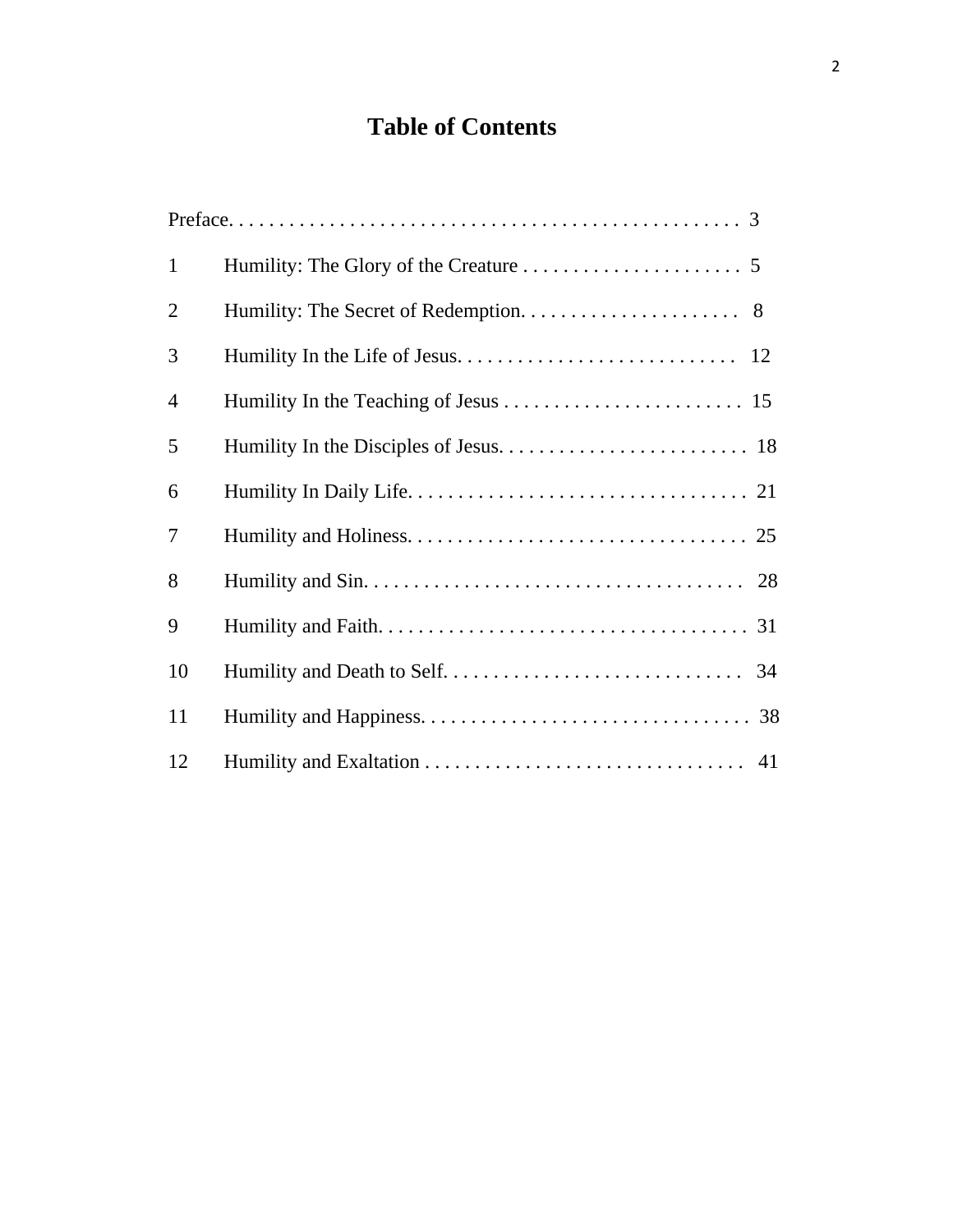# **PREFACE**

There are three great motives that urge us to humility. It becomes me as a creature, as a sinner, and as a saint. The first we see in the heavenly hosts, in unfallen man, in Jesus as Son of Man. The second appeals to us in our fallen state, and points out the only way through which we can return to our right place as creatures. In the third we have the mystery of grace, which teaches us that, as we lose ourselves in the overwhelming greatness of redeeming love, humility becomes to us the consummation of everlasting blessedness and adoration.

In our ordinary religious teaching, the second aspect has been too exclusively put in the foreground, so that some have even gone to the extreme of saying that we must keep sinning if we are indeed to keep humble. Others again have thought that the strength of self-condemnation is the secret of humility. And the Christian life has suffered loss, where believers have not been distinctly guided to see that, even in our relation as creatures, nothing is more natural and beautiful and blessed than to be nothing, that God may be all; or where it has not been made clear that it is not sin that humbles most, but grace, and that it is the soul, led through its sinfulness to be occupied with God in His wonderful glory as God, as Creator and Redeemer, that will truly take the lowest place before Him.

In these meditations I have, for more than one reason, almost exclusively directed attention to the humility that becomes us as creatures. It is not only that the connection between humility and sin is so abundantly set forth in all our religious teaching, but because I believe that for the fullness of the Christian life it is indispensable that prominence be given to the other aspect. If Jesus is indeed to be our example in His lowliness, we need to understand the principles in which it was rooted, and in which we find the common ground on which we stand with Him, and in which our likeness to Him is to be attained. If we are indeed to be humble, not only before God but towards men, if humility is to be our joy, we must see that it is not only the mark of shame, because of sin, but, apart from all sin, a being clothed upon with the very beauty and blessedness of heaven and of Jesus. We shall see that just as Jesus found His glory in taking the form of a servant, so when He said to us, "Whosoever would be first among you, shall be your servant," He simply taught us the blessed truth that there is nothing so divine and heavenly as being the servant and helper of all. The faithful servant, who recognizes his position, finds a real pleasure in supplying the wants of the master or his guests. When we see that humility is something infinitely deeper than contrition, and accept it as our participation in the life of Jesus, we shall begin to learn that it is our true nobility, and that to prove it in being servants of all is the highest fulfillment of our destiny, as men created in the image of God.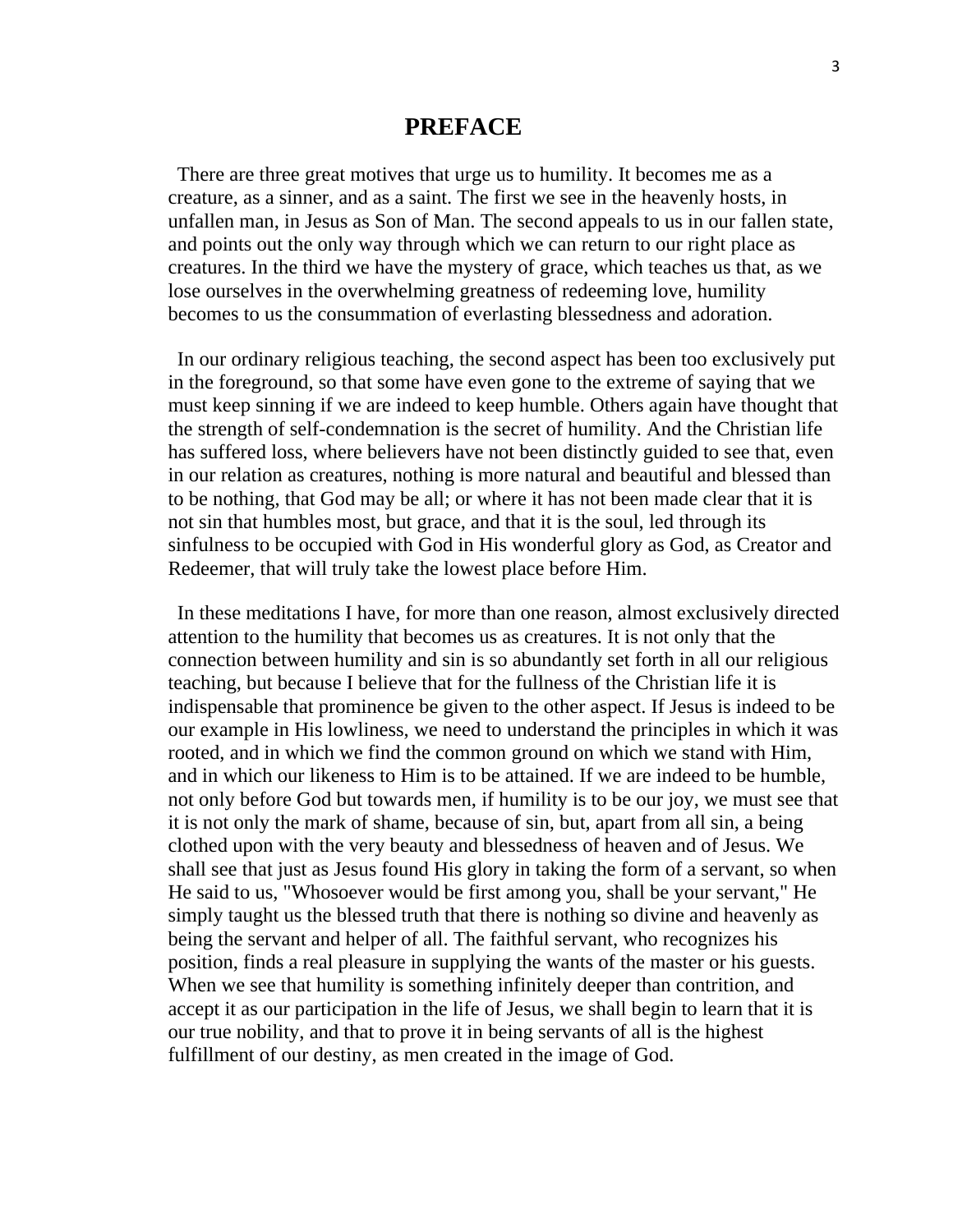When I look back upon my own religious experience, or round upon the Church of Christ in the world, I stand amazed at the thought of how little humility is sought after as the distinguishing feature of the discipleship of Jesus. In preaching and living, in the daily intercourse of the home and social life, in the more special fellowship with Christians, in the direction and performance of work for Christ, alas! how much proof there is that humility is not esteemed the cardinal virtue, the only root from which the graces can grow, the one indispensable condition of true fellowship with Jesus. That it should have been possible for men to say of those who claim to be seeking the higher holiness, that the profession has not been accompanied with increasing humility, is a loud call to all earnest Christians, however much or little truth there be in the charge, to prove that meekness and lowliness of heart are the chief mark by which they who follow the meek and lowly Lamb of God are to be known.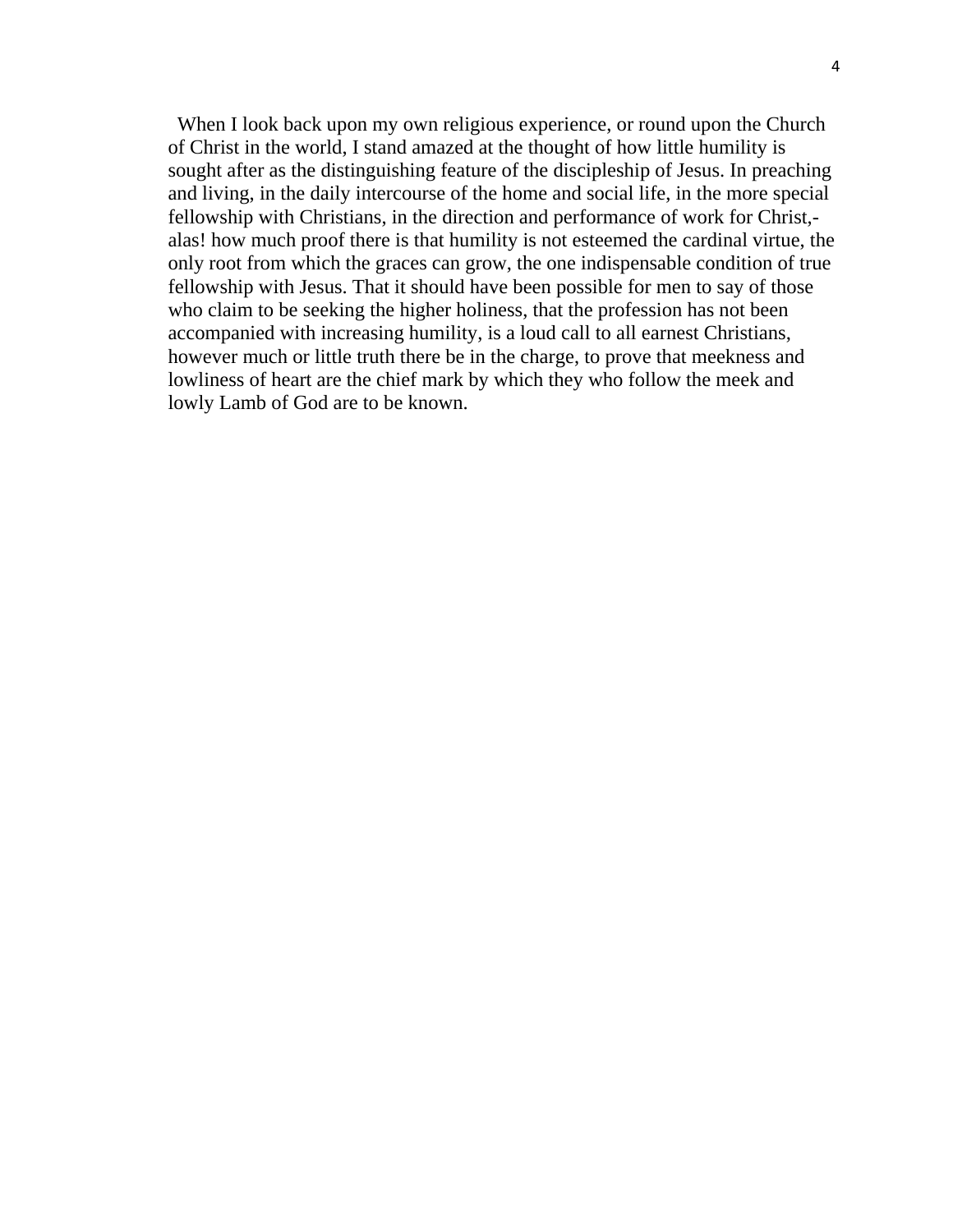#### **Chapter 1--HUMILITY: THE GLORY OF THE CREATURE**

"They shall cast their crowns before the throne, so saying: Worthy are You, our Lord and our God, to receive the glory, and the honour and the power: for You did create all things, and because of Your will they are, and were created. " Rev. 4:11

When God created the universe, it was with the one object of making the creature partaker of His perfection and blessedness, and so showing forth in it the glory of His love and wisdom and power. God wished to reveal Himself in and through created beings by communicating to them as much of His own goodness and glory as they were capable of receiving. But this communication was not a giving to the creature something which it could possess in itself, a certain life or goodness, of which it had the charge and disposal. By no means. But as God is the ever-living, ever-present, ever-acting One, who upholds all things by the word of His power, and in whom all things exist, the relation of the creature to God could only be one of unceasing, absolute, universal dependence. As truly as God by His power once created, so truly by that same power must God every moment maintain. The creature has not only to look back to the origin and first beginning of existence, and acknowledge that it there owes everything to God; its chief care, its highest virtue, its only happiness, now and through all eternity, is to present itself an empty vessel, in which God can dwell and manifest His power and goodness.

The life God bestows is imparted not once for all, but each moment continuously, by the unceasing operation of His mighty power. Humility, the place of entire dependence on God, is, from the very nature of things, the first duty and the highest virtue of the creature, and the root of every virtue.

And so pride, or the loss of this humility, is the root of every sin and evil. It was when the now fallen angels began to look upon themselves with self-complacency that they were led to disobedience, and were cast down from the light of heaven into outer darkness. Even so it was, when the serpent breathed the poison of his pride, the desire to be as God, into the hearts of our first parents, that they too fell from their high estate into all the wretchedness in which man is now sunk. In heaven and earth, pride, self-exaltation, is the gate and the birth, and the curse, of hell. (See Note "A" at end of chapter.)

Hence it follows that nothing can be our redemption, but the restoration of the lost humility, the original and only true relation of the creature to its God. And so Jesus came to bring humility back to earth, to make us partakers of it, and by it to save us. In heaven He humbled Himself to become man. The humility we see in Him possessed Him in heaven; it brought Him, He brought it, from there. Here on earth "He humbled Himself, and became obedient unto death"; His humility gave His death its value, and so became our redemption. And now the salvation He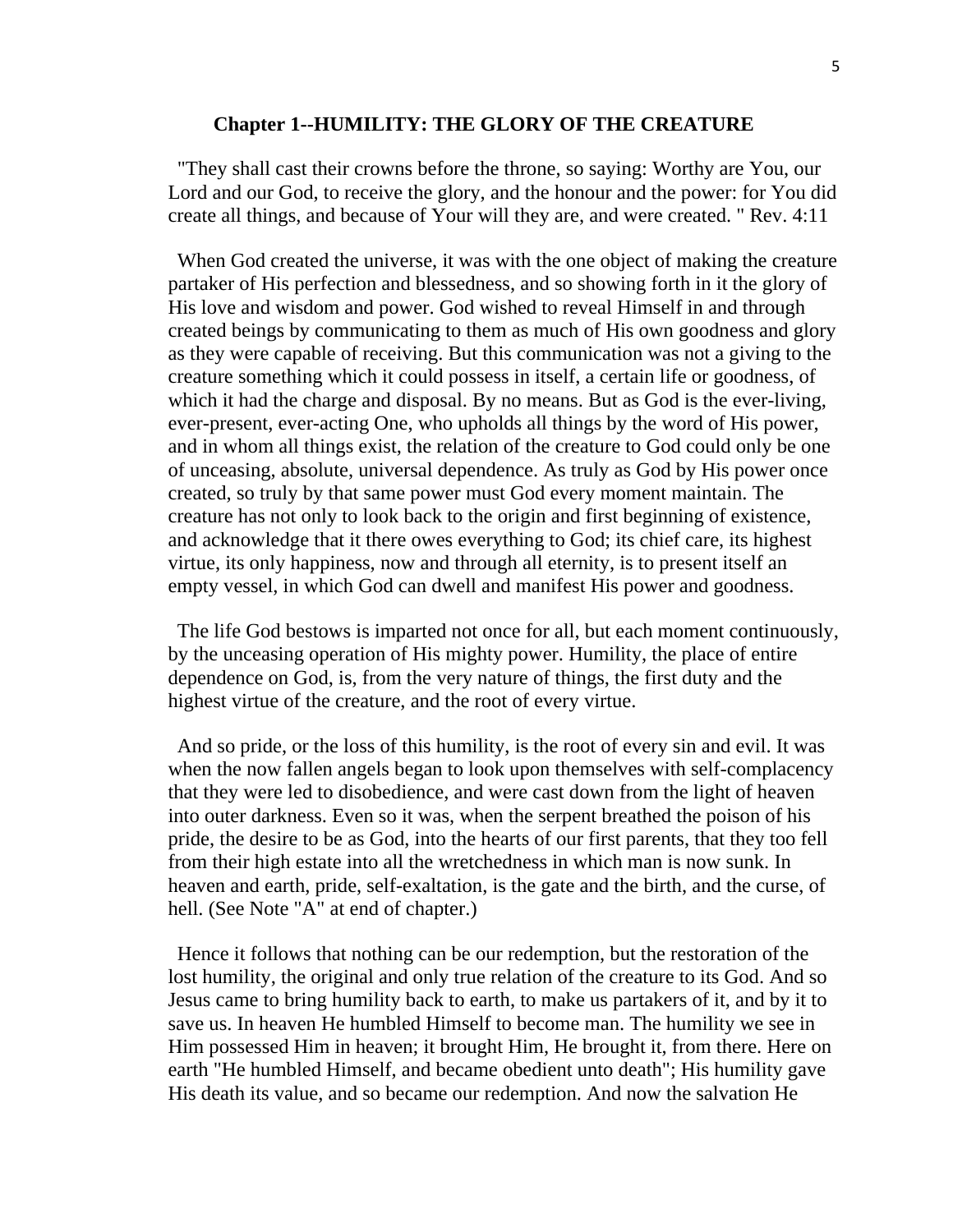imparts is nothing less and nothing else than a communication of His own life and death, His own disposition and spirit, His own humility, as the ground and root of His relation to God and His redeeming work. Jesus Christ took the place and fulfilled the destiny of man, as a creature, by His life of perfect humility. His humility is our salvation. His salvation is our humility.

And so the life of the saved ones, of the saints, must needs bear this stamp of deliverance from sin, and full restoration to their original state; their whole relation to God and man marked by an all pervading humility. Without this there can be no true abiding in God's presence, or experience of His favor and the power of His Spirit; without this no abiding faith, or love or joy or strength. Humility is the only soil in which the graces root; the lack of humility is the sufficient explanation of every defect and failure. Humility is not so much a grace or virtue along with others; it is the root of all, because it alone takes the right attitude before God, and allows Him as God to do all.

God has so constituted us as reasonable beings, that the truer the insight into the real nature or the absolute need of a command, the readier and fuller will be our obedience to it. The call to humility has been too little regarded in the Church because its true nature and importance has been too little apprehended. It is not a something which we bring to God, or He bestows; it is simply the sense of entire nothingness, which comes when we see how truly God is all, and in which we make way for God to be all. When the creature realizes that this is the true nobility, and consents to be with his will, his mind, and his affections, the form, the vessel in which the life and glory of God are to work and manifest themselves, he sees that humility is simply acknowledging the truth of his position as creature, and yielding to God His place.

In the life of earnest Christians, of those who pursue and profess holiness, humility ought to be the chief mark of their uprightness. It is often said that it is not so. May not one reason be that in the teaching and example of the Church, it has never had that place of supreme importance which belongs to it? And that this, again, is owing to the neglect of this truth, that strong as sin is as a motive to humility, there is one of still wider and mightier influence, that which makes the angels, that which made Jesus, that which makes the holiest of saints in heaven, so humble; that the first and chief mark of the relation of the creature, the secret of his blessedness, is the humility and nothingness which leaves God free to be all?

I am sure there are many Christians who will confess that their experience has been very much like my own in this, that we had long known the Lord without realizing that meekness and lowliness of heart are to be the distinguishing feature of the disciple as they were of the Master. And further, that this humility is not a thing that will come of itself, but that it must be made the object of special desire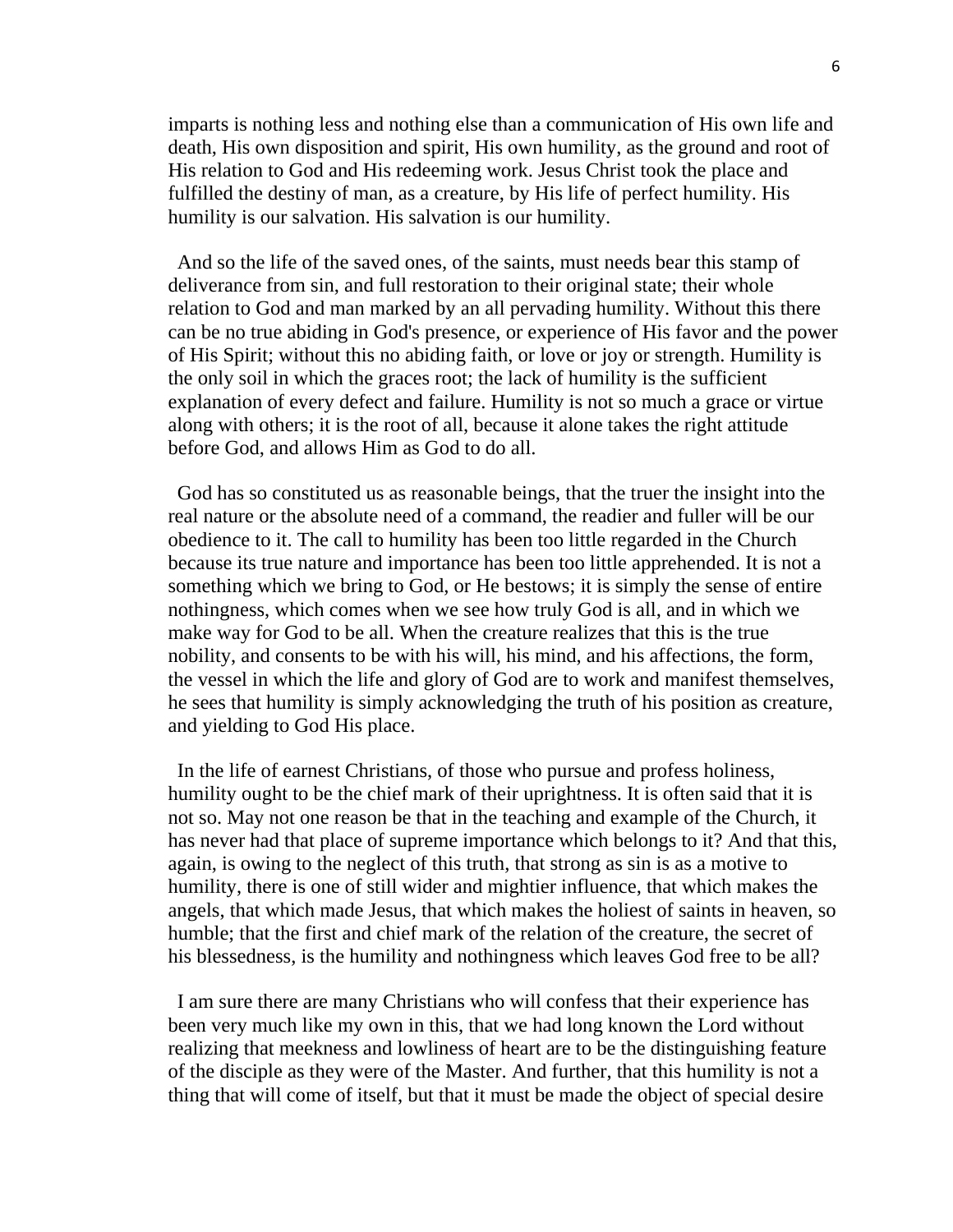and prayer and faith and practice. As we study the word, we shall see what very distinct and oft-repeated instructions Jesus gave His disciples on this point, and how slow they were in understanding Him. Let us, at the very commencement of our meditations, admit that there is nothing so natural to man, nothing so insidious and hidden from our sight, nothing so difficult and dangerous, as pride. Let us feel that nothing but a very determined and persevering waiting on God and Christ will discover how lacking we are in the grace of humility, and how impotent to obtain what we seek. Let us study the character of Christ until our souls are filled with the love and admiration of His lowliness. And let us believe that, when we are broken down under a sense of our pride, and our impotence to cast it out, Jesus Christ Himself will come in to impart this grace too, as a part of His wondrous life within us.

#### NOTE A--

"All this is to make it known the region of eternity that pride can degrade the highest angels into devils, and humility raise fallen flesh and blood to the thrones of angels. Thus, this is the great end of God raising a new creation out of a fallen kingdom of angels: for this end it stands in its state of war betwixt the fire and pride of fallen angels, and the humility of the Lamb of God, that the last trumpet may sound the great truth through the depths of eternity, that evil can have no beginning but from pride, and no end but from humility. The truth is this: Pride may die in you, or nothing of heaven can live in you. Under the banner of the truth, give yourself up to the meek and humble spirit of the holy Jesus. Humility must sow seed, or there can be no reaping in Heaven. Look not at pride only as an unbecoming temper, nor at humility only as a decent virtue: for the one is death, and the other is life; the one is all hell, the other is all heaven. So much as you have of pride within you, you have of the fallen angels alive in you; so much as you have of true humility, so much you have of the Lamb of God within you. Could you see what every stirring of pride does to your soul, you would beg of everything you meet to tear the viper from you, though with the loss of a hand or an eye. Could you see what a sweet, divine, transforming power there is in humility, how it expels the poison of your nature, and makes room for the Spirit of God to live in you, you would rather wish to be the footstool of all the world than want the smallest degree of it." --Spirit of Prayer, Pt.II, p.73, Edition of Moreton, Canterbury, 1893.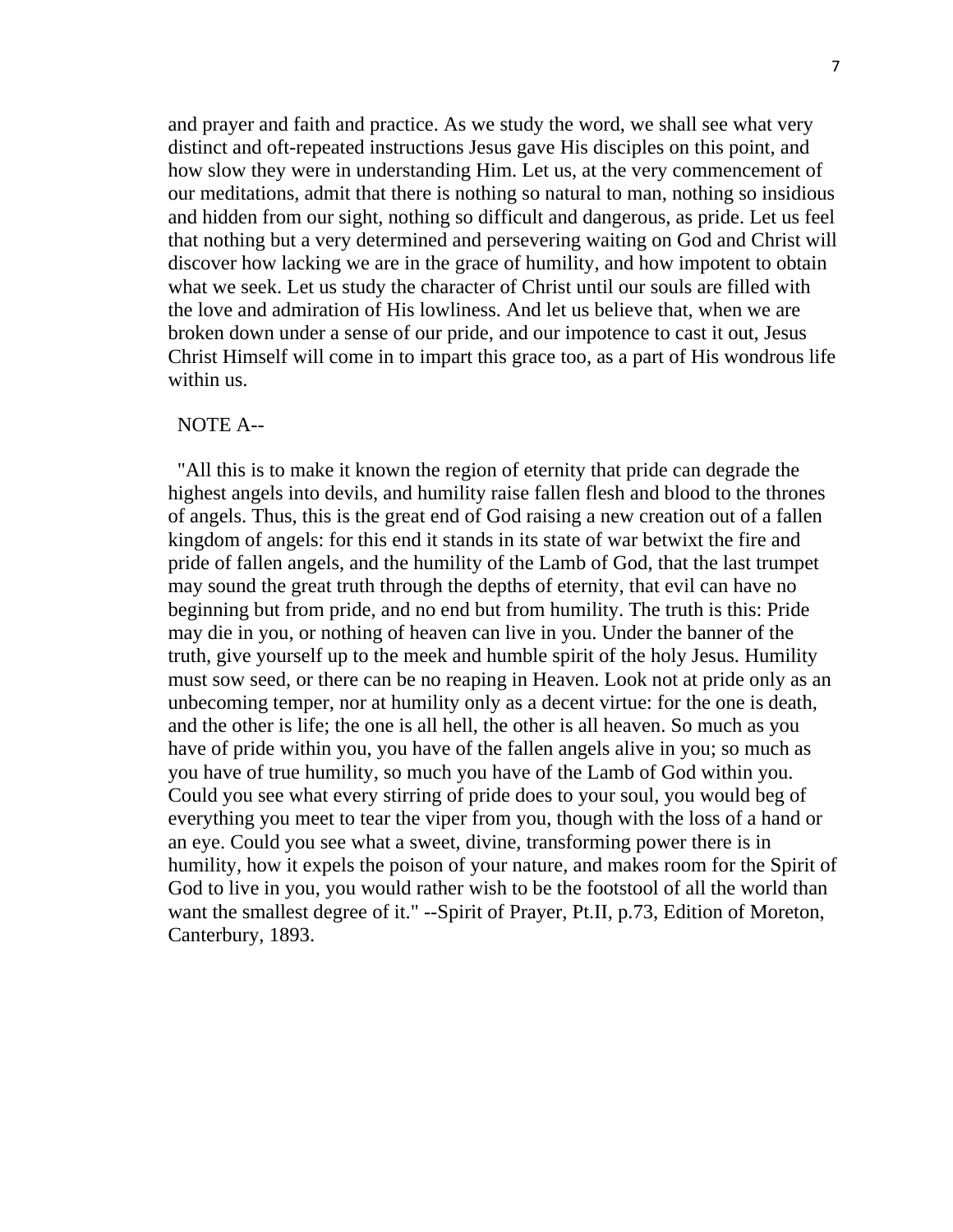#### **Chapter 2--HUMILITY: THE SECRET OF REDEMPTION**

"Have this mind in you which was also in Christ Jesus: who emptied Himself; taking the form of a servant; and humbled Himself; becoming obedient even unto death. Wherefore God also highly exalted Him." Phil. 2:5-9.

No tree can grow except on the root from which it sprang. Through all its existence it can only live with the life that was in the seed that gave it being. The full apprehension of this truth in its application to the first and the Second Adam cannot but help us greatly to understand both the need and the nature of the redemption there is in Jesus.

The Need.- When the Old Serpent, he who had been cast out from heaven for his pride, whose whole nature as devil was pride, spoke his words of temptation into the ear of Eve, these words carried with them the very poison of hell. And when she listened, and yielded her desire and her will to the prospect of being as God, knowing good and evil, the poison entered into her soul and blood and life, destroying forever that blessed humility and dependence upon God which would have been our everlasting happiness. And instead of this, her life and the life of the race that sprang from her became corrupted to its very root with that most terrible of all sins and all curses, the poison of Satan's own pride. All the wretchedness of which this world has been the scene, all its wars and bloodshed among the nations, all its selfishness and suffering, all its ambitions and jealousies, all its broken hearts and embittered lives, with all its daily unhappiness, have their origin in what this cursed, hellish pride, either our own, or that of others, has brought us. It is pride that made redemption needful; it is from our pride we need above everything to be redeemed. And our insight into the need of redemption will largely depend upon our knowledge of the terrible nature of the power that has entered our being.

No tree can grow except on the root from which it sprang. The power that Satan brought from hell, and cast into man's life, is working daily, hourly, with mighty power throughout the world. Men suffer from it; they fear and fight and flee it; and yet they know not whence it comes, whence it has its terrible supremacy. No wonder they do not know where or how it is to be overcome. Pride has its root and strength in a terrible spiritual power, outside of us as well as within us; as needful as it is that we confess and deplore it as our very own, is to know it in its Satanic origin. If this leads us to utter despair of ever conquering or casting it out, it will lead us all the sooner to that supernatural power in which alone our deliverance is to be found - the redemption of the Lamb of God. The hopeless struggle against the workings of self and pride within us may indeed become still more hopeless as we think of the power of darkness behind it all; the utter despair will fit us the better for realizing and accepting a power and a life outside of ourselves too, even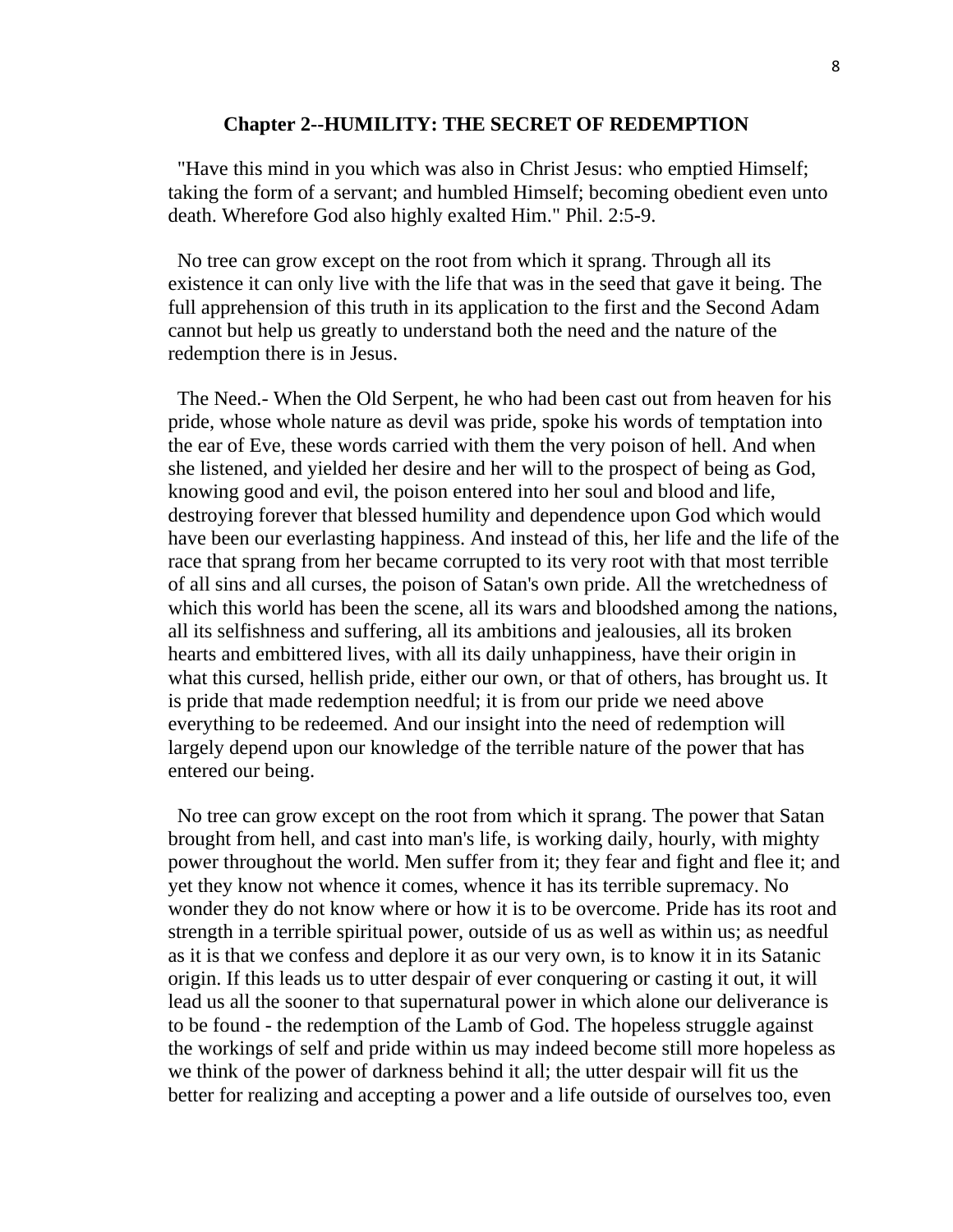the humility of heaven as brought down and brought nigh by the Lamb of God, to cast out Satan and his pride.

No tree can grow except on the root from which it sprang. Even as we need to look to the first Adam and his fall to know the power of the sin within us, we need to know well the Second Adam and His power to give within us a life of humility as real and abiding and overmastering as has been that of pride. We have our life from and in Christ, as truly, yea more truly, than from and in Adam. We are to walk "rooted in Him," "holding fast the Head from whom the whole body increases with the increase of God." The life of God which in the incarnation entered human nature, is the root in which we are to stand and grow; it is the same almighty power that worked there, and thence onward to the resurrection, which works daily in us. Our one need is to study and know and trust the life that has been revealed in Christ as the life that is now ours, and waits for our consent to gain possession and mastery of our whole being.

In this view it is of inconceivable importance that we should have right thoughts of what Christ is, of what really constitutes Him the Christ, and specially of what may be counted His chief characteristic, the root and essence of all His character as our Redeemer. There can be but one answer: it is His humility. What is the incarnation but His heavenly humility, His emptying Himself and becoming man? What is His life on earth but humility; His taking the form of a servant? And what is His atonement but humility? "He humbled Himself and became obedient unto death." And what is His ascension and His glory, but humility exalted to the throne and crowned with glory? "He humbled Himself, therefore God highly exalted Him." In heaven, where He was with the Father, in His birth, in His life, in His death, in His sitting on the throne, it is all, it is nothing but humility. Christ is the humility of God embodied in human nature; the Eternal Love humbling itself, clothing itself in the garb of meekness and gentleness, to win and serve and save us. As the love and condescension of God makes Him the benefactor and helper and servant of all, so Jesus of necessity was the Incarnate Humility. And so He is still in the midst of the throne, the meek and lowly Lamb of God.

If this be the root of the tree, its nature must be seen in every branch and leaf and fruit. If humility be the first, the all-including grace of the life of Jesus, if humility be the secret of His atonement, then the health and strength of our spiritual life will entirely depend upon our putting this grace first too, and making humility the chief thing we admire in Him, the chief thing we ask of Him, the one thing for which we sacrifice all else. 1-See Note B (at end of this chapter)

Is it any wonder that the Christian life is so often feeble and fruitless, when the very root of the Christ life is neglected, is unknown? Is it any wonder that the joy of salvation is so little felt, when that in which Christ found it and brings it, is so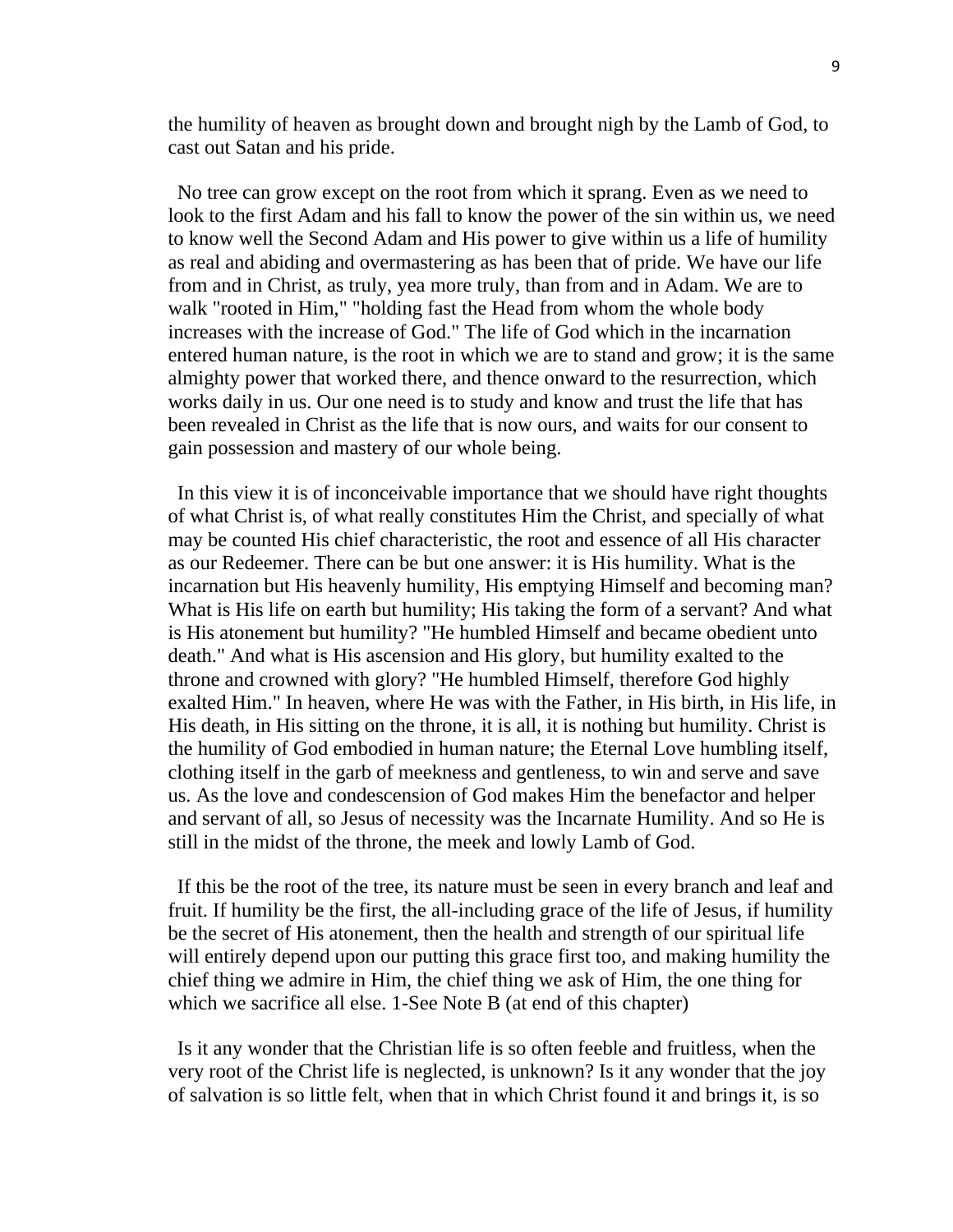little sought? Until a humility which will rest in nothing less than the end and death of self; which gives up all the honor of men as Jesus did, to seek the honor that comes from God alone; which absolutely makes and counts itself nothing, that God may be all, that the Lord alone may be exalted,until such a humility be what we seek in Christ above our chief joy, and welcome at any price, there is very little hope of a religion that will conquer the world.

I cannot too earnestly plead with my reader, if possibly his attention has never yet been specially directed to the want there is of humility within him or around him, to pause and ask whether he sees much of the spirit of the meek and lowly Lamb of God in those who are called by His name. Let him consider how all want of love, all indifference to the needs, the feelings, the weakness of others; all sharp and hasty judgments and utterances, so often excused under the plea of being outright and honest; all manifestations of temper and touchiness and irritation; all feelings of bitterness and estrangement, have their root in nothing but pride, that ever seeks itself, and his eyes will be opened to see how a dark, shall I not say a devilish pride, creeps in almost everywhere, the assemblies of the saints not excepted. Let him begin to ask what would be the effect, if in himself and around him, if towards fellow-saints and the world, believers were really permanently guided by the humility of Jesus; and let him say if the cry of our whole heart, night and day, ought not to be, O for the humility of Jesus in myself and all around me! Let him honestly fix his heart on his own lack of the humility which has been revealed in the likeness of Christ's life, and in the whole character of His redemption, and he will begin to feel as if he had never yet really known what Christ and His salvation is.

Believer! study the humility of Jesus. This is the secret, the hidden root of your redemption. Sink down into it deeper day by day. Believe with your whole heart that this Christ, whom God has given you, even as His divine humility wrought the work for you, will enter in to dwell and work within you too, and make you what the Father would have you be.

# Note B.-

"We need to know two things: 1. That our salvation consists wholly in being saved from ourselves, or that which we are by nature; 2. That in the whole nature of things nothing could be this salvation or saviour to us but such a humility of God as is beyond all expression. Hence the first unalterable term of the Saviour to fallen man: Except a man denies himself, he cannot be My disciple. Self is the whole evil of fallen nature; self-denial is our capacity of being saved; humility is our saviour ... Self is the root, the branches, the tree, of all the evil of our fallen state. All the evils of fallen angels and men have their birth in the pride of self. On the other hand, all the virtues of the heavenly life are the virtues of humility. It is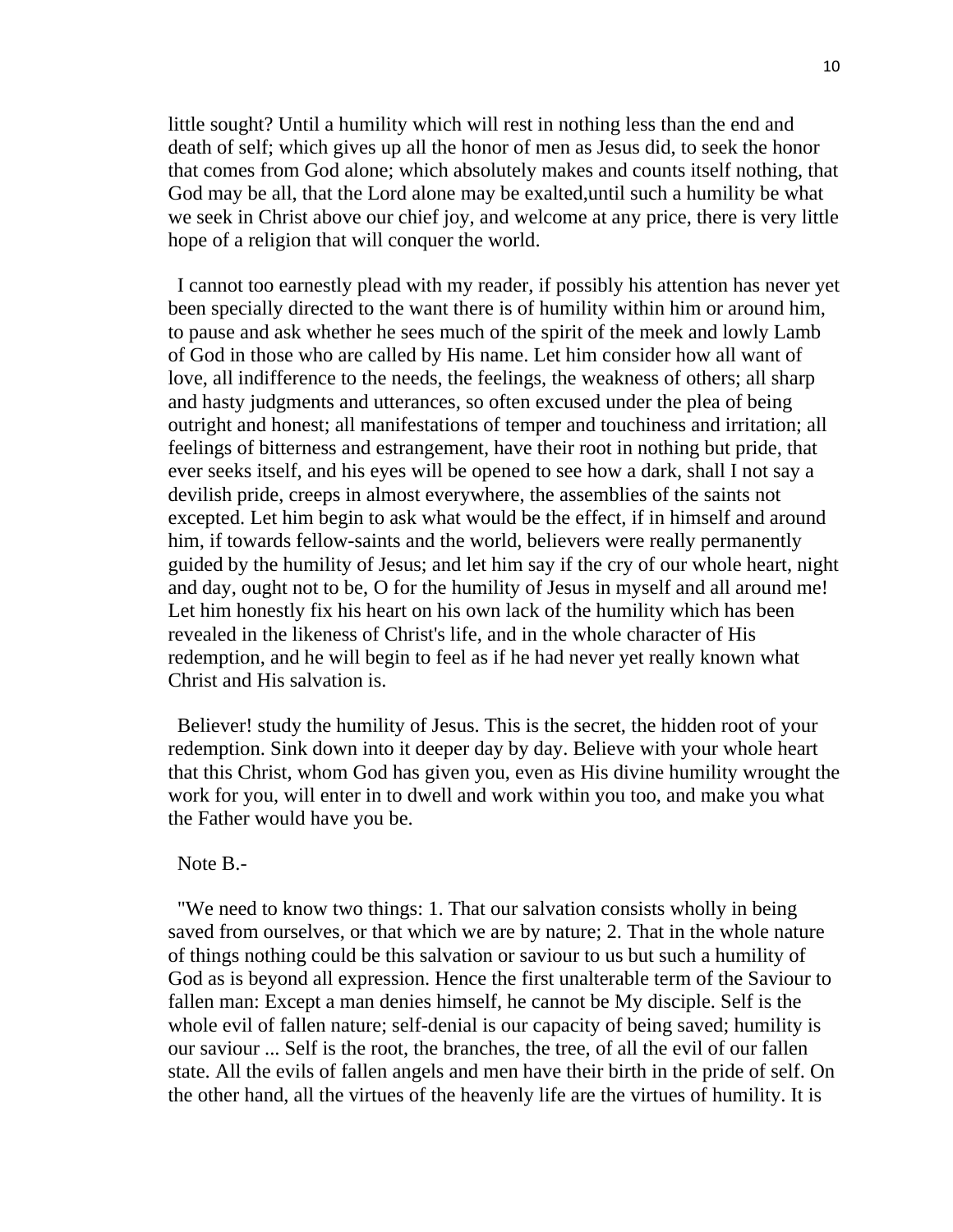humility alone that makes the unpassable gulf between heaven and hell. What is then, or in what lies, the great struggle for eternal life? It all lies in the strife between pride and humility: pride and humility are the two master powers, the two kingdoms in strife for the eternal possession of man. There never was, nor ever will be, but one humility, and that is the one humility of Christ. Pride and self have the all of man, till man has his all from Christ. He therefore only fights the good fight whose strife is that the self-idolatrous nature which he has from Adam may be brought to death by the supernatural humility of Christ brought to life in him."- W. Law, Address to the Clergy, p. 52. [I hope that this book of Law on the Holy Spirit may be issued by my publisher in the course of the year.]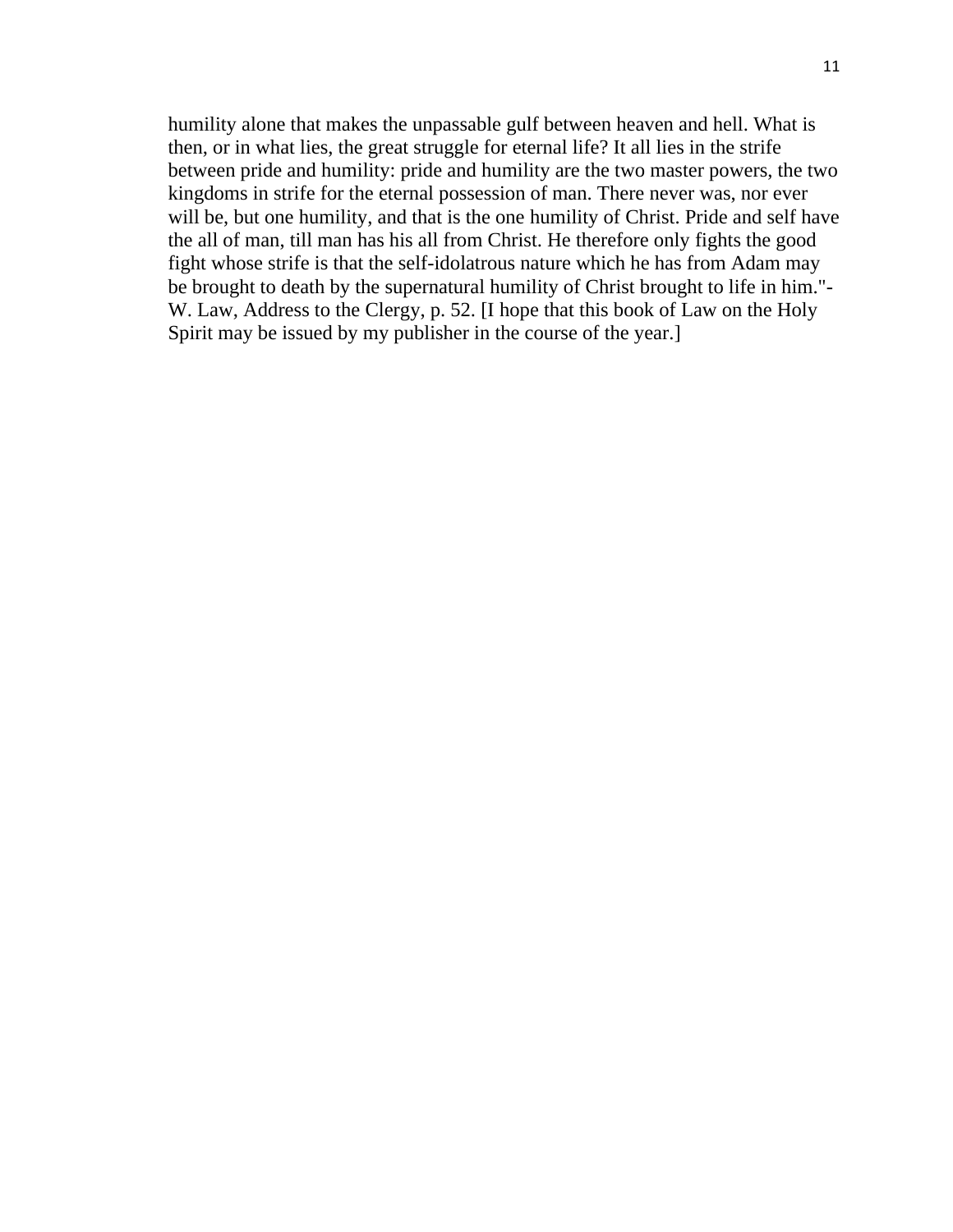### **Chapter 3 --HUMILITY IN THE LIFE OF JESUS**

"I am in the midst of you as he that serves." Luke 22: 27.

In the Gospel of John we have the inner life of our Lord laid open to us. Jesus speaks frequently of His relation to the Father, of the motives by which He is guided, of His consciousness of the power and spirit in which He acts. Though the word humble does not occur, we shall nowhere in Scripture see so clearly wherein His humility consisted. We have already said that this grace is in truth nothing but that simple consent of the creature to let God be all, in virtue of which it surrenders itself to His working alone. In Jesus we shall see how both as the Son of God in heaven, and as man upon earth, He took the place of entire subordination, and gave God the honor and the glory which is due to Him. And what He taught so often was made true to Himself: "He that humbles him: shall be exalted." As it is written, "He humbled Himself, therefore God highly exalted Him."

Listen to the words in which our Lord speaks of His relation to the Father, and how unceasingly He uses the words not, and nothing, of Himself. The not I, in which Paul expresses his relation to Christ, is the very spirit of what Christ says of His relation to the Father.

"The Son can do nothing of Himself" (John 5: 19).

"I can of My own self do nothing; My judgment is just, because I seek not My own will" (John 5: 30).

"I receive not glory from men" (John 5: 41).

"I am come not to do My own will" (John 6:38).

"My teaching is not My" (John 7:16)

"I am not come of Myself" (John 7:28)

"I do nothing of Myself" (John 8:28)

"I have not come of Myself, but He sent Me" (John 8: 42).

"I seek not My own glory" (John 8:50)

"The words that I say, I speak not from Myself" (John 14: 10).

"The word which you hear is not My" (John 14: 24).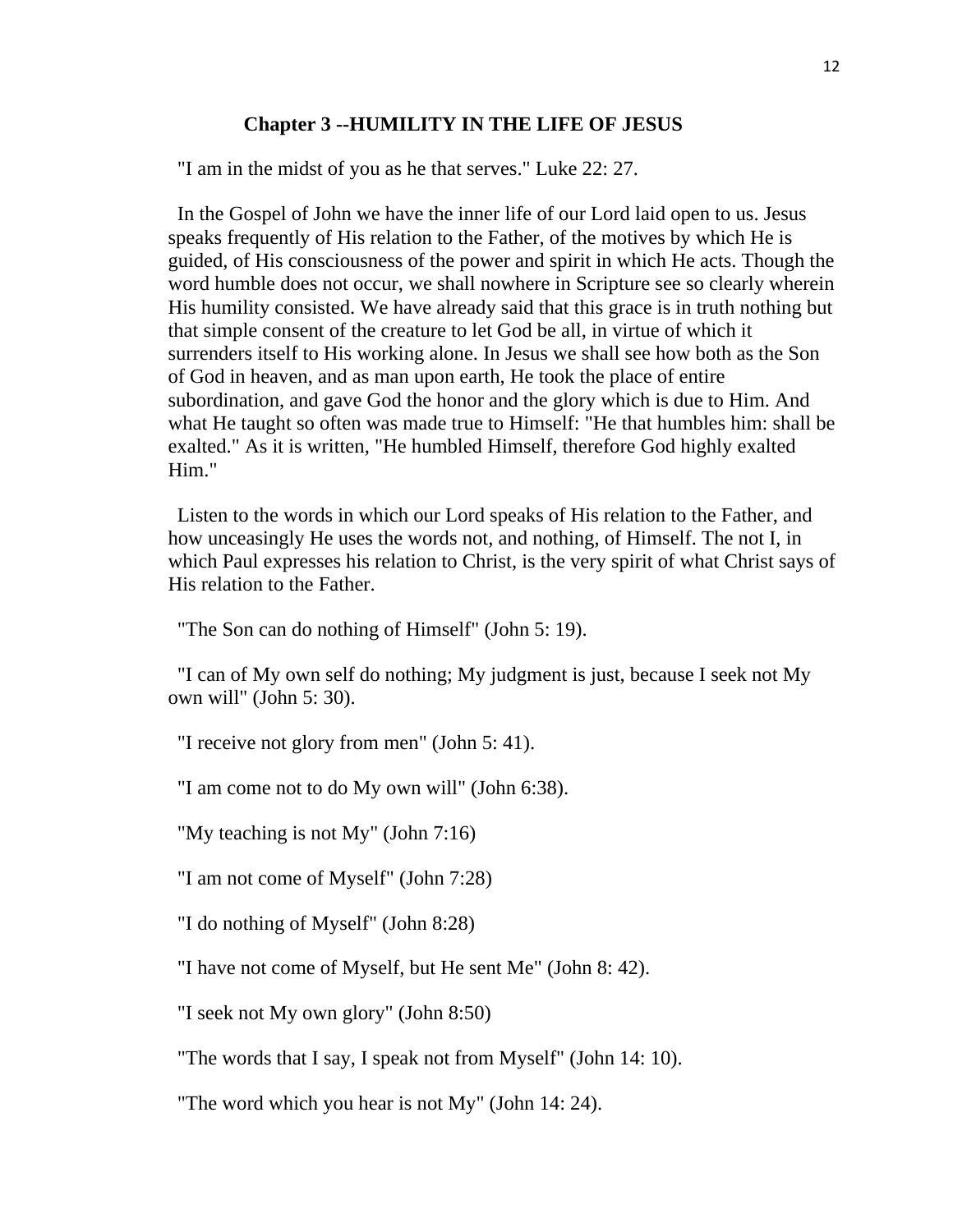These words open to us the deepest roots of Christ's life and work. They tell us how it was that the Almighty God was able to work His mighty redemptive work through Him. They show what Christ counted the state of heart which became Him as the Son of the Father. They teach us what the essential nature and life is of that redemption which Christ accomplished and now communicates. It is this: He was nothing, that God might be all. He resigned Himself with His will and His powers entirely for the Father to work in Him. Of His own power, His own will, and His own glory, of His whole mission with all His works and His teaching, of all this He said, It is not I; I am nothing; I have given Myself to the Father to work; I am nothing, the Father is all.

This life of entire self-abnegation, of absolute submission and dependence upon the Father's will, Christ found to be one of perfect peace and joy. He lost nothing by giving all to God. God honored His trust, and did all for Him, and then exalted Him to His own right hand in glory. And because Christ had thus humbled Himself before God, and God was ever before Him, He found it possible to humble Himself before men too, and to be the Servant of all. His humility was simply the surrender of Himself to God, to allow Him to do in Him what He pleased, whatever men around might say of Him, or do to Him.

It is in this state of mind, in this spirit and disposition, that the redemption of Christ has its virtue and efficacy. It is to bring us to this disposition that we are made partakers of Christ. This is the true self-denial to which our Saviour calls us, the acknowledgment that self has nothing good in it, except as an empty vessel which God must fill, and that its claim to be or do anything may not for a moment be allowed. It is in this, above and before everything, in which the conformity to Jesus consists, the being and doing nothing of ourselves, that God may be all.

Here we have the root and nature of true humility. It is because this is not understood or sought after, that our humility is so superficial and so feeble. We must learn of Jesus, how He is meek and lowly of heart. He teaches us where true humility takes its rise and finds its strength-in the knowledge that it is God who works all in all, that our place is to yield to Him in perfect resignation and dependence, in full consent to be and to do nothing of ourselves. This is the life Christ came to reveal and to impart -a life to God that came through death to sin and self. If we feel that this life is too high for us and beyond our reach, it must but the more urge us to seek it in Him; it is the indwelling Christ who will live in us this life, meek and lowly. If we long for this, let us, meantime, above everything, seek the holy secret of the knowledge of the nature of God, as He every moment works all in all; the secret, of which all nature and every creature, and above all, every child of God, is to be the witness, that it is nothing but a vessel, a channel, through which the living God can manifest the riches of His wisdom, power, and goodness. The root of all virtue and grace, of all faith and acceptable worship, is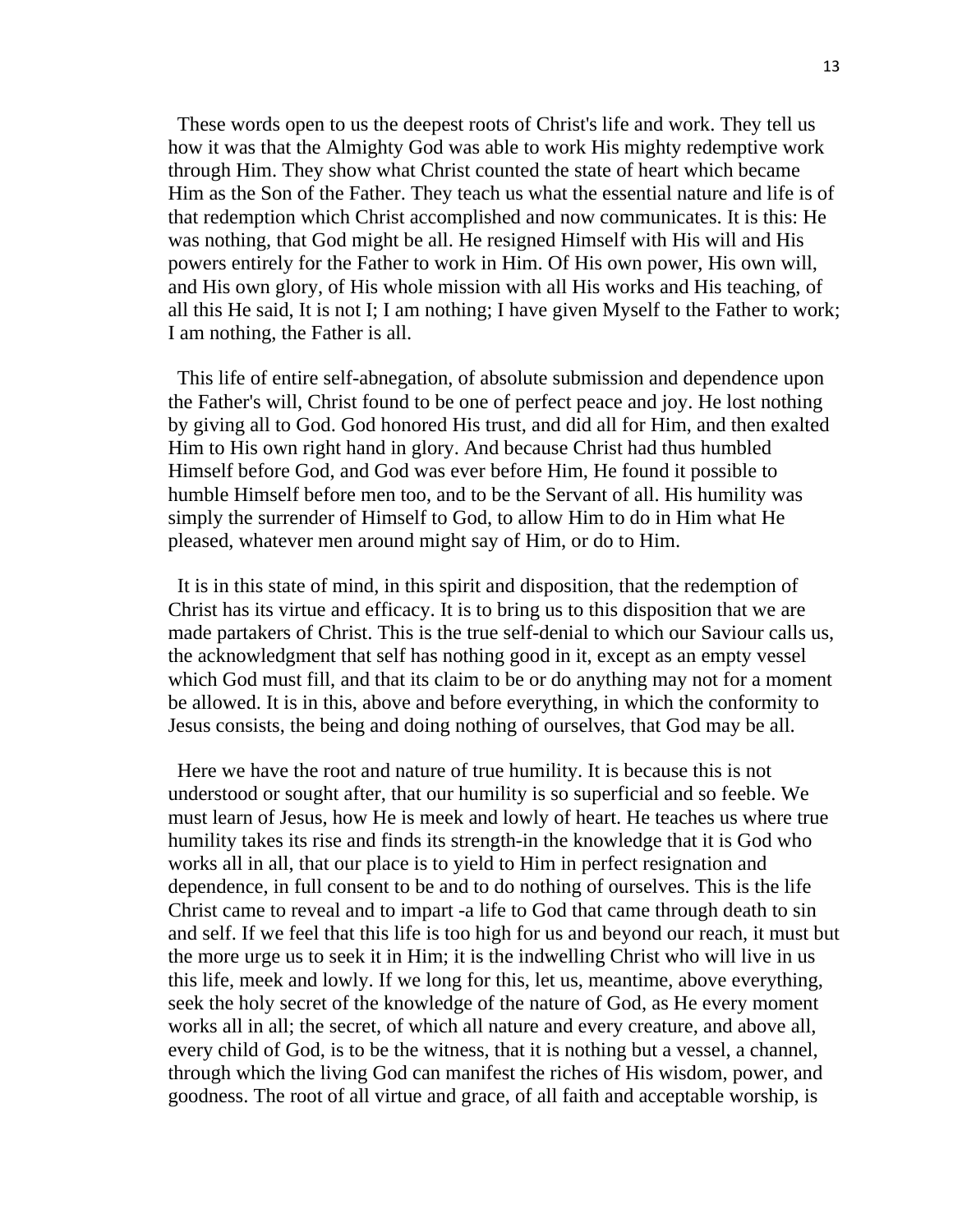that we know that we have nothing but what we receive, and bow in deepest humility to wait upon God for it.

It was because this humility was not only a temporary sentiment, wakened up and brought into exercise when He thought of God, but the very spirit of His whole life, that Jesus was just as humble in His intercourse with men as with God. He felt Himself the Servant of God for the men whom God made and loved; as a natural consequence, He counted Himself the Servant of men, that through Him God might do His work of love. He never for a moment thought of seeking His honor, or asserting His power to vindicate Himself. His whole spirit was that of a life yielded to God to work in. It is not until Christians study the humility of Jesus as the very essence of His redemption, as the very blessedness of the life of the Son of God, as the only true relation to the Father, and therefore as that which Jesus must give us if we are to have any part with Him, that the terrible lack of actual, heavenly, manifest humility will become a burden and a sorrow, and our ordinary religion be set aside to secure this, the first and the chief of the marks of the Christ within us.

Brother, are you clothed with humility? Ask your daily life. Ask Jesus. Ask your friends. Ask the world. And begin to praise God that there is opened up to you in Jesus a heavenly humility of which you have hardly known, and through which a heavenly blessedness you possibly have never yet tasted can come in to you.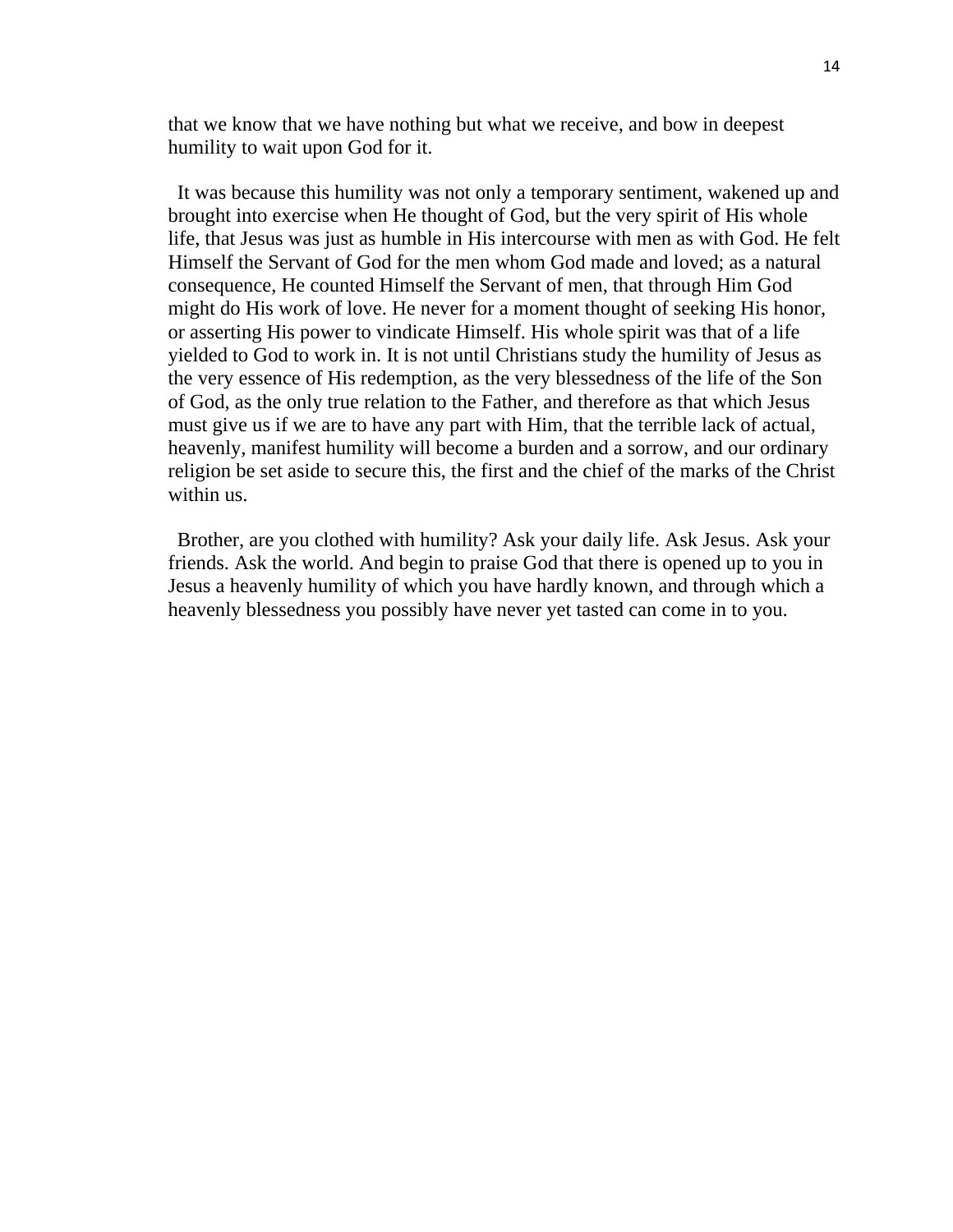#### **Chapter 4--HUMILITY IN THE TEACHING OF JESUS**

"Learn of Me, for I am meek and lowly of heart." Matt. xi. 29. "Whosoever will be chief among you, let him be your servant, even as the Son of Man came to serve." Matt.10:27.

We have seen humility in the life of Christ, as He laid open His heart to us: let us listen to His teaching. There we shall hear how He speaks of it, and how far He expects men, and specially His disciples, to be humble as He was. Let us carefully study the passages, which I can scarce do more than quote, to receive the full impression of how often and how earnestly He taught it: it may help us to realize what He asks of us.

I. Look at the commencement of His ministry. In the Beatitudes with which the Sermon on the Mount opens, He speaks: "Blessed are the poor in spirit; for theirs is the kingdom of heaven. Blessed are the meek; for they shall inherit the earth." The very first words of His proclamation of the kingdom of heaven reveal the open gate through which alone we enter. The poor, who have nothing in themselves, to them the kingdom comes. The meek, who seek nothing in themselves, theirs the earth shall be. The blessings of heaven and earth are for the lowly. For the heavenly and the earthly life, humility is the secret of blessing.

2. "Learn of Me; for I am meek and lowly of heart, and you shall find rest for your souls." Jesus offers Himself as Teacher. He tells what the spirit both is, which we shall find Him as Teacher, and which we can learn and receive from Him. Meekness and lowliness the one thing He offers us; in it we shall find perfect rest of soul. Humility is to be a salvation.

3. The disciples had been disputing who would be the greatest in the kingdom, and had agreed to ask the Master (Luke 9:46; Matt. 18:3). He set a child in their midst and said, "Whosoever shall humble himself as this little child, shall be exalted. " "Who is the greatest in the kingdom of heaven?" The question is indeed a far-reaching one. What will be the chief distinction in the heavenly kingdom? The answer, none but Jesus would have given. The chief glory of heaven, the true heavenly-mindedness, the chief of the graces, is humility. "He that is least among you, the same shall be great."

4. The sons of Zebedee had asked Jesus to sit on His right and left, the highest place in the kingdom. Jesus said it was not His to give, but the Father's, who would give it to those for whom it was prepared. They must not look or ask for it. Their thought must be of the cup and the baptism of humiliation. And then He added, "Whosoever will be chief among you, let him be your servant. Even as the Son of Man came to serve." Humility, as it is the mark of Christ the heavenly, will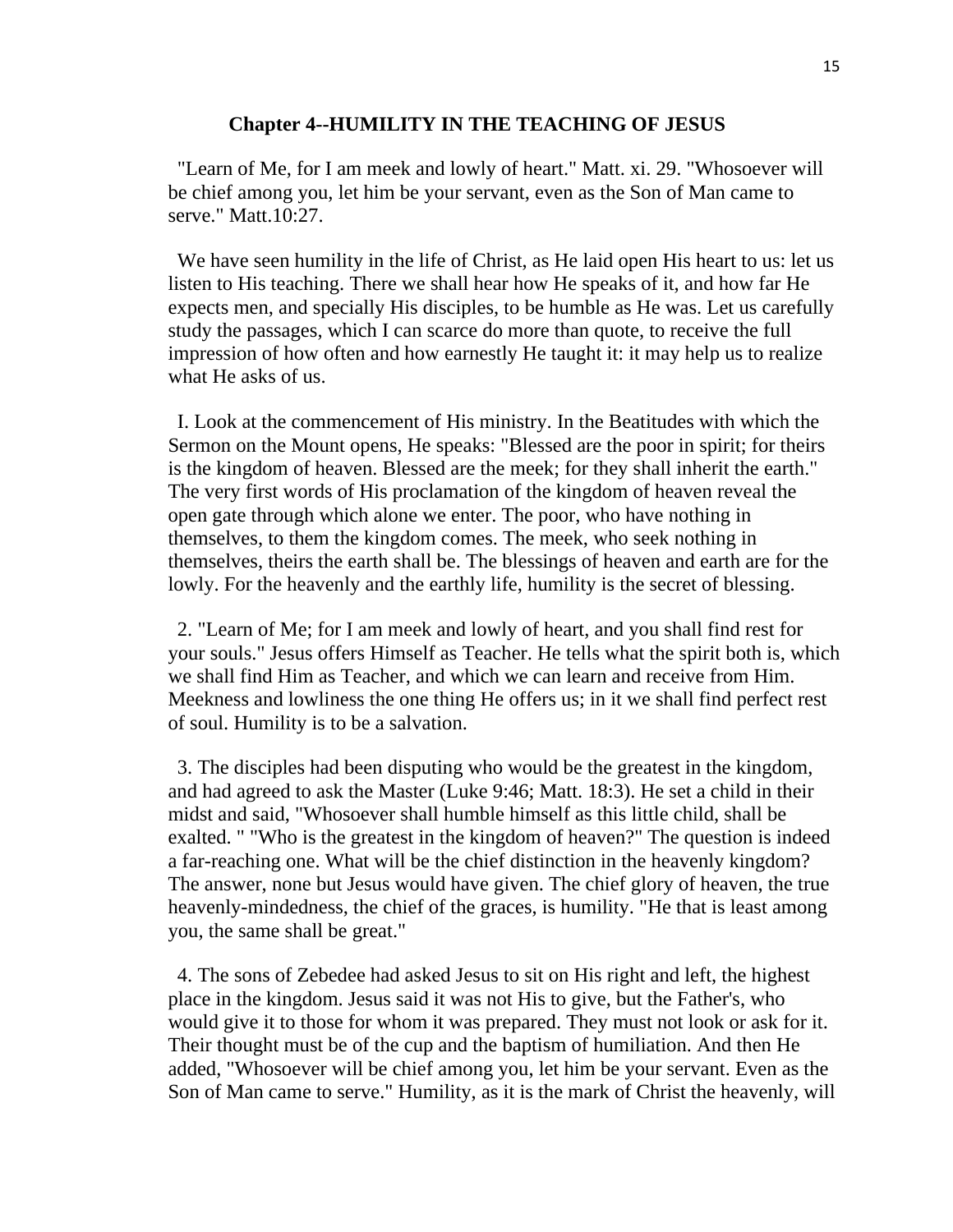be the one standard of glory in heaven: the lowliest is the nearest to God. The primacy in the Church is promised to the humblest.

5. Speaking to the multitude and the disciples, of the Pharisees and their love of the chief seats, Christ said once again (Matt. 23:11), "He that is greatest among you shall be your servant." Humiliation is the only ladder to honor in God's kingdom.

6. On another occasion, in the house of a Pharisee, He spoke the parable of the guest who would be invited to come up higher (Luke 14:1-11), and added, "For whosoever exalts himself shall be abased; and he that humbles himself shall be exalted." The demand is inexorable; there is no other way. Self-abasement alone will be exalted.

7. After the parable of the Pharisee and the Publican, Christ spoke again (Luke18: 14), "Everyone that exalts himself shall be abased; and he that humbles himself shall be exalted." In the temple and presence and worship of God, everything is worthless that is not pervaded by deep, true humility towards God and men.

8. After washing the disciples' feet, Jesus said (John 13:14), "If I then, the Lord and Master, have washed your feet, you also ought to wash one another's feet." The authority of command, and example, every thought, either of obedience or conformity, make humility the first and most essential element of discipleship.

9. At the Holy Supper table, the disciples still disputed who should be greatest (Luke 22:26). Jesus said, "He that is greatest among you, let him be as the younger; and he that is chief, as he that does serve. I am among you as he that serves." The path in which Jesus walked, and which He opened up for us, the power and spirit in which He wrought our salvation, and to which He saves us, is ever the humility that makes me the servant of all.

How little this is preached. How little it is practised. How little the lack of it is felt or confessed. I do not say, how few attain to it, some recognizable measure of likeness to Jesus in His humility. But how few ever think, of making it a distinct object of continual desire or prayer. How little the world has seen it. How little has it been seen even in the inner circle of the Church.

"Whosoever will be chief among you, let him be your servant." Would God that it might be given us to believe that Jesus means this! We all know what the character of a faithful servant or slave implies. Devotion to the master's interests, thoughtful study and care to please him, delight in his prosperity and honor and happiness. There are servants on earth in whom these dispositions have been seen, and to whom the name of servant has never been anything but a glory. To how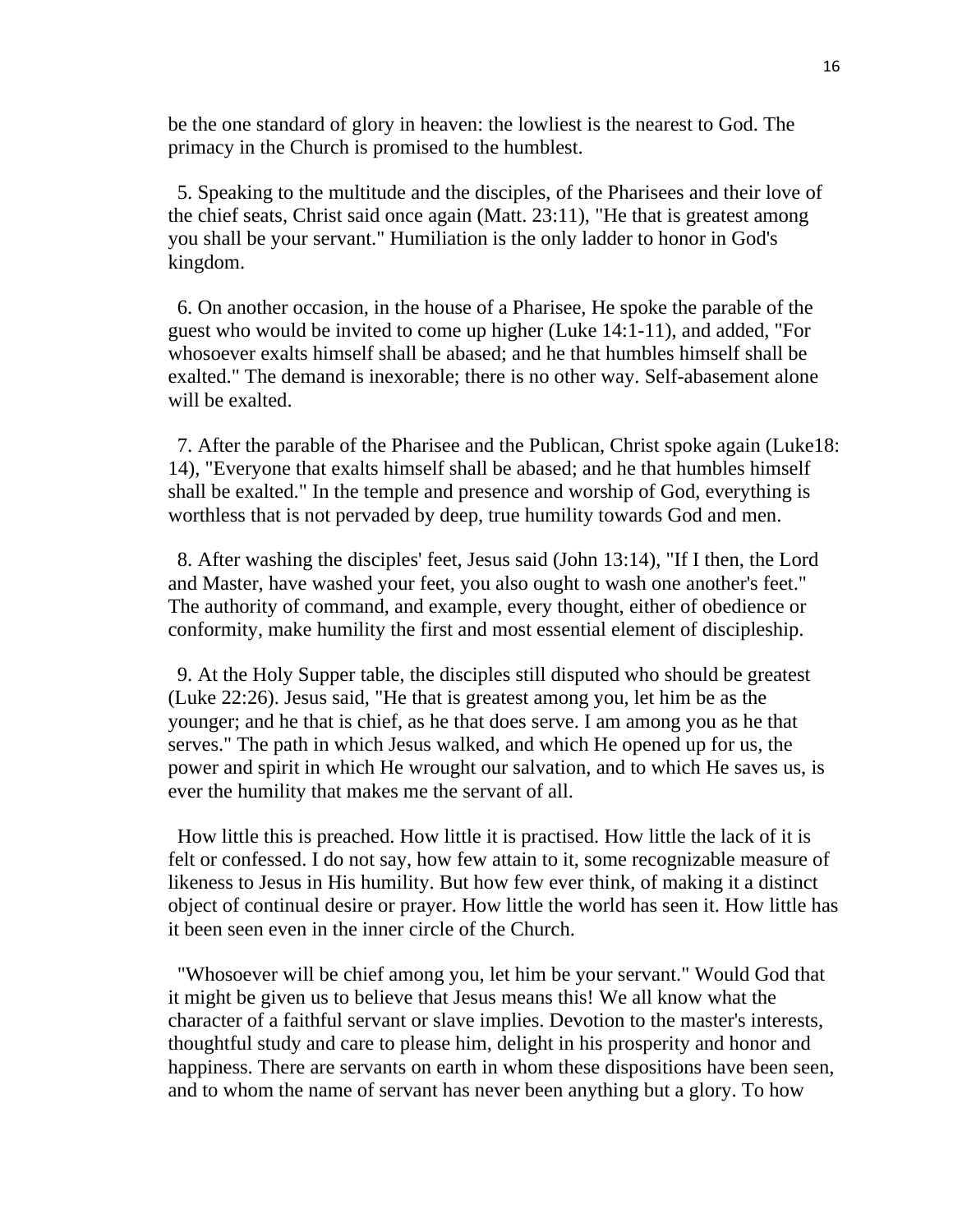many of us has it not been a new joy in the Christian life to know that we may yield ourselves as servants, as slaves to God, and to find that His service is our highest liberty, the liberty from sin and self? We need now to learn another lesson, that Jesus calls us to be servants of one another, and that, as we accept it heartily, this service too will be a most blessed one, a new and fuller liberty too from sin and self. At first it may appear hard; this is only because of the pride which still counts itself something. If once we learn that to be nothing before God is the glory of the creature, the spirit of Jesus, the joy of heaven, we shall welcome with our whole heart the discipline we may have in serving even those who try to vex us. When our own heart is set upon this, the true sanctification, we shall study each word of Jesus on self-abasement with new zest, and no place will be too low, and no stooping too deep, and no service too mean or too long continued, if we may but share and prove the fellowship with Him who spoke, "I am among you as he that serves".

Brethren, here is the path to the higher life. Down, lower down! This was what Jesus ever said to the disciples who were thinking of being great in the kingdom, and of sitting on His right hand and His left. Seek not, ask not for exaltation; that is God's work. Look to it that you abase and humble yourselves, and take no place before God or man but that of servant; that is your work; let that be your one purpose and prayer. God is faithful. Just as water ever seeks and fills the lowest place, so the moment God finds the creature abased and empty, His glory and power flow in to exalt and to bless. He that humbles himself-that must be our one care shall be exalted; that is God's care; by His mighty power and in His great love He will do it.

Men sometimes speak as if humility and meekness would rob us of what is noble and bold and manlike. O that all would believe that this is the nobility of the kingdom of heaven, that this is the royal spirit that the King of heaven displayed, that this is Godlike, to humble oneself, to become the servant of all! This is the path to the gladness and the glory of Christ's presence ever in us, His power ever resting on us.

Jesus, the meek and lowly One, calls us to learn of Him the path to God. Let us study the words we have been reading, until our heart is filled with the thought: My one need is humility. And let us believe that what He shows, He gives; what He is, He imparts. As the meek and lowly One, He will come in and dwell in the longing heart.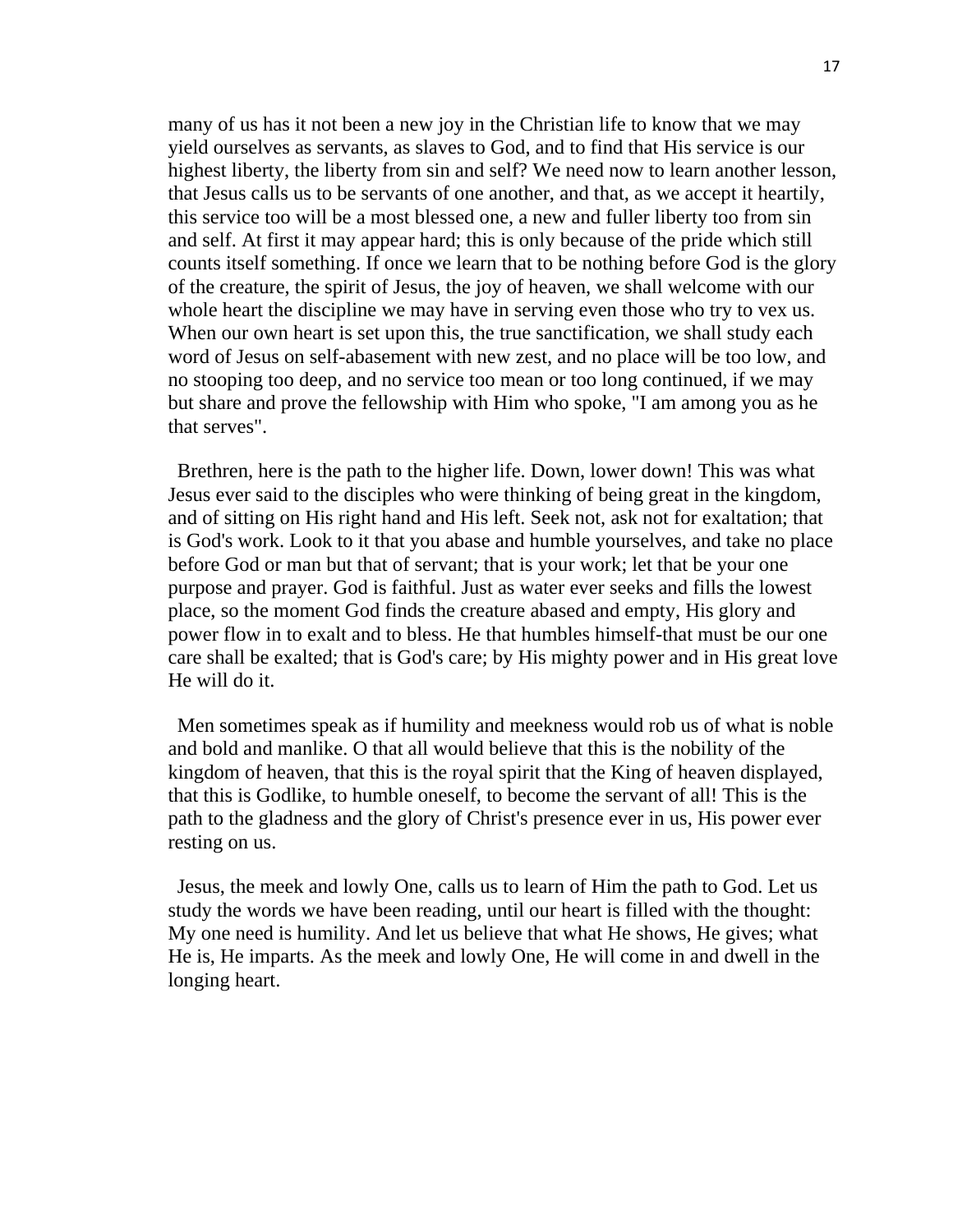#### **Chapter 5--HUMILITY IN THE DISCIPLES OF JESUS**

"Let him that is chief among you be as he that does serve." Luke 22:26.

We have studied humility in the person and teaching of Jesus; let us now look for it in the circle of His chosen companions---the twelve apostles. If, in the lack of it we find in them, the contrast between Christ and men is brought out more clearly, it will help us to appreciate the mighty change which Pentecost wrought in them, and prove how real our participation can be in the perfect triumph of Christ's humility over the pride Satan had breathed into man.

In the texts quoted from the teaching of Jesus, we have already seen what the occasions were on which the disciples had proved how entirely wanting they were in the grace of humility. Once, they had been disputing on the way which of them should be the greatest Another time, the sons of Zebedee with their mother had asked for the first places--the seat on the right hand and the left. And, later on, at the Supper table on the last night, there was again a contention which should be accounted the greatest. Not that there were not moments when they indeed humbled themselves before their Lord. So it was with Peter when he cried out, "Depart from me, Lord, for I am a sinful man." So, too, with the disciples when they fell down and worshipped Him who had stilled the storm. But such occasional expressions of humility only bring out into stronger relief what was the habitual tone of their mind, as shown in the natural and spontaneous revelation given at other times of the place and the power of self. The study of the meaning of all this will teach us most important lessons.

First, How much there may be of earnest and active religion while humility is still sadly wanting. See it in the disciples. There was in them fervent attachment to Jesus. They had forsaken all for Him. The Father had revealed to them that He was the Christ of God. They believed in Him, they loved Him, they obeyed His commandments. They had forsaken all to follow Him. When others went back, they clave to Him. They were ready to die with Him. But deeper down than all this there was a dark power, of the existence and the hideousness of which they were hardly conscious, which had to be slain and cast out, ere they could be the witnesses of the power of Jesus to save. It is even so still. We may find professors and ministers, evangelists and workers, missionaries and teachers, in whom the gifts of the Spirit are many and manifest, and who are the channels of blessing to multitudes, but of whom, when the testing time comes, or closer intercourse gives fuller knowledge, it is only too painfully manifest that the grace of humility, as an abiding characteristic, is scarce to be seen. All tends to confirm the lesson that humility is one of the chief and the highest graces; one of the most difficult of attainment; one to which our first and chiefest efforts ought to be directed; one that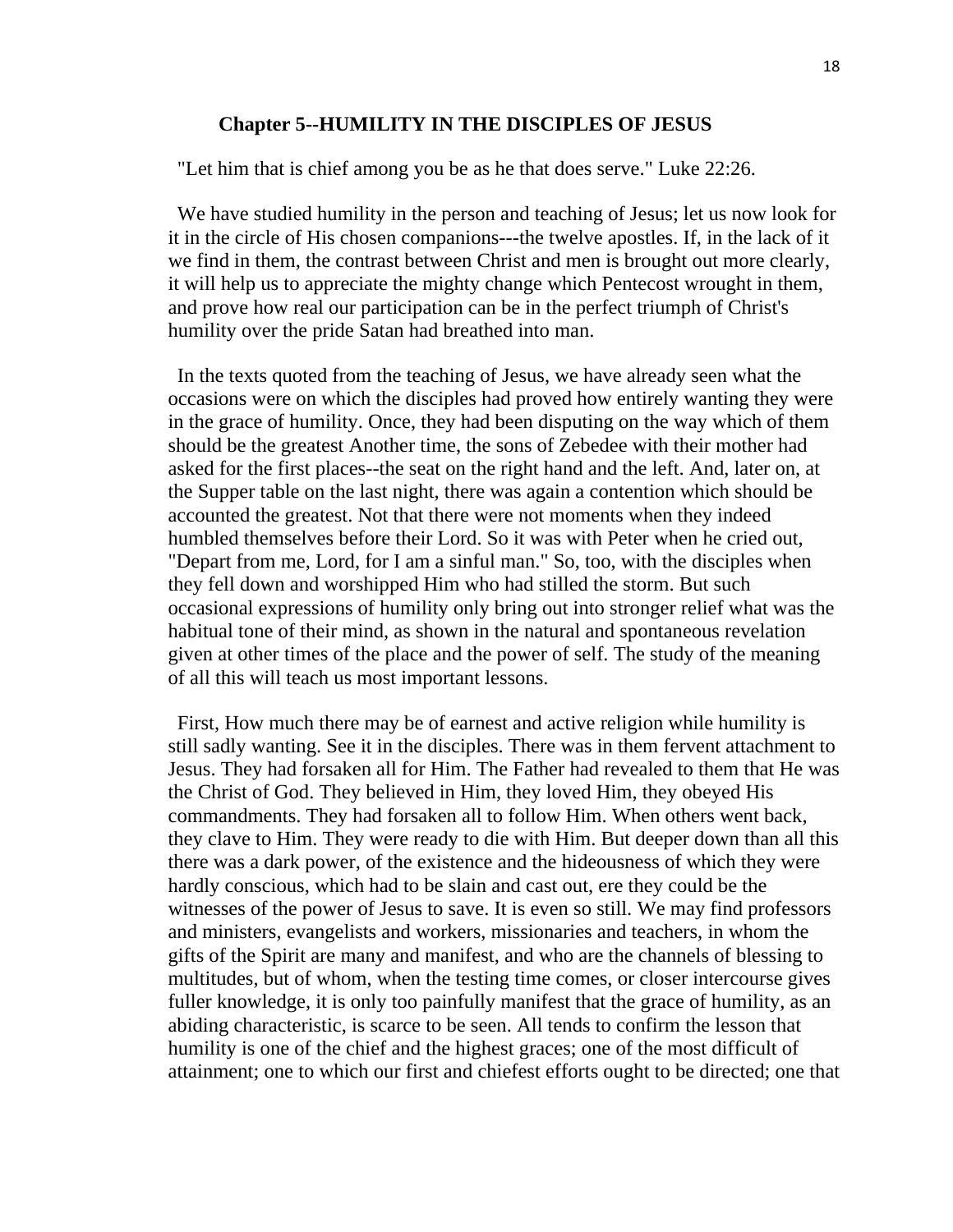only comes in power, when the fullness of the Spirit makes us partakers of the indwelling Christ, and He lives within us.

Second, How impotent all external teaching and all personal effort is, to conquer pride or give the meek and lowly heart. For three years the disciples had been in the training school of Jesus. He had told them what the chief lesson was He wished to teach them: "Learn of Me, for I am meek and lowly in heart." Time after time He had spoken to them, to the Pharisees, to the multitude, of humility as the only path to the glory of God. He had not only lived before them as the Lamb of God in His divine humility, He had more than once unfolded to them the inmost secret of His life: "The Son of Man came not to be served, but to serve"; "I am among you as one that serves." He had washed their feet, and told them they were to follow His example. And yet all had availed but little. At the Holy Supper there was still the contention as to who should be greatest. They had doubtless often tried to learn His lessons, and firmly resolved not again to grieve Him. But all in vain. To teach them and us the much needed lesson, that no outward instruction, not even of Christ Himself; no argument however convincing; no sense of the beauty of humility, however deep; no personal resolve or effort, however sincere and earnest, can cast out the devil of pride. When Satan casts out Satan, it is only to enter afresh in a mightier, though more hidden power. Nothing can avail but this, that the new nature in its divine humility be revealed in power to take the place of the old, to become as truly our very nature as that ever was.

Third, It is only by the indwelling of Christ in His divine humility that we become truly humble. We have our pride from another, from Adam; we must have our humility from Another too. Pride is ours, and rules in us with such terrible power, because it is ourselves, our very nature. Humility must be ours in the same way; it must be our very self, our very nature. As natural and easy as it has been to be proud, it must be, it will be, to be humble. The promise is, "Where," even in the heart, "sin abounded, grace did abound more exceedingly." All Christ's teaching of His disciples, and all their vain efforts, were the needful preparation for His entering into them in divine power, to give and be in them what He had taught them to desire. In His death He destroyed the power of the devil, He put away sin, and effected an everlasting redemption. In His resurrection He received from the Father an entirely new life, the life of man in the power of God, capable of being communicated to men, and entering and renewing and filling their lives with His divine power. In His ascension He received the Spirit of the Father, through whom He might do what He could not do while upon earth, make Himself one with those He loved, actually live their life for them, so that they could live before the Father in a humility like His, because it was Himself who lived and breathed in them. And on Pentecost He came and took possession. The work of preparation and conviction, the awakening of desire and hope which His teaching had effected, was perfected by the mighty change that Pentecost wrought. And the lives and the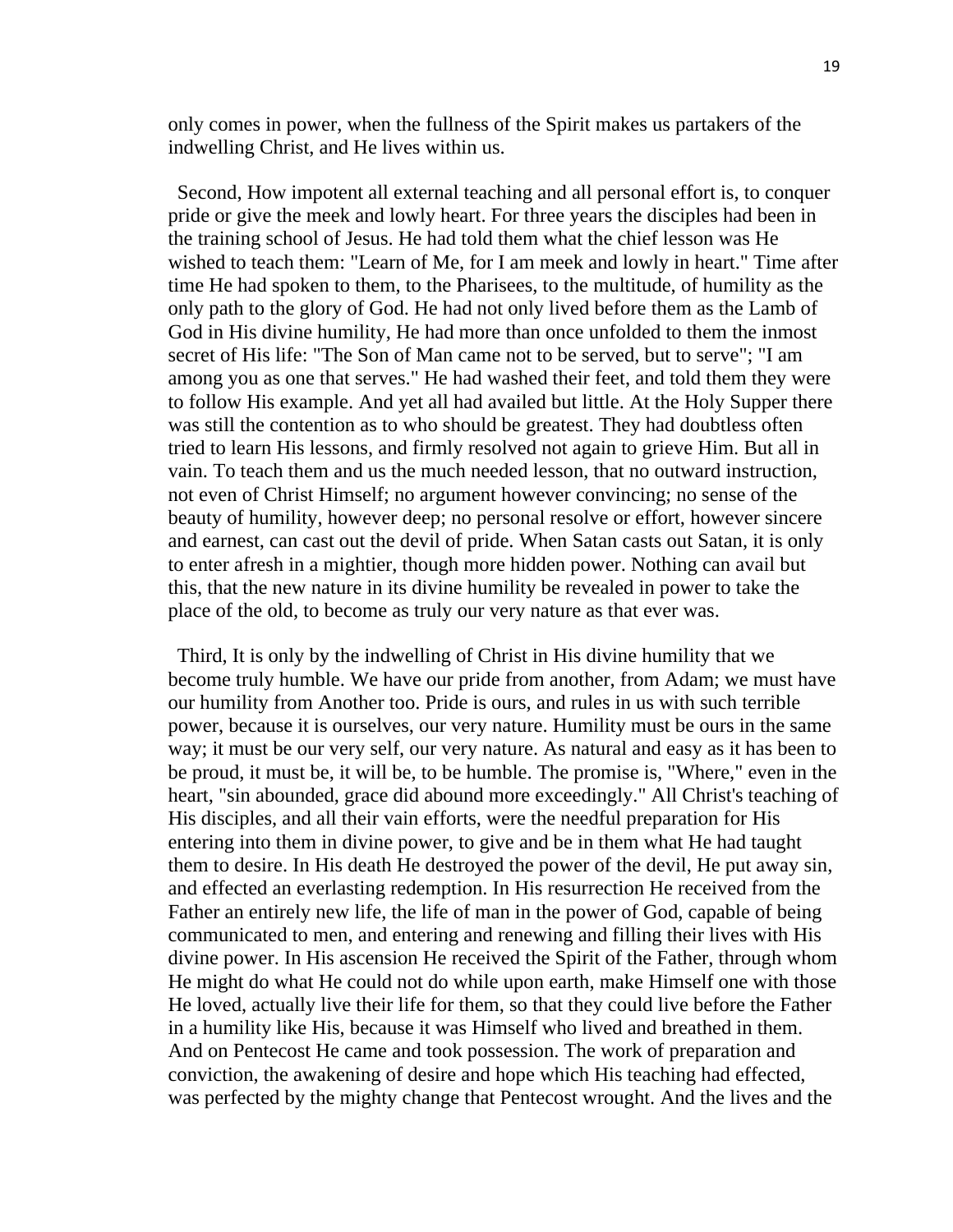epistles of James and Peter and John bear witness that all was changed, and that the spirit of the meek and suffering Jesus had indeed possession of them.

What shall we say to these things? Among my readers I am sure there is more than one class. There may be some who have never yet thought very specially of the matter, and cannot at once realize its immense importance as a life question for the Church and its every member. There are others who have felt condemned for their shortcomings, and have put forth very earnest efforts, only to fail and be discouraged. Others, again, may be able to give joyful testimony of spiritual blessing and power, and yet there has never been the needed conviction of what those around them still see as wanting. And still others may be able to witness that in regard to this grace too the Lord has given deliverance and victory, while He has taught them how much they still need and may expect out of the fullness of Jesus. To whichever class we belong, may I urge the pressing need there is for our all seeking a still deeper conviction of the unique place that humility holds in the religion of Christ, and the utter impossibility of the Church or the believer being what Christ would have them be, as long as His humility is not recognized as His chief glory, His first command, and our highest blessedness. Let us consider deeply how far the disciples were advanced while this grace was still so terribly lacking, and let us pray to God that other gifts may not so satisfy us, that we never grasp the fact that the absence of this grace is the secret cause why the power of God cannot do its mighty work. It is only where we, like the Son, truly know and show that we can do nothing of ourselves, that God will do all.

It is when the truth of an indwelling Christ takes the place it claims in the experience of believers, that the Church will put on her beautiful garments and humility be seen in her teachers and members as the beauty of holiness.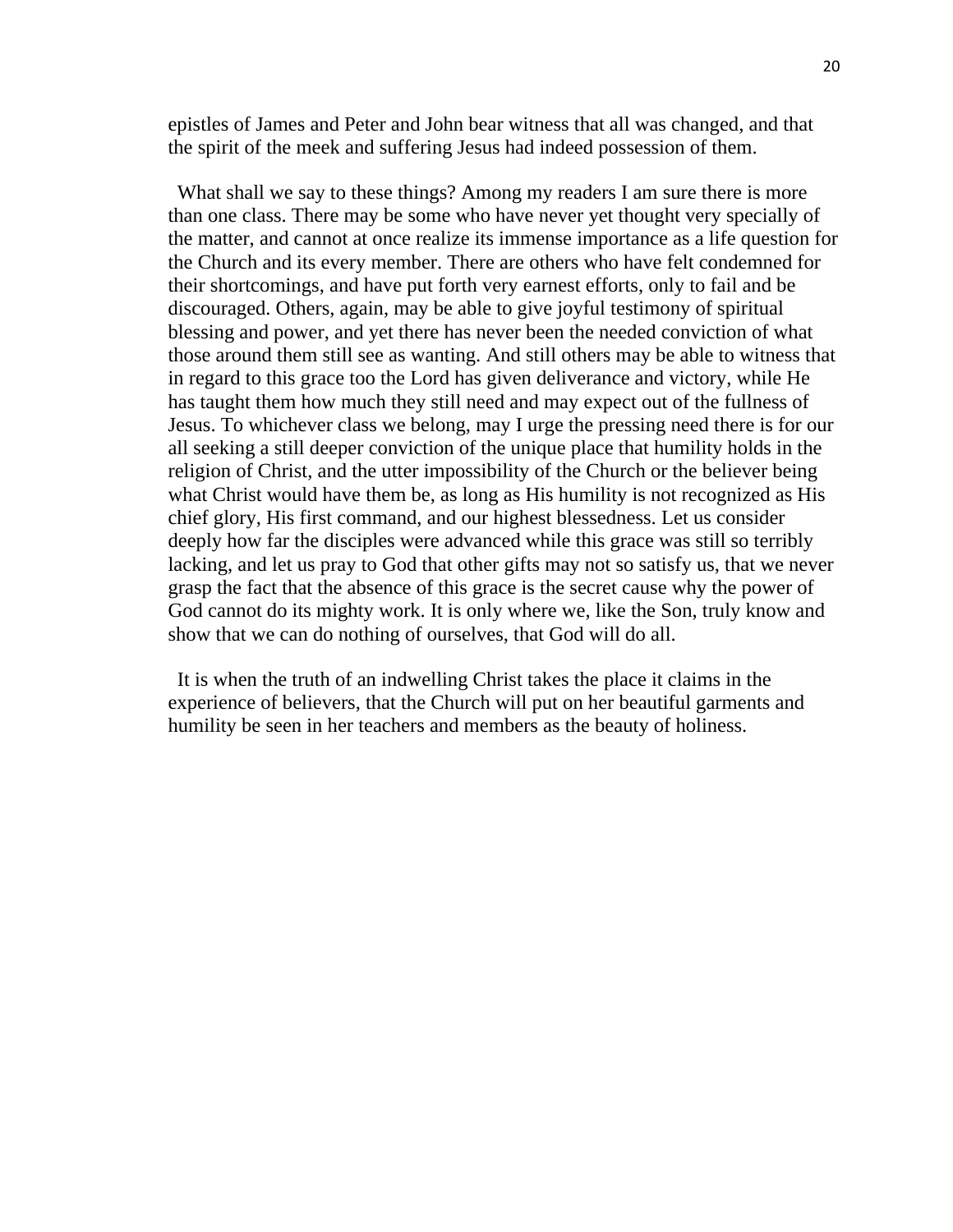#### **Chapter 6 --HUMILITY IN DAILY LIFE**

"He that loves not his brother whom he has seen, how can he love God whom he has not seen?" 1 John 4:20.

What a solemn thought, that our love to God will be measured by our everyday intercourse with men and the love it displays; and that our love to God will be found to be a delusion, except its truth is proved in standing the test of daily life with our fellowmen. It is even so with our humility. It is easy to think we humble ourselves before God: humility towards men will be the only sufficient proof that our humility before God is real; that humility has taken up its abode in us; and become our very nature; that we actually, like Christ, have made ourselves of no reputation. When in the presence of God lowliness of heart has become, not a posture we pray to Him, but the very spirit of our life, it will manifest itself in all our bearing towards our brethren. The lesson is one of deep import: the only humility that is really ours is not that which we try to show before God in prayer, but that which we carry with us, and carry out, in our ordinary conduct; the insignficances of daily life are the importances and the tests of eternity, because they prove what really is the spirit that possesses us. It is in our most unguarded moments that we really show and see what we are. To know the humble man, to know how the humble man behaves, you must follow him in the common course of daily life.

Is not this what Jesus taught? It was when the disciples disputed who should be greatest; when He saw how the Pharisees loved the chief place at feasts and the chief seats in the synagogues; when He had given them the example of washing their feet, that He taught His lessons of humility. Humility before God is nothing if not proved in humility before men.

It is even so in the teaching of Paul. To the Romans He writes: "In honor preferring one another"; "Set not your mind on high things, but condescend to those that are lowly." "Be not wise in your own conceit." To the Corinthians: "Love," and there is no love without humility as its root, "vaunts not itself, is not puffed up, seeks not its own, is not provoked." To the Galatians: "Through love be servants one of another. Let us not be desirous of vainglory, provoking one another, envying one another." To the Ephesians, immediately after the three wonderful chapters on the heavenly life: "Therefore, walk with all lowliness and meekness, with long-suffering, forbearing one another in love"; "Giving thanks always, subjecting yourselves one to another in the fear of Christ." To the Philippians: "Doing nothing through faction or vainglory, but in lowliness of mind, each counting other better than himself. Have the mind in you which was also in Christ Jesus, who emptied Himself, taking the form of a servant, and humbled Himself." And to the Colossians: "Put on a heart of compassion,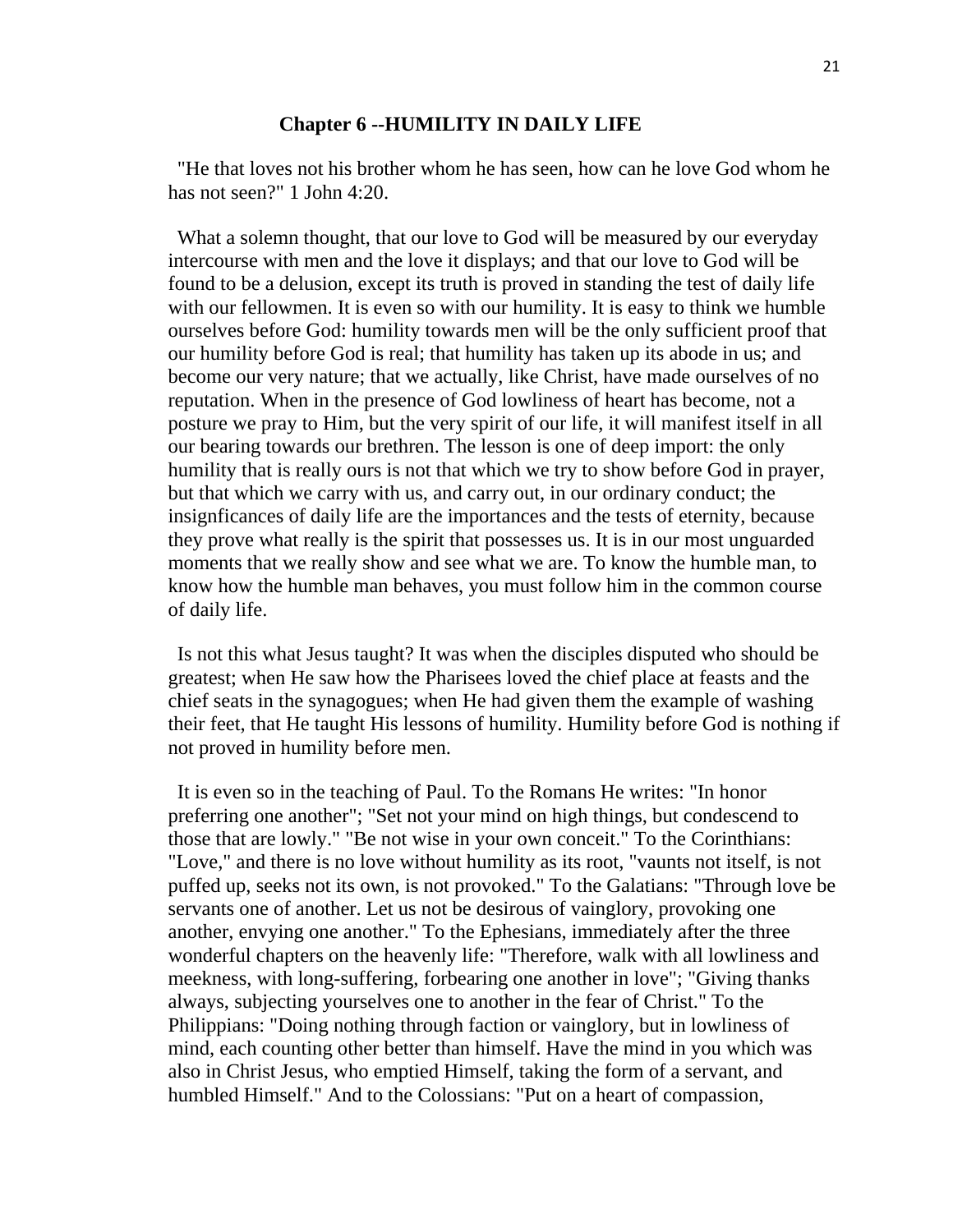kindness, humility, meekness, long-suffering, forebearing one another, and forgiving each other, even as the Lord forgave you." It is in our relation to one another, in our treatment of one another, that the true lowliness of mind and the heart of humility are to be seen. Our humility before God has no value, but as it prepares us to reveal the humility of Jesus to our fellow-men. Let us study humility in daily life in the light of these words.

The humble man seeks at all times to act up to the rule, "In honor preferring one another; Servants one of another; Each counting others better than himself Subjecting yourselves one to another." The question is often asked, how we can count others better than ourselves, when we see that they are far below us in wisdom and in holiness, in natural gifts, or in grace received. The question proves at once how little we understand what real lowliness of mind is. True humility comes when, in the light of God, we have seen ourselves to be nothing, have consented to part with and cast away self, to let God be all. The soul that has done this, and can say, So have I lost myself in finding You, no longer compares itself with others. It has given up forever every thought of self in God's presence; it meets its fellow-men as one who is nothing, and seeks nothing for itself; who is a servant of God, and for His sake a servant of all. A faithful servant may be wiser than the master, and yet retain the true spirit and posture of the servant. The humble man looks upon every, the feeblest and unworthiest, child of God, and honors him and prefers him in honor as the son of a King. The spirit of Him who washed the disciples' feet, makes it a joy to us to be indeed the least, to be servants one of another.

The humble man feels no jealousy or envy. He can praise God when others are preferred and blessed before him. He can bear to hear others praised and himself forgotten, because in God's presence he has learnt to say with Paul, "I am nothing." He has received the spirit of Jesus, who pleased not Himself, and sought not His own honor, as the spirit of his life.

Amid what are considered the temptations to impatience and touchiness, to hard thoughts and sharp words, which come from the failings and sins of fellow-Christians, the humble man carries the oft-repeated injunction in his heart, and shows it in his life, "Forbearing one another, and forgiving one another, even as the Lord forgave you." He has learnt that in putting on the Lord Jesus he has put on the heart of compassion, kindness, humility, meekness, and long-suffering. Jesus has taken the place of self, and it is not an impossibility to forgive as Jesus forgave. His humility does not consist merely in thoughts or words of selfdepreciation, but, as Paul puts it, in "a heart of humility," encompassed by compassion and kindness, meekness and longsuffering, the sweet and lowly gentleness recognized as the mark of the Lamb of God.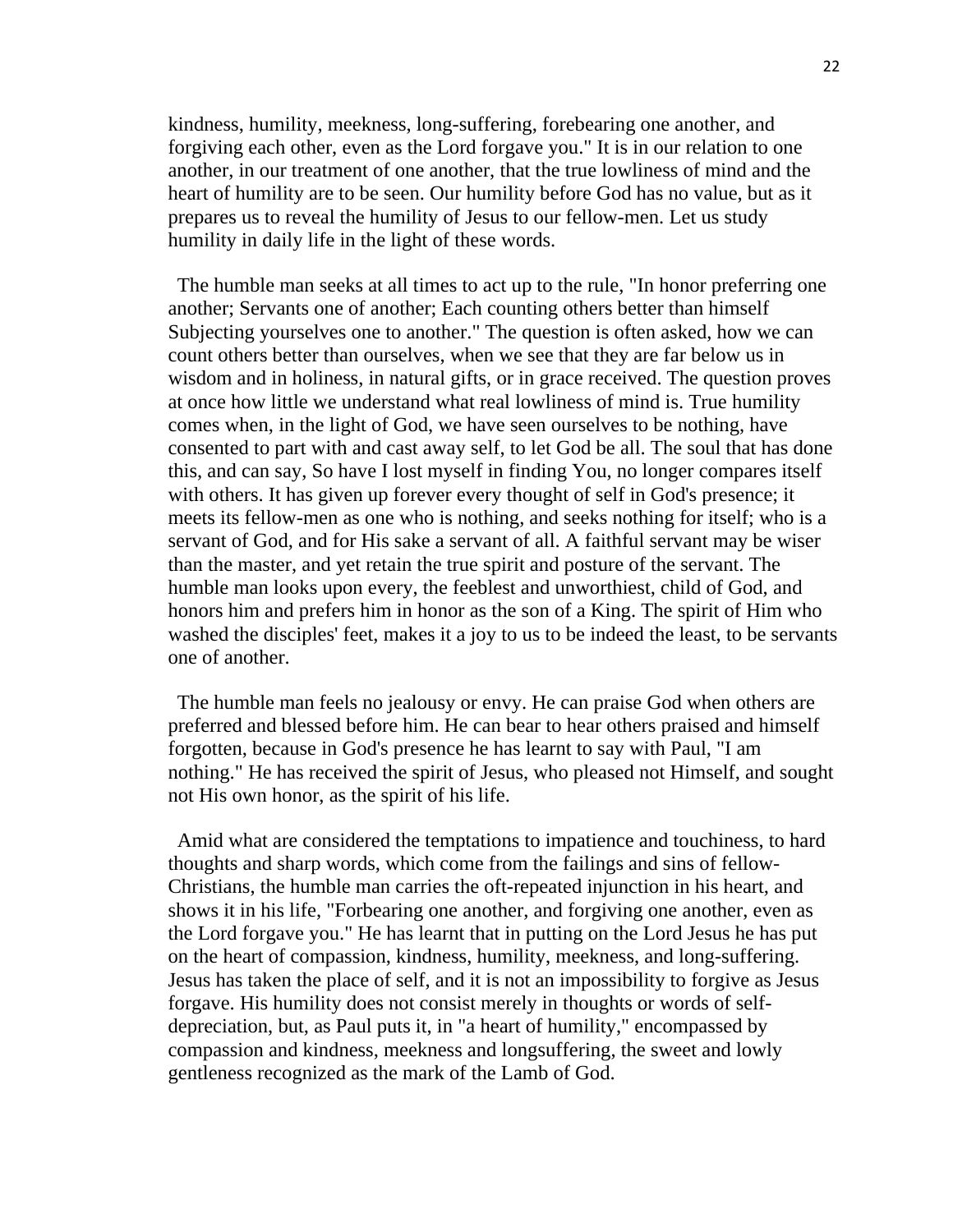In striving after the higher experiences of the Christian life, the believer is often in danger of aiming at and rejoicing in what one might be called the more human, the manly, virtues, such as boldness, joy, contempt of the world, zeal, selfsacrifice, even the old Stoics taught and practised these, while the deeper and gentler, the diviner and more heavenly graces, those which Jesus first taught upon earth, because He brought them from heaven; those which are more distinctly connected with His cross and the death of self, poverty of spirit, meekness, humility, lowliness, are scarcely thought of or valued. Therefore, let us put on a heart of compassion, kindness, humility, meekness, long-suffering; and let us prove our Christlikeness, not only in our zeal for saving the lost, but before all in our intercourse with the brethren, forbearing and forgiving one another, even as the Lord forgave us.

Fellow-Christians, do let us study the Bible portrait of the humble man. And let us ask our brethren, and ask the world, whether they recognize in us the likeness to the original. Let us be content with nothing less than taking each of these texts as the promise of what God will work in us, as the revelation in words of what the Spirit of Jesus will give as a birth within us. And let each failure and shortcoming simply urge us to turn humbly and meekly to the meek and lowly Lamb of God, in the assurance that where He is enthroned in the heart, His humility and gentleness will be one of the streams of living water that flow from within us.

"I knew Jesus, and He was very precious to my soul: but I found something in me that would not keep sweet and patient and kind. I did what I could to keep it down, but it was there. I besought Jesus to do something for me, and when I gave Him my will, He came to my heart, and took out all that would not be sweet, all that would not be kind, all that would not be patient, and then He shut the door." George Foxe)

Once again I repeat what I have said before. I feel deeply that we have very little conception of what the Church suffers from the lack of this divine humility, the nothingness that makes room for God to prove His power. It is not long since a Christian, of an humble, loving spirit, acquainted with not a few mission stations of various societies, expressed his deep sorrow that in some cases the spirit of love and forbearance was sadly lacking. Men and women, who in Europe could each choose their own circle of friends, brought close together with others of uncongenial minds, find it hard to bear, and to love, and to keep the unity of the Spirit in the bond of peace. And those who should have been fellow-helpers of each other's joy, became a hindrance and a weariness. And all for the one reason, the lack of humility which counts itself nothing, which rejoices in becoming and being counted the least, and only seeks, like Jesus, to be the servant, the helper and comforter of others, even the lowest and unworthiest.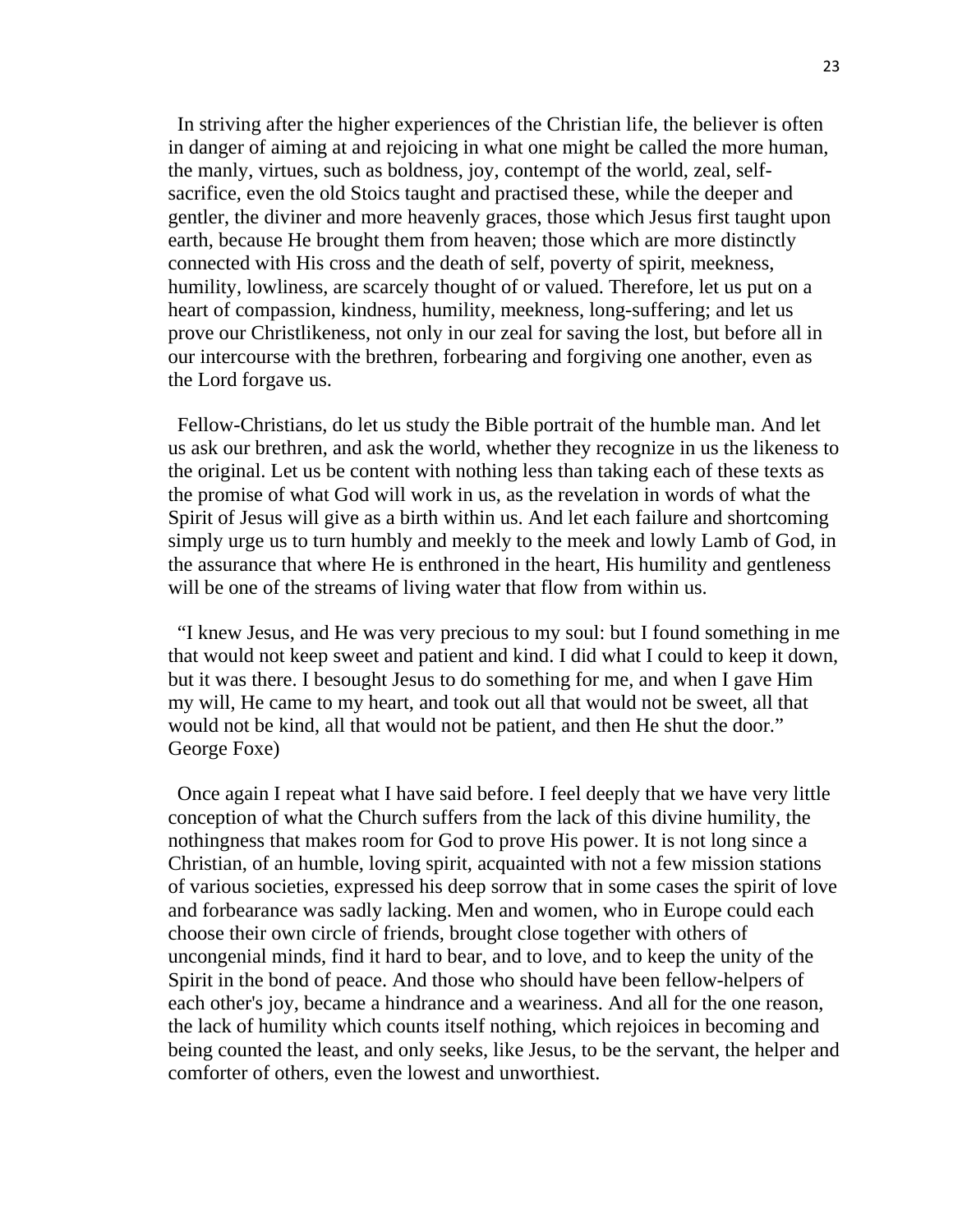And whence comes it that men who have joyfully given up themselves for Christ, find it so hard to give up themselves for their brethren? Is not the blame with the Church? It has so little taught its sons that the humility of Christ is the first of the virtues, the best of all the graces and powers of the Spirit. It has so little proved that a Christ-like humility is what it, like Christ, places and preaches first, as what is in very deed needed, and possible too. But let us not be discouraged. Let the discovery of the lack of this grace stir us to larger expectation from God. Let us look upon every brother who tries or vexes us, as God's means of grace, God's instrument for our purification, for our exercise of the humility Jesus our Life breathes within us. And let us have such faith in the All of God, and the nothing of self, that, as nothing in our own eyes, we may, in God's power, only seek to serve one another in love.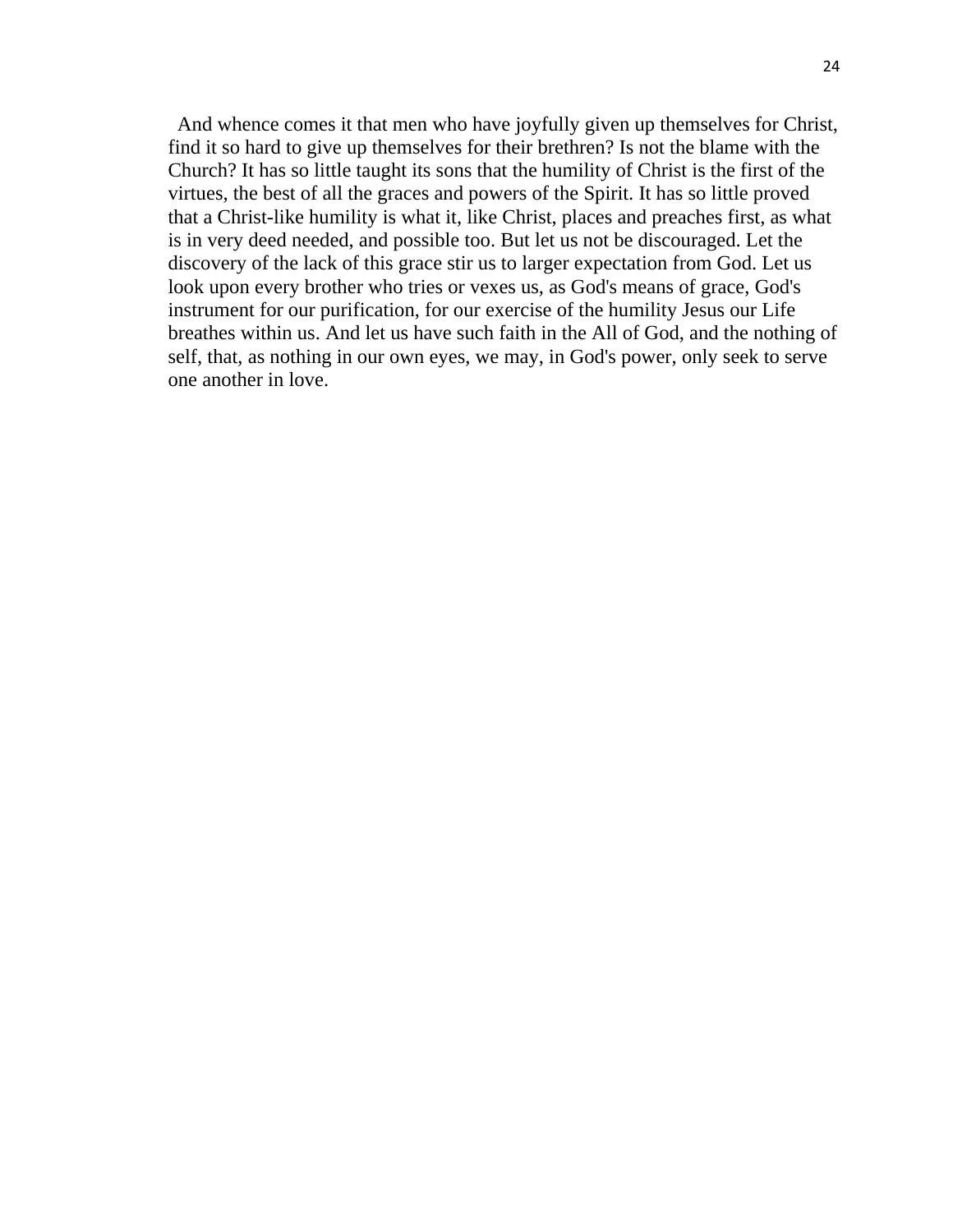#### **Chapter 7--HUMILITY AND HOLINESS**

"Which say, Stand by yourself; for I am holier than you." Isa. 65:5.

We speak of the Holiness movement in our times, and praise God for it. We hear a great deal of seekers after holiness and professors of holiness, of holiness teaching and holiness meetings. The blessed truths of holiness in Christ, and holiness by faith, are being emphasized as never before. The great test of whether the holiness we profess to seek or to attain, is truth and life, will be whether it be manifest in the increasing humility it produces. In the creature, humility is the one thing needed to allow God's holiness to dwell in him and shine through him. In Jesus, the Holy One of God who makes us holy, a divine humility was the secret of His life and His death and His exaltation; the one infallible test of our holiness will be the humility before God and men which marks us. Humility is the bloom and the beauty of holiness.

The chief mark of counterfeit holiness is its lack of humility. Every seeker after holiness needs to be on his guard, lest unconsciously what was begun in the spirit be perfected in the flesh, and pride creep in where its presence is least expected. Two men went up into the temple to pray: the one a Pharisee, the other a publican. There is no place or position so sacred but the Pharisee can enter there. Pride can lift its head in the very temple of God, and make His worship the scene of its self exaltation. Since the time Christ so exposed his pride, the Pharisee has put on the garb of the publican, and the confessor of deep sinfulness equally with the professor of the highest holiness, must be on the watch. Just when We are most anxious to have our heart the temple of God, we shall find the two men coming up to pray. And the publican will find that his danger is not from the Pharisee beside him, who despises him, but the Pharisee within who commends and exalts. In God's temple, when we think we are in the holiest of all, in the presence of His holiness, let us beware of pride. "Now there was a day when the sons of God came to present themselves before the Lord, and Satan came also among them."

"God, I thank you, I am not as the rest of men, or even as this publican." It is in that which is just cause for thanksgiving, it is in the very thanksgiving which we render to God, it may be in the very confession that God has done it all, that self finds its cause of complacency. Yes, even when in the temple the language of penitence and trust in God's mercy alone is heard, the Pharisee may take up the note of praise, and in thanking God be congratulating himself. Pride can clothe itself in the garments of praise or of penitence. Even though the words, "I am not as the rest of men" are rejected and condemned, their spirit may too often be found in our feelings and language towards our fellow worshippers and fellow-men. Would you know if this really is so, just listen to the way in which Churches and Christians often speak of one another. How little of the meekness and gentleness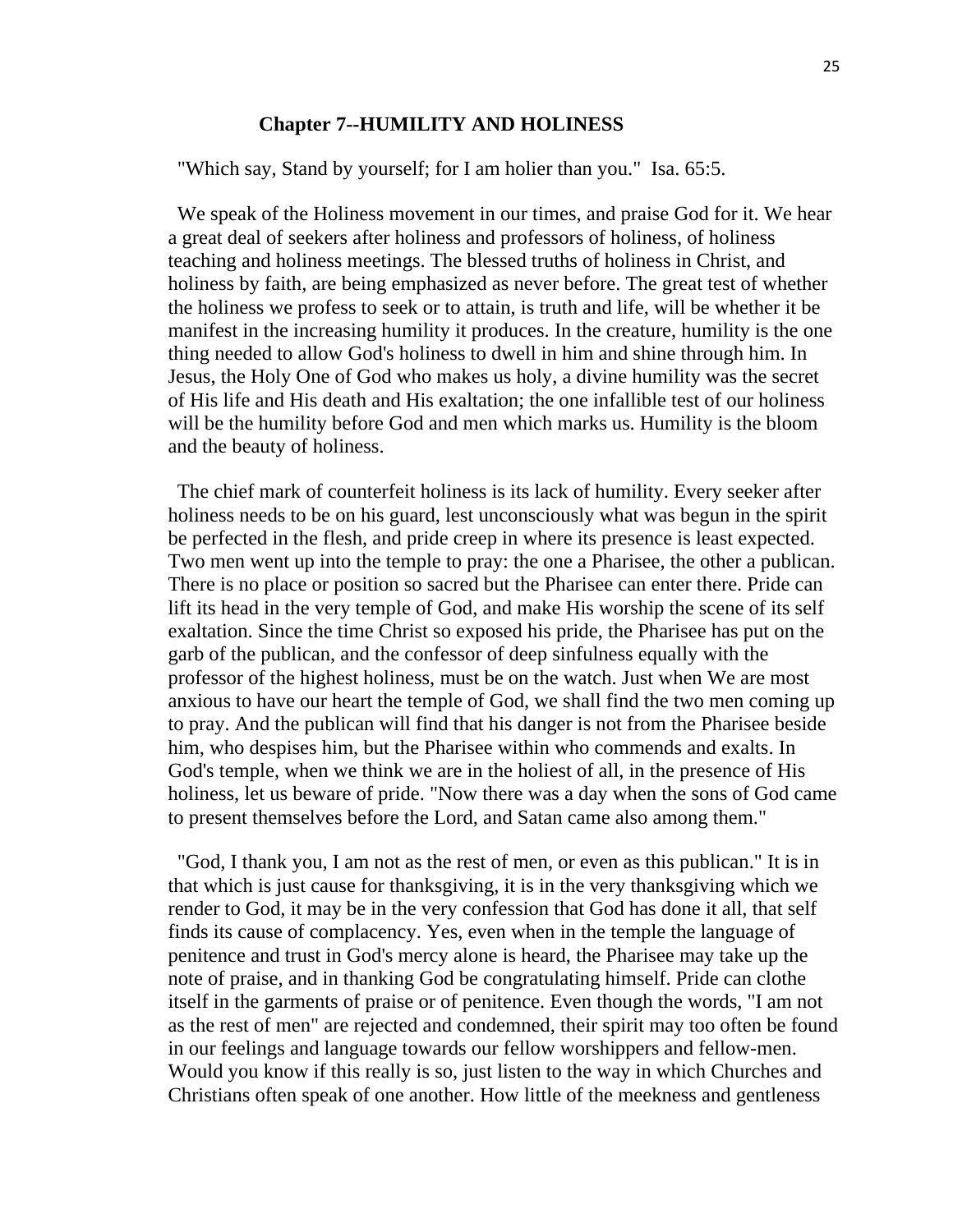of Jesus is to be seen. It is so little remembered that deep humility must be the keynote of what the servants of Jesus say of themselves or each other. Is there not many a Church or assembly of the saints, many a mission or convention, many a society or committee, even many a mission away in heathendom, where the harmony has been disturbed and the work of God hindered, because men who are counted saints have proved in touchiness and haste and impatience, in self-defense and self-assertion, in sharp judgments and unkind words, that they did not each reckon others better than themselves, and that their holiness has but little in it of the meekness of the saints? In their spiritual history men may have had times of great humbling and brokenness, but what a different thing this is from being clothed with humility, from having an humble spirit, from having that lowliness of mind in which each counts himself the servant of others, and so shows forth the very mind which was also in Jesus Christ.

"Stand by; for I am holier than you!" What a parody on holiness! Jesus the Holy One is the humble One: the holiest will ever be the humblest. There is none holy but God: we have as much of holiness as we have of God. And according to what we have of God will be our real humility, because humility is nothing but the disappearance of self in the vision that God is all. The holiest will be the humblest. Alas! though the bare-faced boasting Jew of the days of Isaiah is not often to be found, even our manners have taught us not to speak thus, how often his spirit is still seen, whether in the treatment of fellow saints or of the children of the world. In the spirit in which opinions are given, and work is undertaken, and faults are exposed, how often, though the garb be that of the publican, the voice is still that of the Pharisee: "O God, I thank You that I am not as other men."

And is there, then, such humility to be found, that men shall indeed still count themselves "less than the least of all saints," the servants of all? There is. "Love vaunts not itself, is not puffed up, seeks not its own." Where the spirit of love is shed abroad in the heart, where the divine nature comes to a full birth where Christ the meek and lowly Lamb of God is truly formed within, there is given the power of a perfect love that forgets itself and finds its blessedness in blessing others, in bearing with them and honoring them, however feeble they be. Where this love enters, there God enters. And where God has entered in His power, and reveals Himself as All, there the creature becomes nothing. And where the creature becomes nothing before God; it cannot be anything but humble towards the fellow-creature. The presence of God becomes not a thing of times and seasons, but the covering under which the soul ever dwells, and its deep abasement before God becomes the holy place of His presence whence all its words and works proceed.

May God teach us that our thoughts and words and feelings concerning our fellowmen are His test of our humility towards Him, and that our humility before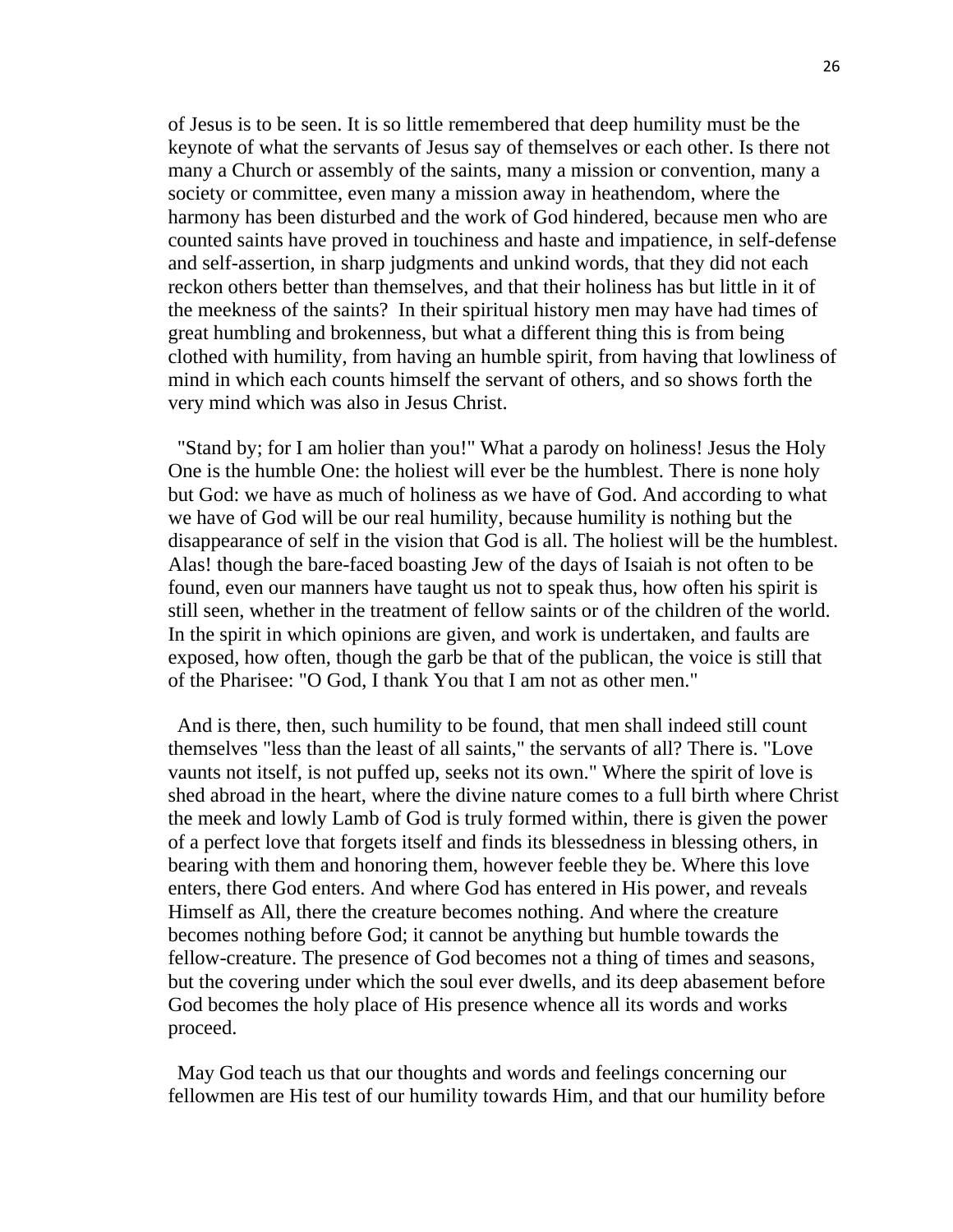Him is the only power that can enable us to be always humble with our fellowmen. Our humility must be the life of Christ, the Lamb of God, within us.

Let all teachers of holiness, whether in the pulpit or on the platform, and all seekers after holiness, whether in the closet or the convention, take warning. There is no pride so dangerous, because none so subtle and insidious, as the pride of holiness. It is not that a man ever says, or even thinks, "Stand by; I am holier than you." No, indeed, the thought would be regarded with abhorrence. But there grows up, all unconsciously, a hidden habit of soul, which feels complacency its attainments, and cannot help seeing how far it is in advance of others. It can be recognized, not always in any special self-assertion or self-laudation, but simply in the absence of that deep self-abasement which cannot but be the mark of the soul that has seen the glory of God (Job 42: 5, 6; Isa.6: 5). It reveals itself, not only in words or thoughts, but in a tone, a way of speaking of others, in which those who have the gift of spiritual discernment cannot but recognize the power of self. Even the world with its keen eyes notices it, and points to it as a proof that the profession of a heavenly life does not bear any specially heavenly fruits. O brethren! let us beware. Unless we make, with each advance in what we think holiness, the increase of humility our study, we may find that we have been delighting in beautiful thoughts and feelings, in solemn acts of consecration and faith, while the only sure mark of the presence of God, the disappearance of self, was all the time wanting. Come and let us flee to Jesus, and hide ourselves in Him until we be clothed upon with His humility. That alone is our holiness.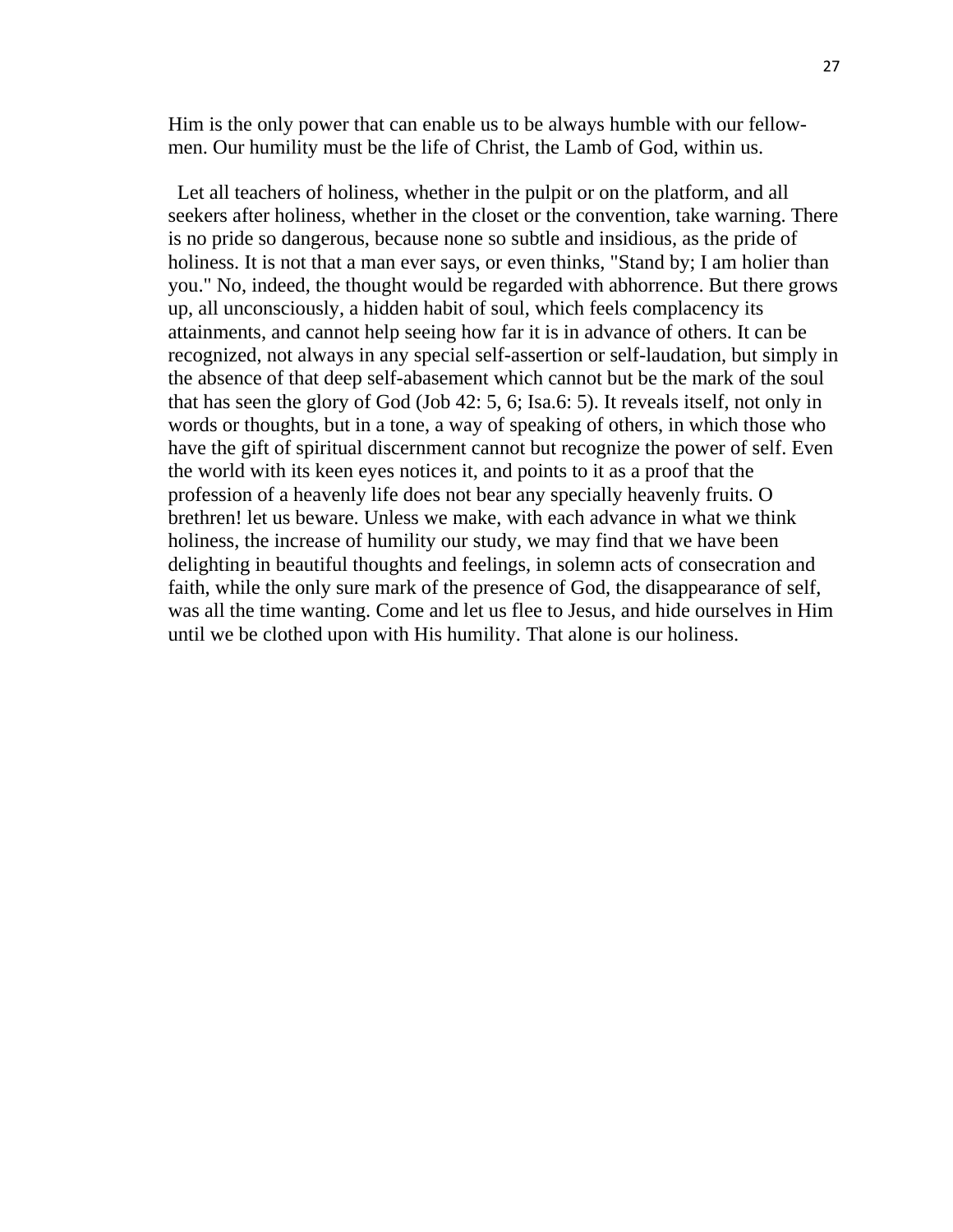#### **Chapter 8--HUMILITY AND SIN**

"Sinners, of whom I am chief."-1 Tim.1:15

Humility is often identified with penitence and contrition. As a consequence, there appears to be no way of fostering humility but by keeping the soul occupied with its sin. We have learned, I think, that humility is something else and something more. We have seen in the teaching of our Lord Jesus and the Epistles how often the virtue is inculcated without any reference to sin. In the very nature of things, in the whole relation of the creature to the Creator, in the life of Jesus as He lived it and imparts it to us, humility is the very essence of holiness as of blessedness. It is the displacement of self by the enthronement of God. Where God is all, self is nothing.

But though it is this aspect of the truth I have felt it specially needful to press, I need scarce say what new depth and intensity man's sin and God's grace give to the humility of the saints. We have only to look at a man like the Apostle Paul, to see how, through his life as a ransomed and a holy man, the deep consciousness of having been a sinner lives inextinguishably. We all know the passages in which he refers to his life as a persecutor and blasphemer. "I am the least of the apostles, that am not worthy to be called an apostle, because I persecuted the Church of God ...I labored more abundantly than they all; yet not I, but the grace of God which was with me" (I Cor. 15: 9,10). "Unto me, who am less than the least of all saints, was this grace given, to preach to the heathen" (Eph. 3:8). "I was before a blasphemer, and a persecutor, and injurious; howbeit I obtained mercy, because I did it ignorantly in unbelief ...Christ Jesus came into the world to save sinners, of whom I am chief" (1 Tim. 1. 13, 15). God's grace had saved him; God remembered his sins no more for ever; but never, never could he forget how terribly he had sinned. The more he rejoiced in God's salvation, and the more his experience of God's grace filled him with joy unspeakable, the clearer was his consciousness that he was a saved sinner, and that salvation had no meaning or sweetness except as the sense of his being a sinner made it precious and real to him. Never for a moment could he forget that it was a sinner God had taken up in His arms and crowned with His love.

The texts we have just quoted are often appealed to as Paul's confession of daily sinning. One has only to read them carefully in their connection, to see how little this is the case. They have a far deeper meaning, they refer to that which lasts throughout eternity, and which will give its deep undertone of amazement and adoration to the humility with which the ransomed bow before the throne, as those who have been washed from their sins in the blood of the Lamb. Never, never, even in, glory, can they be other than ransomed sinners; never for a moment in this life can God's child live in the full light of His love, but as he feels that the sin, out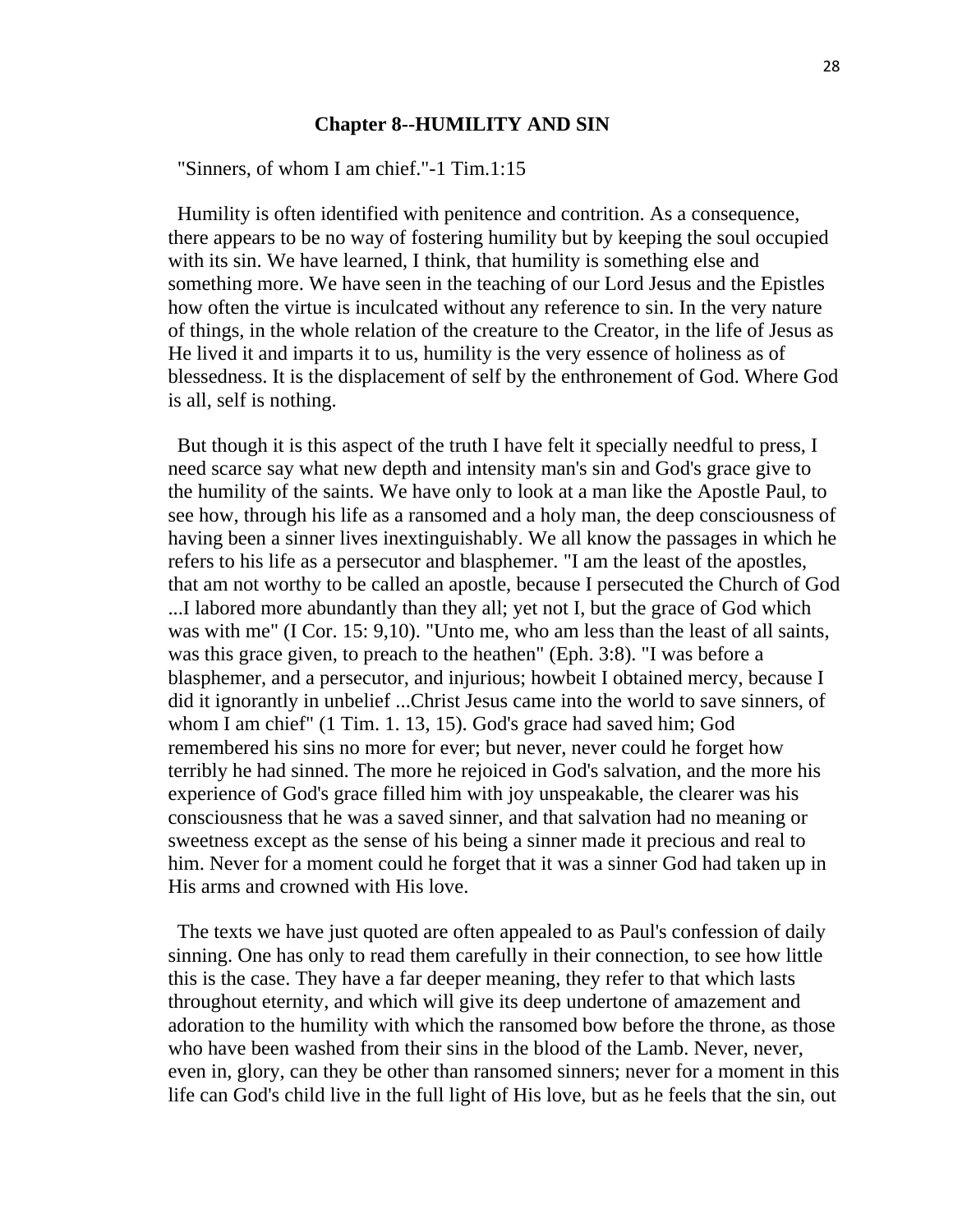of which he has been saved, is his one only right and title to all that grace has promised to do. The humility with which first he came as a sinner, acquires a new meaning when he learns how it becomes him as a creature. And then ever again, the humility, in which he was born as a creature, has its deepest, richest tones of adoration, in the memory of what it is to be a monument of God's wondrous redeeming love.

The true import of what these expressions of St. Paul teach us comes out all the more strongly when we notice the remarkable fact that, through his whole Christian course, we never find from his pen, even in those epistles in which we have the most intensely personal unbosomings, anything like confession of sin. Nowhere is there any mention of shortcoming or defect, nowhere any suggestion to his readers that he has failed in duty, or sinned against the law of perfect love. On the contrary, there are passages not a few in which he vindicates himself in language that means nothing if it does not appeal to a faultless life before God and men. "You are witnesses, and God also, how holily, and righteously, and unblameably we behaved ourselves toward you" (1 Thess. 2:10). "Our glorying is this, this testimony of our conscience, that in holiness and sincerity of God we .behaved ourselves in the world, and more abundantly to you-ward" (2 Cor. 1:12). This is not an ideal or an aspiration; it is an appeal to what his actual life had been. However we may account for this absence of confession of sin, all will admit that it must point to a life in the power of the Holy Spirit, such as is but seldom realized or expected in these our days.

The point which I wish to emphasize is this--that the very fact of the absence of such confession of sinning only gives the more force to the truth that it is not in daily sinning that the secret of the deeper humility will be found, but in the habitual, never for a moment to be forgotten position, which just the more abundant grace will keep more distinctly alive, that our only place, the only place of blessing, our one abiding position before God, must be that of those whose highest joy it is to confess that they are sinners saved by grace.

With Paul's deep remembrance of having sinned so terribly in the past, ere grace had met him, and the consciousness of being kept from present sinning, there was ever coupled the abiding remembrance of the dark hidden power of sin ever ready to come in, and only kept out by the presence and power of the indwelling Christ. "In me, that is, in my flesh, dwells no good thing;" - these words of Rom. 7 describe the flesh as it is to the end. The glorious deliverance of Rom.8 - "The law of the Spirit of life in Christ Jesus has now made me free from the law of sin, which once led me captive" - is neither the annihilation nor the sanctification of the flesh, but a continuous victory given by the Spirit as He mortifies the deeds of the body. As health expels disease, and light swallows up darkness, and life conquers death, the indwelling of Christ through the Spirit is the health and light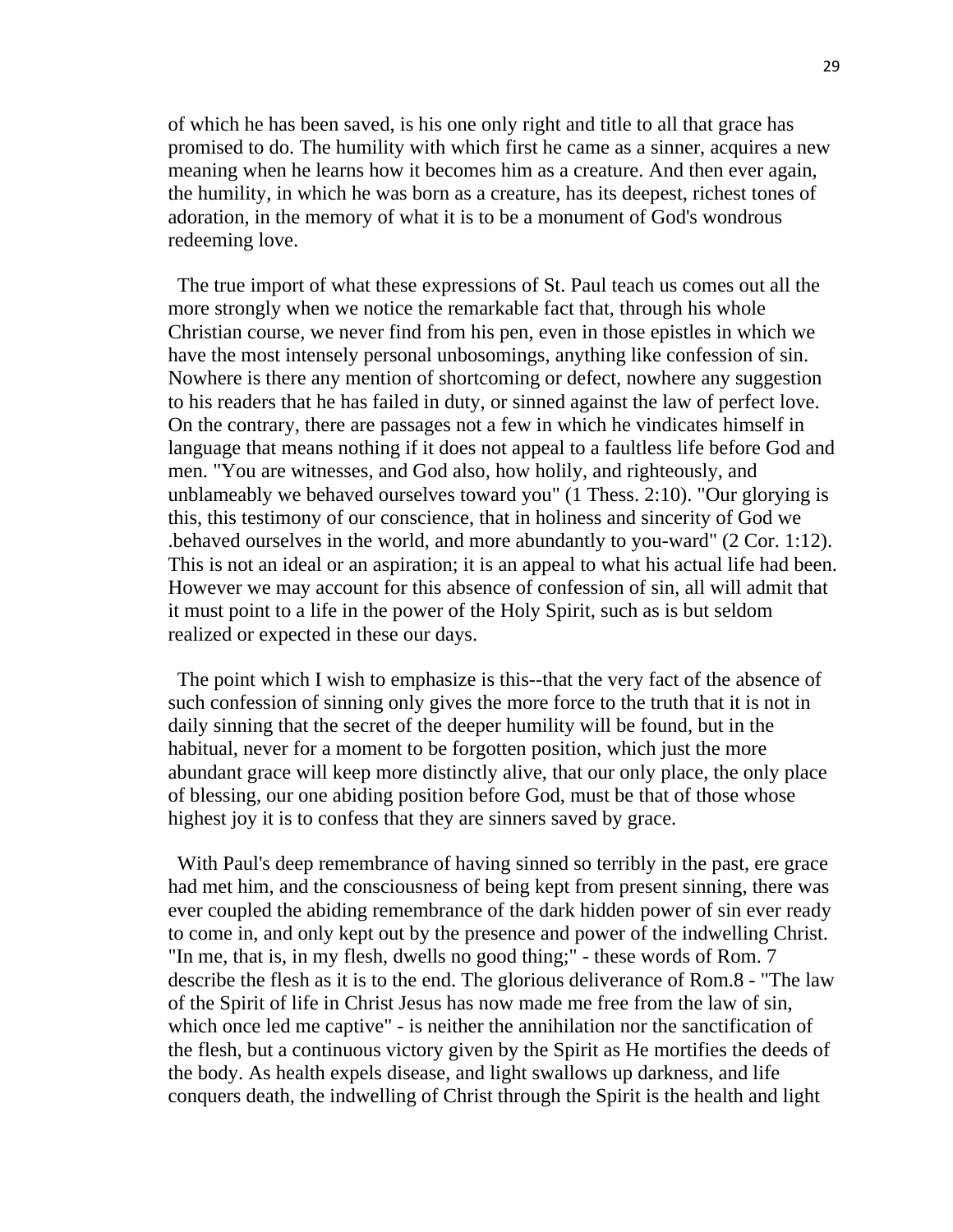and life of the soul. But with this, the conviction of helplessness and danger ever tempers the faith in the momentary and unbroken action of the Holy Spirit into that chastened sense of dependence which makes the highest faith and joy the handmaids of a humility that only lives by the grace of God.

The three passages above quoted all show that it was the wonderful grace bestowed upon Paul, and of which he felt the need every moment, that humbled him so deeply. The grace of God that was with him, and enabled him to labor more abundantly than they all; the grace to preach to the heathen the unsearchable riches of Christ; the grace that was exceeding abundant with faith and love which is in Christ Jesus, it was this grace of which it is the very nature and glory that it is for sinners, that kept the consciousness of his having once sinned, and being liable to sin, so intensely alive. "Where sin abounded, grace did abound more exceedingly." This reveals how the very essence of grace is to deal with and take away sin, and how it must ever be the more abundant the experience of grace, the more intense the consciousness of being a sinner. It is not sin, but God's grace showing a man and ever reminding him what a sinner he was, that, will keep him truly humble. It is not sin, but grace, that will make me indeed know myself a sinner, and make the sinner's place of deepest self-abasement the place I never leave.

I fear that there are not a few who, by strong expressions of self-condemnation and self-denunciation, have sought to humble themselves, and have to confess with sorrow that a humble spirit, a "heart of humility," with its accompaniments of kindness and compassion, of meekness and forbearance, is still as far off as ever. Being occupied with self, even amid the deepest self-abhorrence, can never free us from self. It is the revelation of God, not only by the law condemning sin but by His grace delivering from it, that will make us humble. The law may break the heart with fear; it is only grace that works that sweet humility which becomes a joy to the soul as its second nature. It was the revelation of God in His holiness, drawing nigh to make Himself known in His grace, that made Abraham and Jacob, Job and Isaiah, bow so low. It is the soul in which God the Creator, as the All of the creature in its nothingness, God the Redeemer in His grace, as the All of the sinner in his sinfulness, is waited for and trusted and worshipped, that will find itself so filled with His presence, that there will be no place for self. So alone can the promise be fulfilled: "The haughtiness of man shall be brought low, and the Lord alone be exalted in that day."

It is the sinner dwelling in the full light of God's holy, redeeming love, in the experience of that full indwelling of divine love, which comes through Christ and the Holy Spirit, who cannot but be humble. Not to be occupied with your sin, but to be occupied with God, brings deliverance from self.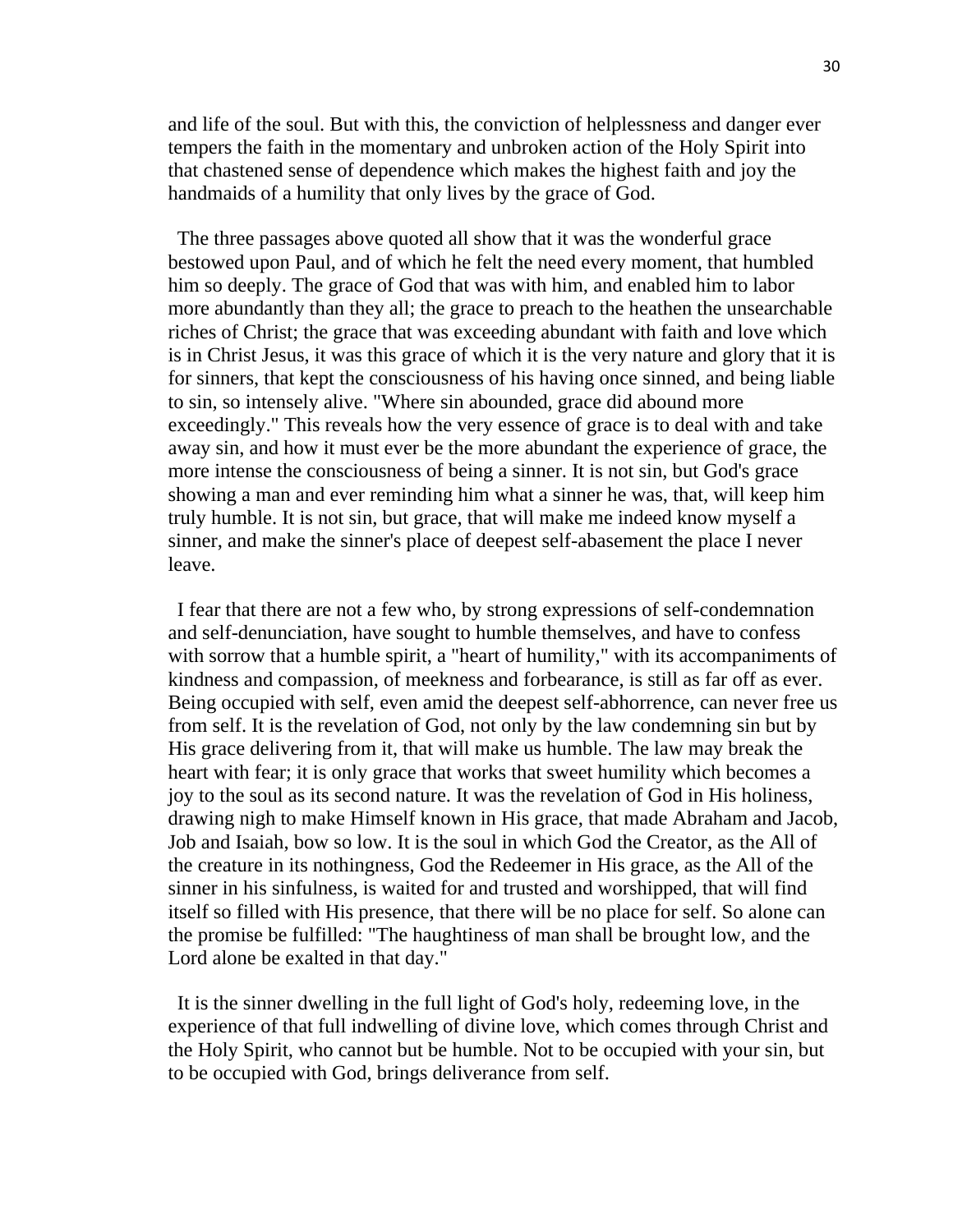#### **Chapter 9 -- HUMILITY AND FAITH**

"How can you believe, which receive glory from one another, and the glory that comes from the only God you seek not?" John 5:44.

In an address I lately heard, the speaker said that the blessings of the higher Christian life were often like the objects exposed in a shop window, one could see them clearly and yet could not reach them. If told to stretch out his hand and take, a man would answer, I cannot; there is a thick pane of plate-glass between me and them. And even so Christians may see clearly the blessed promises of perfect peace and rest, of overflowing love and joy, of abiding communion and fruitfulness, and yet feel that there was something between hindering the true possession. And what might that be? Nothing but pride. The promises made to faith are so free and sure; the invitations and encouragements so strong; the mighty power of God on which it may count is so near and free, that it can only be something that hinders faith that hinders the blessing being ours. In our text Jesus discovers to us that it is indeed pride that makes faith impossible. "How can you believe, which receive glory from one another?" As we see how in their very nature pride and faith are irreconcilably at variance, we shall learn that faith and humility are at root one, and that we never can have more of true faith than we have of true humility; we shall see that we may indeed have strong intellectual conviction and assurance of the truth while pride is kept in the heart, but that it makes the living faith, which has power with God, an impossibility.

We need only think for a moment what faith is. Is it not the confession of nothingness and helplessness, the surrender and the waiting to let God work? Is it not in itself the most humbling thing there can be, the acceptance of our place as dependents, who can claim or get or do nothing but what grace bestows?! Humility is simply the disposition which prepares the soul for living on trust. And every, even the most secret breathing of pride, in self-seeking, self-will, selfconfidence, or self-exaltation, is just the strengthening of that self which cannot enter the kingdom, or possess the things of the kingdom, because it refuses to allow God to be what He is and must be there-- the All in All.

Faith is the organ or sense for the perception and apprehension of the heavenly world and its blessings. Faith seeks the glory that comes from God, that only comes where God is All. As long as we take glory from one another, as long as ever we seek and love and jealously guard the glory of this life, the honor and reputation that comes from men, we do not seek, and cannot receive the glory that comes from God. Pride renders faith impossible. Salvation comes through a cross and a crucified Christ. Salvation is the fellowship with the crucified Christ in the Spirit of His cross. Salvation is union with and delight in, salvation is participation in, the humility of Jesus. Is it wonder that our faith is so feeble when pride still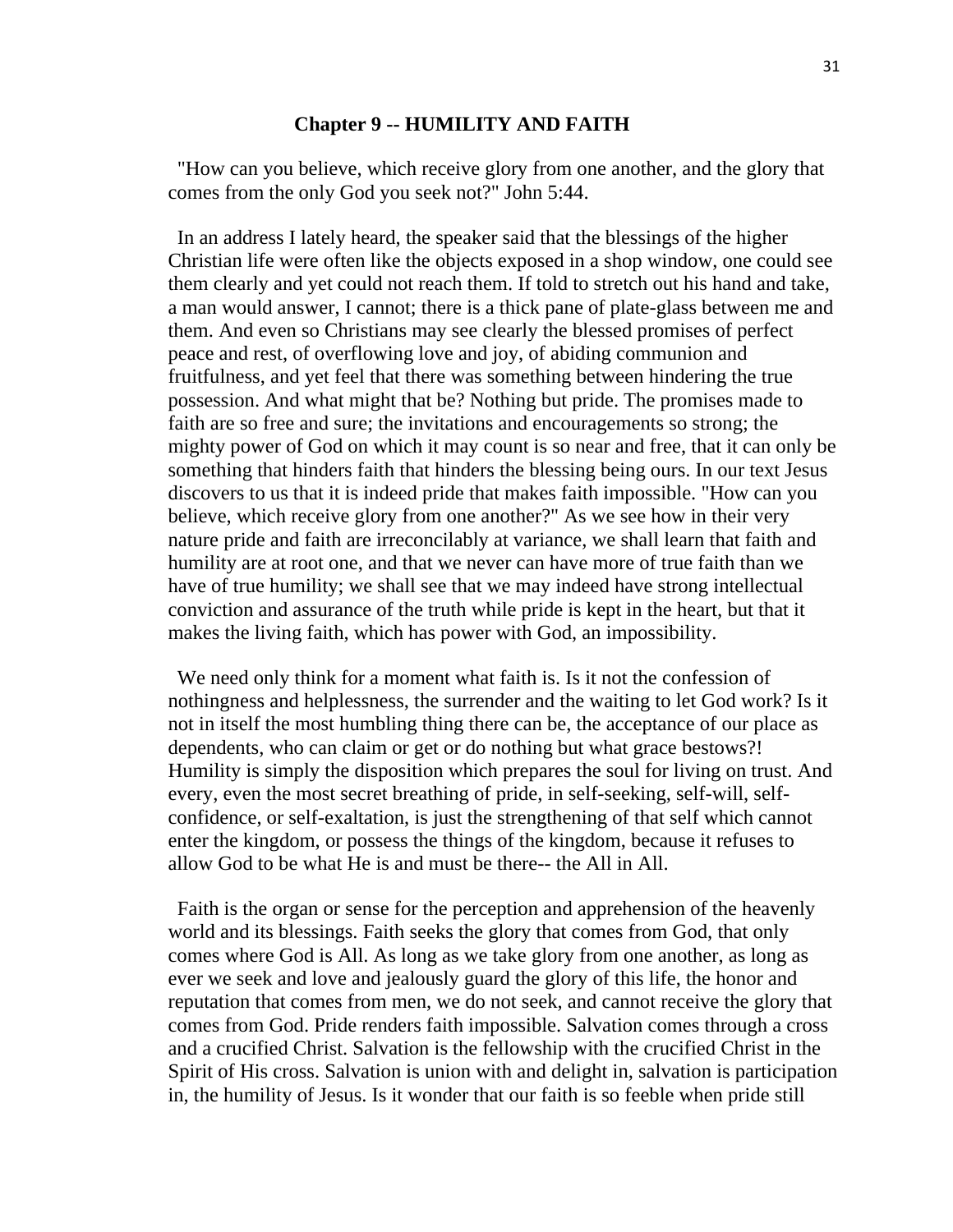reigns so much, and we have scarce learnt even to long or pray for humility as the most needful and blessed part of salvation?

Humility and faith are more nearly allied in Scripture than many know. See it in the life of Christ. There are two cases in which He spoke of a great faith. Had not the centurion, at whose faith He marveled, saying, "I have not found so great faith, no, not in Israel!" spoken, "I am not worthy that You should come under my roof"? And had not the mother to whom He spoke, "O woman, great is your faith!" accepted the name of dog, and said, "Yea, Lord, yet the dogs eat of the crumbs'? It is the humility that brings a soul to be nothing before God, that also removes every hindrance to faith, and makes it only fear lest it should dishonor Him by not trusting Him wholly.

Brother, have we not here the cause of failure in the pursuit of holiness? Is it not this, though we knew it not, that made our consecration and our faith so superficial and so short-lived? We had no idea to what an extent pride and self were still secretly working within us, and how alone God by His incoming and His mighty power could cast them out. We understood not how nothing but the new and divine nature, taking entirely the place of the old self, could make us really humble. We knew not that absolute, unceasing, universal humility must be the root disposition of every prayer and every approach to God as well as of every dealing with man; and that we might as well attempt to see without eyes, or live without breath, as believe or draw nigh to God or dwell in His love, without an allprevading humility and lowliness of heart.

Brother, have we not been making a mistake in taking so much trouble to believe, while all the time there was the old self in its pride seeking to possess itself of God's blessing and riches? No wonder we could not believe. Let us change our course. Let us seek first of all to humble ourselves under the mighty hand of God: He will exalt us. The cross, and the death, and the grave, into which Jesus humbled Himself, were His path to the glory of God. And they are our path. Let our one desire and our fervent prayer be, to be humbled with Him and like Him; let us accept gladly whatever can humble us before God or men; this alone is the path to the glory of God.

You perhaps feel inclined to ask a question. I have spoken of some who have blessed experiences, or are the means of bringing blessing to others, and yet are lacking in humility. You ask whether these do not prove that they have true, even strong faith, though they show too clearly that they still seek too much the honor that comes from men. There is more than one answer can be given. But the principal answer in our present connection is this: They indeed have a measure of faith, in proportion to which, with the special gifts bestowed upon them, is the blessing they bring to others. But in that very blessing the work of their faith is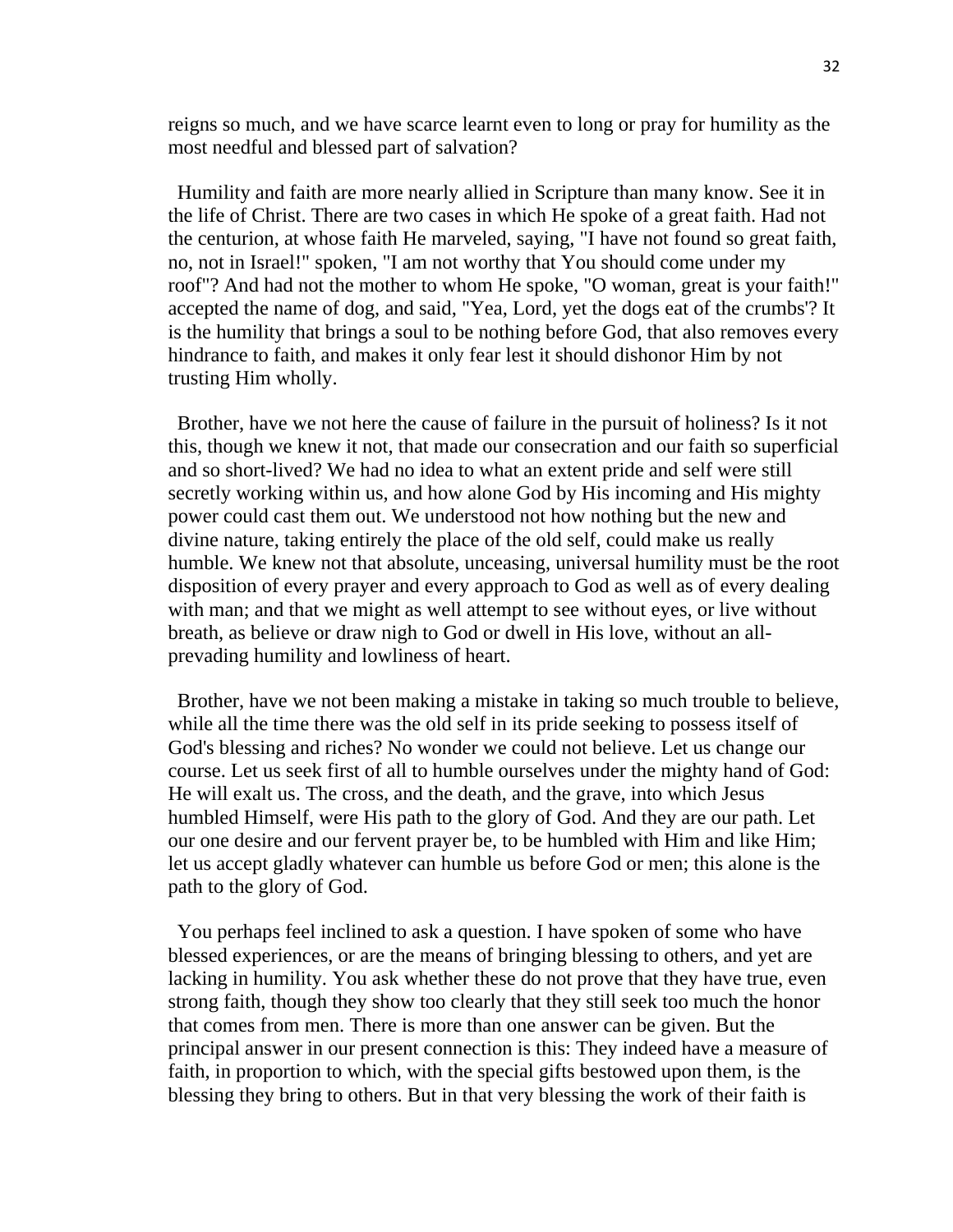hindered, through the lack of humility. The blessing is often superficial or transitory, just because they are not the nothing that opens the way for God to be all. A deeper humility would without doubt bring a deeper and fuller blessing. The Holy Spirit not only working in them as a Spirit of power, but dwelling in them in the fullness of His grace, and especially that of humility, would through them communicate Himself to these converts for a life of power and holiness and steadfastness now all too little seen.

"How can you believe, which receive glory from one another?" Brother! nothing can cure you of the desire of receiving glory from men, or of the sensitiveness and pain and anger which come when it is not given, but giving yourself to seek only the glory that comes from God. Let the glory of the All-glorious God be everything to you. You will be freed from the glory of men and of self, and be content and glad to be nothing. Out of this nothingness you will grow strong in faith, giving glory to God, and you will find that the deeper you sink in humility before Him, the nearer He is to fulfill the every desire of your Faith.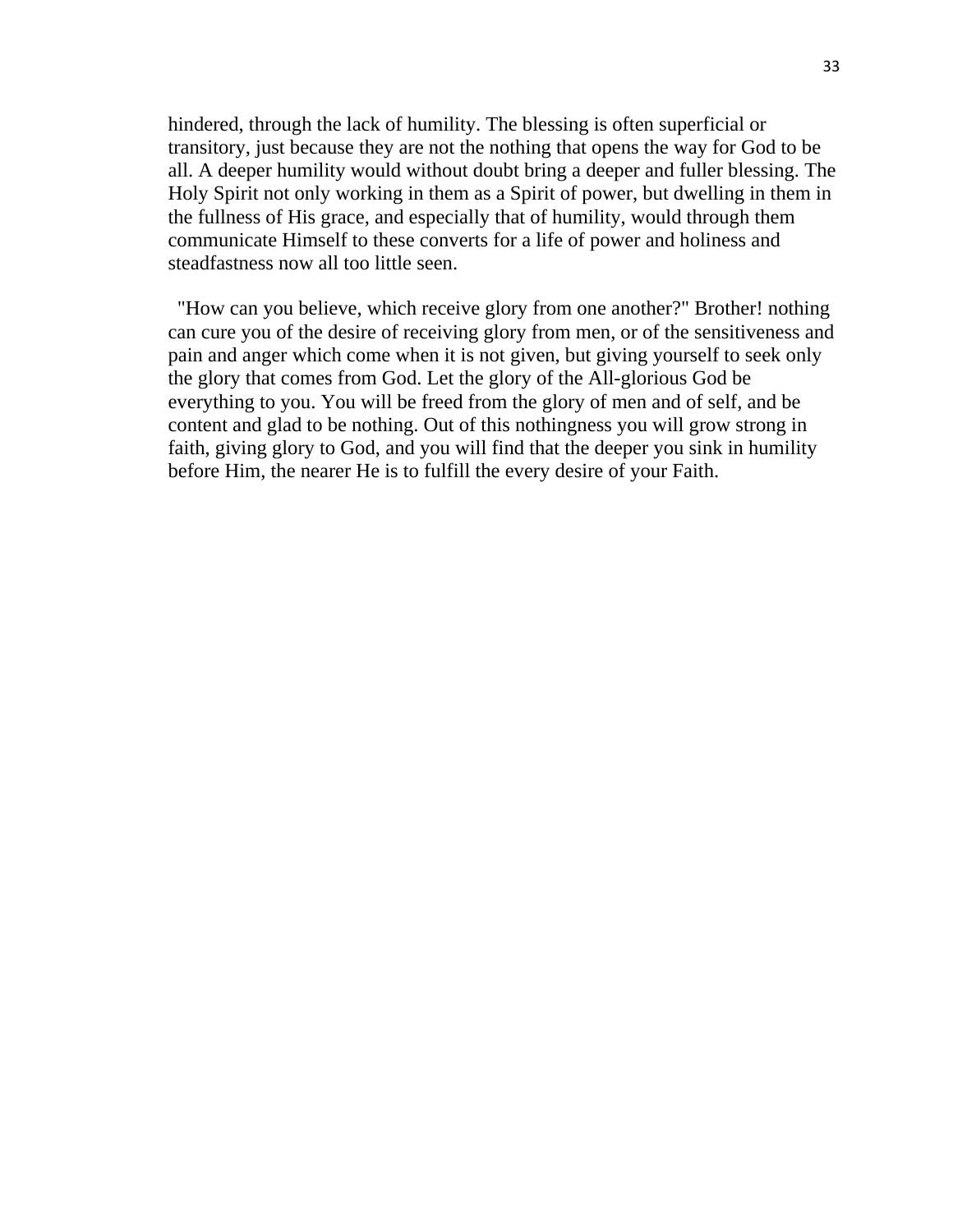#### **Chapter 10- HUMILITY AND DEATH TO SELF**

"He humbled Himself and became obedient unto death." Phil. 2:8.

Humility is the path to death, because in death it gives the highest proof of its perfection. Humility is the blossom of which death to self, is the perfect fruit. Jesus humbled Himself unto death, and opened the path in which we too must walk. As there was no way for Him to prove His surrender to God to the very uttermost, or to give up and rise out of our human nature to the glory of the Father but through death, so with us too. Humility must lead us to die to self: so we prove how wholly we have given ourselves up to it and to God; so alone we are freed from fallen nature, and find the path that leads to life in God, to that full birth of the new nature, of which humility is the breath and the joy.

We have spoken of what Jesus did for His disciples when He communicated His resurrection life to them, when in the descent of the Holy Spirit He, the glorified and enthroned Meekness, actually came from heaven Himself to dwell in them. He won the power to do this through death: in its inmost nature the life He imparted was a life out of death, a life that had been surrendered to death, and been won through death. He who came to dwell in them was Himself One who had been dead and now lives for evermore. His life, His person, His presence, bears the marks of death, of being a life begotten out of death. That life in His disciples ever bears the death marks too; it is only as the Spirit of the death, of the dying One, dwells and works in the soul, that the power of His life can be known. The first and chief of the marks of the dying of the Lord Jesus, of the death-marks that show the true follower of Jesus, is humility. For these two reasons: only humility leads to perfect death; only death perfects humility. Humility and death are in their very nature one: humility is the bud; in death the fruit is ripened to perfection.

Humility leads to perfect death. Humility means the giving up of self and the taking of the place of perfect nothingness before God. Jesus humbled Himself, and became obedient unto death. In death He gave the highest, the perfect proof of having given up His will to the will of God. In death He gave up His self, with its natural reluctance to drink the cup; He gave up the life He had in union with our human nature; He died to self, and the sin that tempted Him; so, as man, He entered into the perfect life of God. If it had not been for His boundless humility, counting Himself as nothing except as a servant to do and suffer the will of God, He never would have died.

This gives us the answer to the question so often asked, and of which the meaning is so seldom clearly apprehended: How can I die to self? The death to self is not your work, it is God's work. In Christ you are dead to sin, the life there is in you has gone through the process of death and resurrection; you may be sure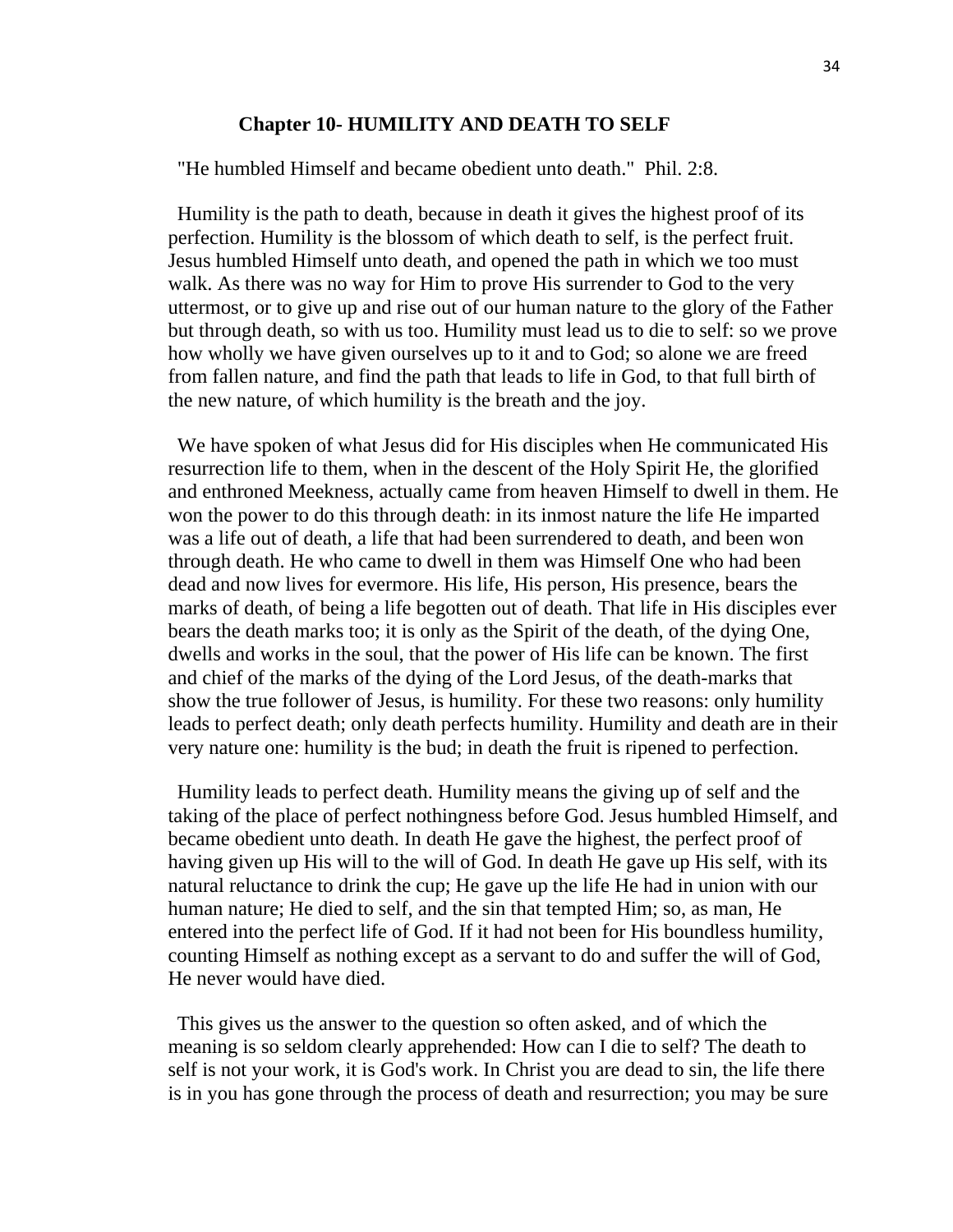you are indeed dead to sin. But the full manifestation of the power of this death in your disposition and conduct depends upon the measure in which the Holy Spirit imparts the power of the death of Christ. And here it is that the teaching is needed: if you would enter into full fellowship with Christ in His death, and know the full deliverance from self, humble yourself. This is your one duty. Place yourself before God in your utter helplessness; consent heartily to the fact of your impotence to slay or make alive yourself; sink down into your own nothingness, in the spirit of meek and patient and trustful surrender to God. Accept every humiliation, look upon every fellow-man who tries or vexes you, as a means of grace to humble you. Use every opportunity of humbling yourself before your fellow-men as a help to abide humble before God. God will accept such humbling of yourself as the proof that your whole heart desires it, as the very best prayer for it, as your preparation for His mighty work of grace, when, by the mighty strengthening of His Holy Spirit, He reveals Christ fully in you, so that He, in His form of a servant, is truly formed in you, and dwells in your heart. It is the path of humility which leads to perfect death, the full and perfect experience that we are dead in Christ.

Then follows: Only this death leads to perfect humility. O, beware of the mistake so many make, who would fain be humble, but are afraid to be too humble. They have so many qualifications and limitations, so many reasonings and questionings, as to what true humility is to be and to do, that they never unreservedly yield themselves to it. Beware of this. Humble yourself unto death. It is in the death to self that humility is perfected. Be sure that at the root of all real experience of more grace, of all true advance in consecration, of all actually increasing conformity to the likeness of Jesus, there must be a deadness to self that proves itself to God and men in our dispositions and habits. It is sadly possible to speak of the death-life and the Spirit-walk, while even the tenderest love cannot but see how much there is of self. The death to self has no surer deathmark than a humility which makes itself of no reputation, which empties out itself, and takes the form of a servant. It is possible to speak much and honestly of fellowship with a despised and rejected Jesus, and of bearing His cross, while the meek and lowly, the kind and gentle humility of the Lamb of God is not seen, is scarcely sought. The Lamb of God means two things--meekness and death. Let us seek to receive Him in both forms. In Him they are inseparable: they must be in us too.

What a hopeless task if we had to do the work! Nature never can overcome nature, not even with the help of grace. Self can never cast out self, even in the regenerate man. Praise God! the work has been done, and finished and perfected forever. The death of Jesus, once and forever, is our death to self. And the ascension of Jesus, His entering once and for ever into the Holiest, has given us the Holy Spirit to communicate to us in power, and make our very own, the power of the death-life. As the soul, in the pursuit and practice of humility, follows in the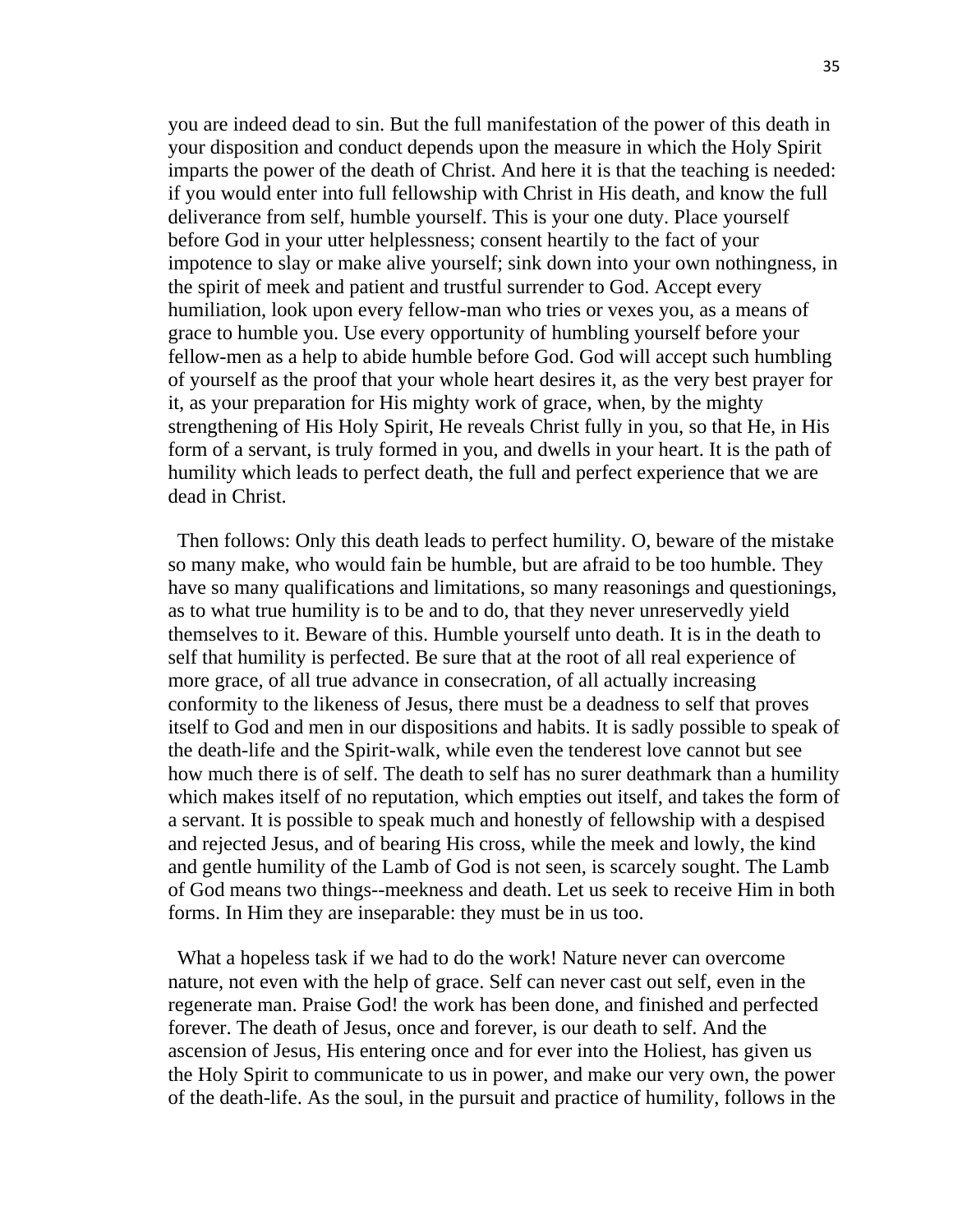steps of Jesus, its consciousness of the need of something more is awakened, its desire and hope is quickened, its faith is strengthened, and it learns to look up and claim and receive that true fullness of the Spirit of Jesus, which can daily maintain His death to self and sin in its full power, and make humility the all pervading spirit of our life. (See note "C" at end of this chapter.)

"Are you ignorant that all we who were baptized into Jesus Christ were baptized into His death? Reckon yourselves to be dead unto sin, but alive unto God in Christ Jesus. Present yourself unto God, as alive from the dead. " The whole self consciousness of the Christian is to be imbued and characterized by the spirit that animated the death of Christ. He has ever to present himself to God as one who has died in Christ, and in Christ is alive from the dead, bearing about in his body the dying of the Lord Jesus. His life ever bears the two-fold mark: its roots striking in true humility deep into the grave of Jesus, the death to sin and self; its head lifted up in resurrection power to the heaven where Jesus is.

Believer, claim in faith the death and the life of Jesus as yours. Enter in His grave into the rest from self and its work - the rest of God. With Christ, who committed His spirit into the Father's hands, humble yourself and descend each day into that perfect, helpless dependence upon God. God will raise you up and exalt you. Sink every morning in deep, deep nothingness into the grave of Jesus; every day the life of Jesus will be manifest in you. Let a willing, loving, restful, happy humility be the mark that you have indeed claimed your birthright - the baptism into the death of Christ. "By one offering He has perfected forever them that are sanctified." The souls that enter into His humiliation will find in Him the power to see and count self-dead, and, as those who have learned and received of Him, to walk with all lowliness and meekness, forbearing one another in love. The death-life is seen in a meekness and lowliness like that of Christ.

#### Note C

"To die to self, or come from under its power, is not, cannot be done, by any active resistance we can make to it by the powers of nature. The one true way of dying to self is the way of patience, meekness, humility, and resignation to God. This is the truth and perfection of dying to self ...For if I ask you what the Lamb of God means, must you not tell me that it is and means the perfection of patience, meekness, humility, and resignation to God? Must you not therefore say that a desire and faith of these virtues is an application to Christ, is a giving up yourself to Him and the perfection of faith in Him? And then, because this inclination of your heart to sink down in patience, meekness, humility, and resignation to God, is truly giving up all that you are and all that you have from fallen Adam, it is perfectly leaving all you have to follow Christ; it is your highest act of faith in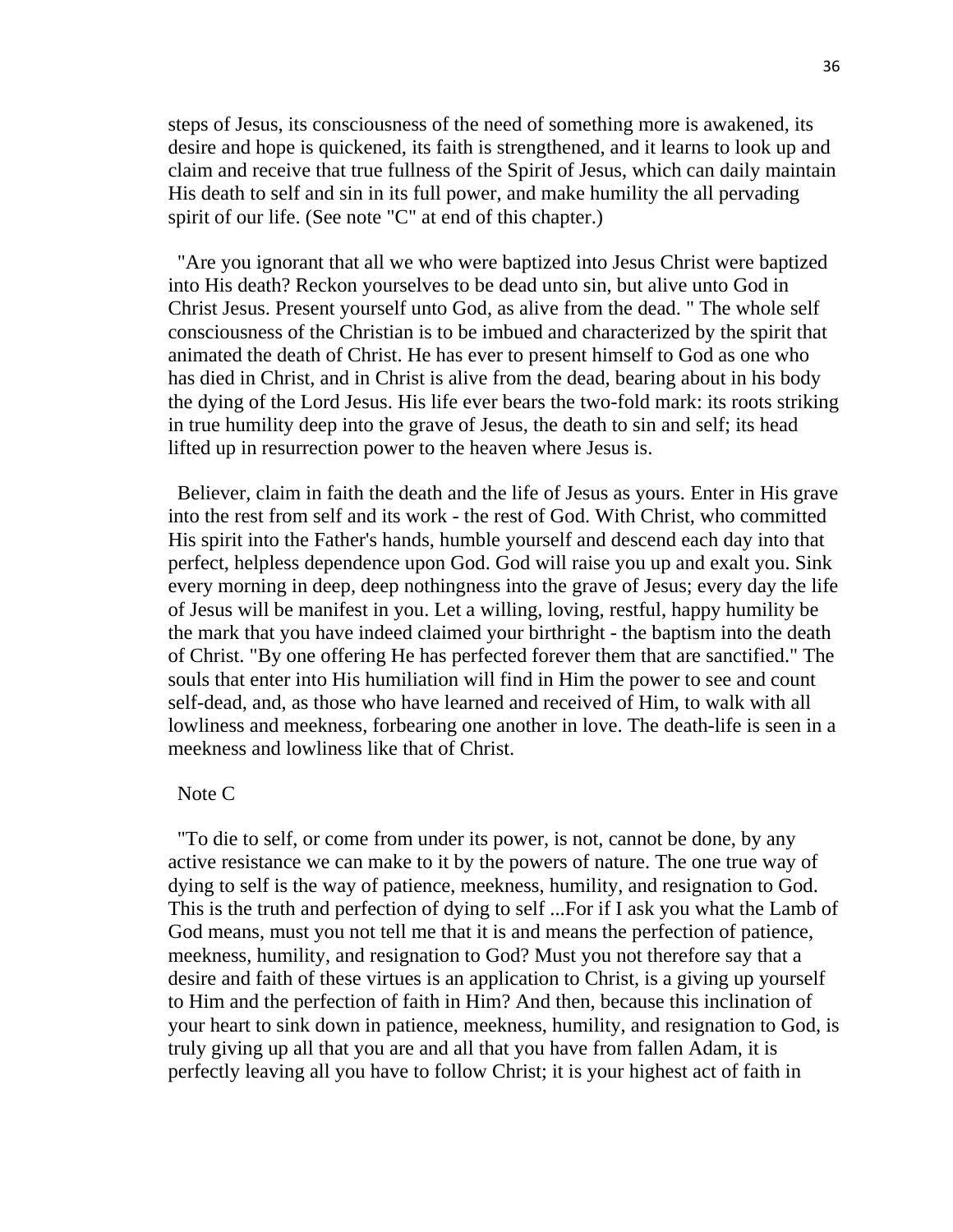Him. Christ is nowhere but in these virtues; when they are there, He is in His own kingdom. Let this be the Christ you follow.

"The Spirit of divine love can have no birth in any fallen creature, till it wills and chooses to be dead to all self, in a patient, humble resignation to the power and mercy of God." I seek for all my salvation through the merits and mediation of the meek, humble, patient, suffering Lamb of God, who alone has power to bring forth the blessed birth of these heavenly virtues in my soul. There is no possibility of salvation but in and by the birth of the meek, humble, patient, resigned Lamb of God in our souls. When the Lamb of God has brought forth a real birth of His own meekness, humility, and full resignation to God in our souls, then it is the birthday of the Spirit of love in our souls, which, whenever we attain, will feast our souls with such peace and joy in God as will blot out the remembrance of everything that we called peace or joy before.

"This way to God is infallible. This infallibility is grounded in the twofold character of our Saviour: 1. As He is the Lamb of God, a principle of all meekness and humility in the soul; 2. As He is the Light of heaven, and blesses eternal nature, and turns it into a kingdom of heaven, - when we are willing to get rest to our souls in meek, humble resignation to God, then it is that He, as the Light of God and heaven, joyfully breaks in upon us, turns our darkness into light, and begins that kingdom of God and of love within us, which will never have an end." ---See Wholly For God. (The whole passage deserves careful study, showing most remarkably how the continual sinking down in humility before God is, from man's side, the only way to die to self.)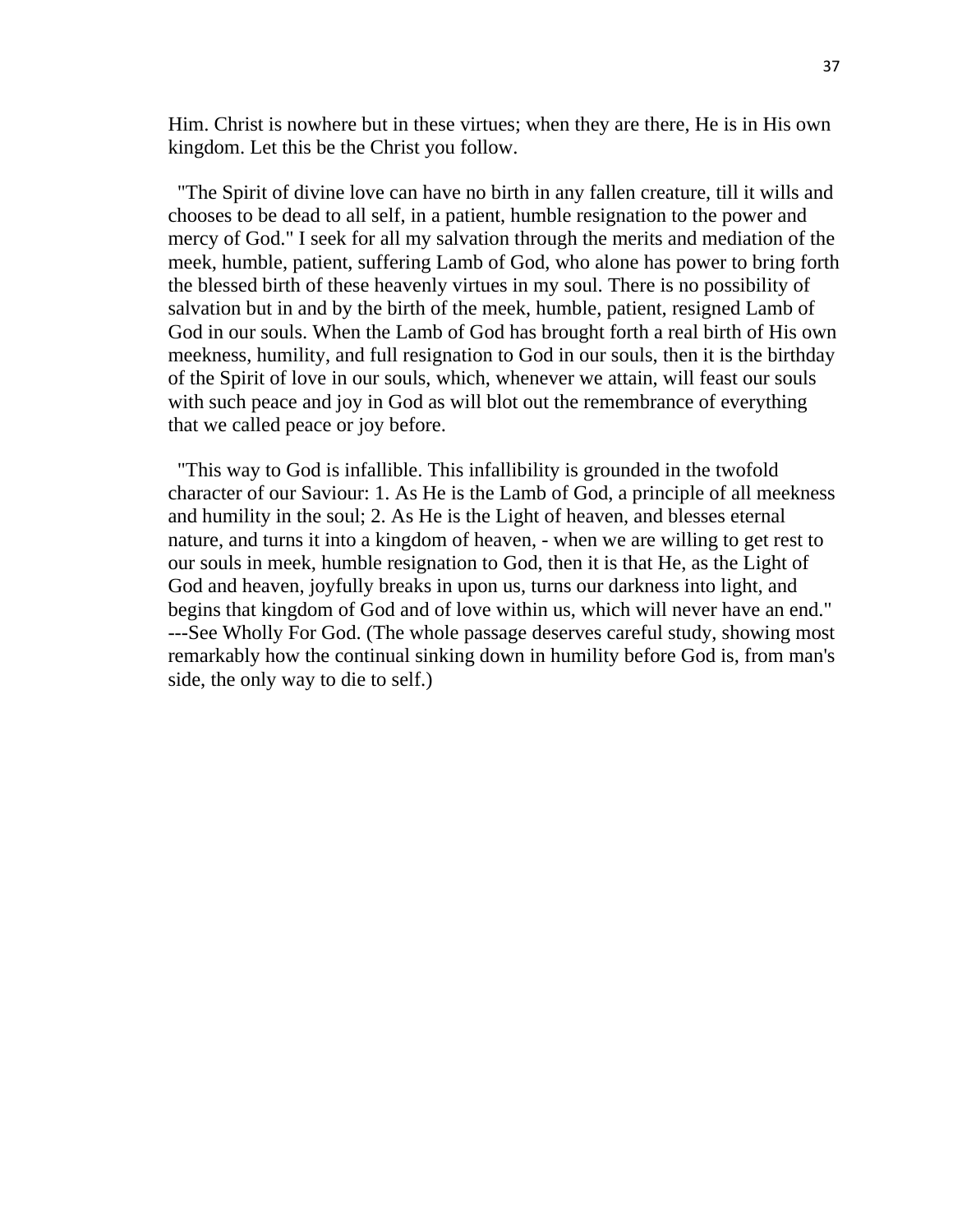#### **Chapter 11--HUMILITY AND HAPPINESS**

"Most gladly therefore will I rather glory in my weaknesses, that the strength of Christ may rest upon me. Wherefore I take pleasure in weakness: for when I am weak then am I strong." 2 Cor. 12:9, 10.

Lest Paul should exalt himself, by reason of the exceeding greatness of the revelations, a thorn in the flesh was sent him to keep him humble. Paul's first desire was to have it removed, and he besought the Lord thrice that it might depart. The answer came that the trial was a blessing; that, in the weakness and humiliation it brought, the grace and strength of the Lord could be the better manifested. Paul at once entered upon a new stage in his relation to the trial: instead of simply enduring it, he most gladly gloried in it; instead of asking for deliverance, he took pleasure in it. He had learned that the place of humiliation is the place of blessing, of power, of joy.

Every Christian virtually passes through these two stages in his pursuit of humility. In the first he fears and flees and seeks deliverance from all that can humble him. He has not yet learnt to seek humility at any cost. He has accepted the command to be humble, and seeks to obey it, though only to find how utterly he fails. He prays for humility, at times very earnestly; but in his secret heart he prays more, if not in word, then in wish, to be kept from the very things that will make him humble. He is not yet so in love with humility as the beauty of the Lamb of God, and the joy of heaven, that he would sell all to procure it. In his pursuit of it, and his prayer for it, there is still somewhat of a sense of burden and of bondage; to humble himself has not yet become the spontaneous expression of a life and a nature that is essentially humble. It has not yet become his joy and only pleasure. He cannot yet say, "Most gladly do I glory in weakness, I take pleasure in whatever humbles me."

But can we hope to reach the stage in which this will be the case? Undoubtedly. And what will it be that brings us there? That which brought Paul there - a new revelation of the Lord Jesus. Nothing but the presence of God can reveal and expel self. A clearer insight was to be given to Paul into the deep truth that the presence of Jesus will banish every desire to seek anything in ourselves, and will make us delight in every humiliation that prepares us for His fuller manifestation. Our humiliations lead us, in the experience of the presence and power of Jesus, to choose humility as our highest blessing. Let us try to learn the lessons the story of Paul teaches us.

We may have advanced believers, eminent teachers, men of heavenly experiences, who have not yet fully learnt the lesson of perfect humility, gladly glorying in weakness. We see this in Paul. The danger of exalting himself was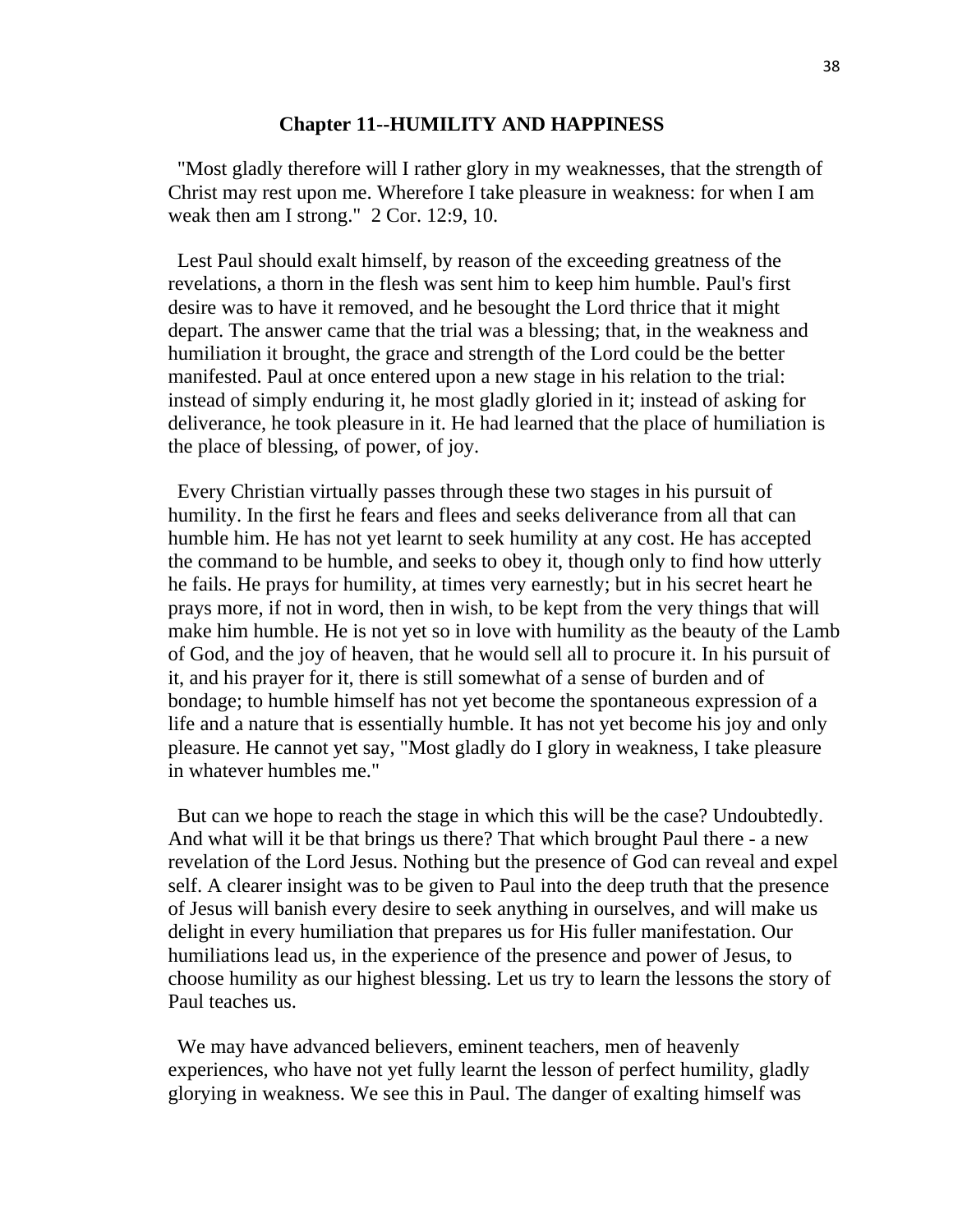coming very near. He knew not yet perfectly what it was to be nothing; to die, that Christ alone might live in him; to take pleasure in all that brought him low. It appears as if this were the highest lesson that he had to learn, full conformity to his Lord in that self-emptying where he gloried in weakness that God might be all.

The highest lesson a believer has to learn is humility. O that every Christian who seek to advance in holiness may remember this well! There may be intense consecration, and fervent zeal and heavenly experience, and yet, if it is not prevented by very special dealings of the Lord, there may be an unconscious selfexaltation with it all. Let us learn the lesson,--the highest holiness is the deepest humility; and let us remember that comes not of itself, but only as it is made matter of special dealing on the part of our faithful Lord and His faithful servant.

Let us look at our lives in the light of this experience, and see whether we gladly glory in weakness, whether we take pleasure, as Paul did, in injuries, in necessities, in distresses. Yes, let us ask whether we have learnt to regard a reproof, just or unjust, a reproach from friend or enemy, an injury, or trouble, or difficulty into which others bring us, as above all an opportunity of proving Jesus is all to us, how our own pleasure or honor are nothing, and how humiliation is in very truth what we take pleasure in. It is indeed blessed, the deep happiness of heaven, to be so free from self that whatever is said of us or done to us is lost and swallowed up, in the thought that Jesus is all.

Let us trust Him who took charge of Paul to take charge of us too. Paul needed special discipline, and with it special instruction, to learn, what was more precious than even the unutterable things he had heard in heaven what it is to glory in weakness and lowliness. We need it, too, O so much. He who cared for him will care for us too. He watches over us with a jealous, loving care, "lest we exalt ourselves". When we are doing so, He seeks to discover to us the evil, and deliver us from it. In trial and weakness and trouble He seeks to bring us low, until we so learn that His grace is all, as to take pleasure in the very thing that brings us and keeps us low. His strength made perfect in our weakness, His presence filling and satisfying our emptiness, becomes the secret of a humility that need never fail. It can, as Paul, in full sight of what God works in us, and through us, ever say, "In nothing was I behind the chiefest apostles, though I am nothing." His humiliations had led him to true humility, with its wonderful gladness and glorying and pleasure in all that humbles.

"Most gladly will I glory in my weaknesses, that the power of Christ may rest upon me; wherefore I take pleasure in weaknesses." The humble man has learnt the secret of abiding gladness. The weaker he feels, the lower he sinks; the greater his humiliations appear, the more the power and the presence of Christ are his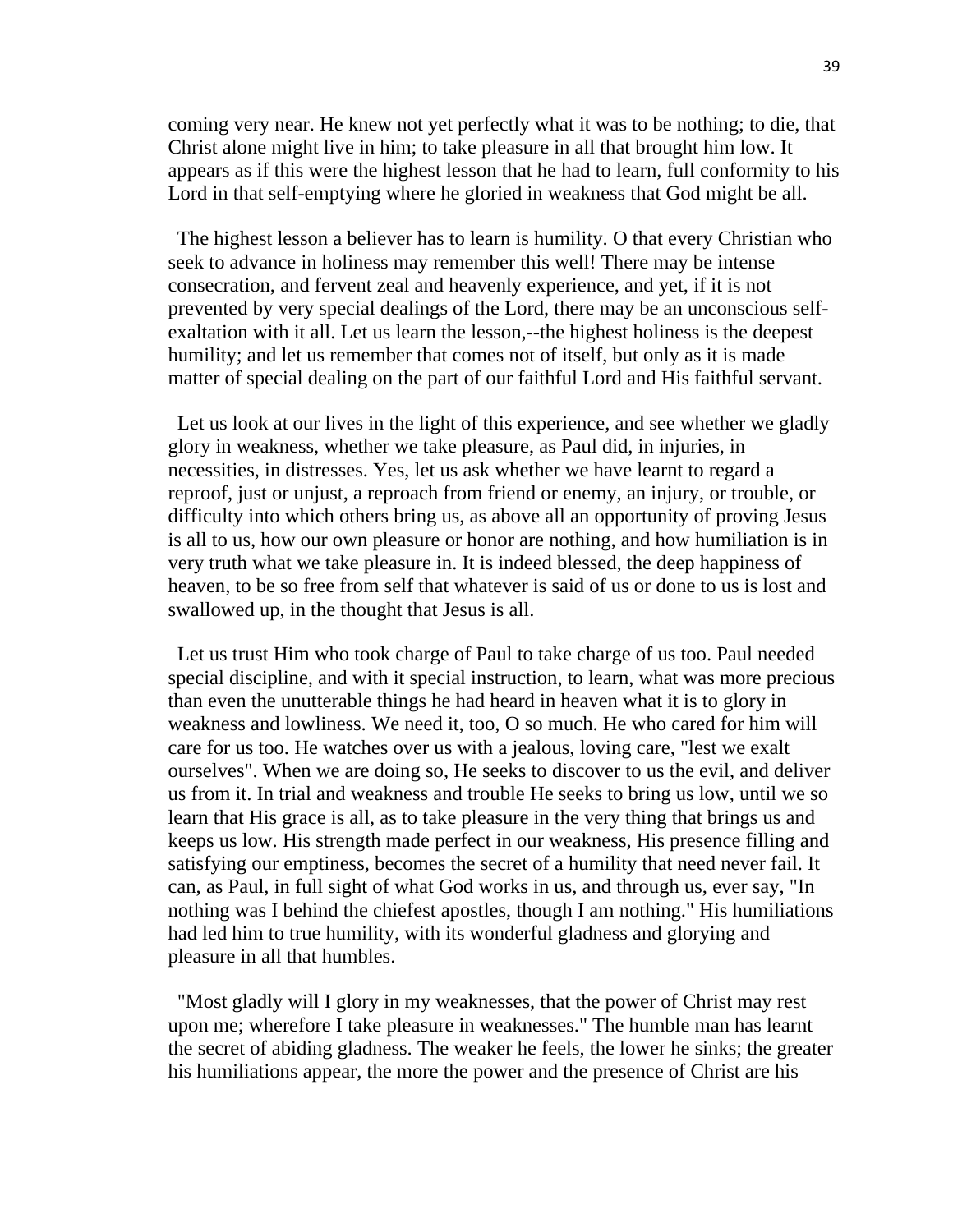portion, until, as he says, "I am nothing," the word of his Lord brings ever deeper joy: "My grace is sufficient for you."

I feel as if I must once again gather up all in the two lessons: the danger of pride is greater and nearer than we think, and the grace for humility too.

The danger of pride is greater and nearer than we think, and that especially at the time of our highest experiences. The preacher of spiritual truth with an admiring congregation hanging on his lips, the gifted speaker on a Holiness platform expounding the secrets of the heavenly life, the Christian giving testimony to a blessed experience, the evangelist moving on as in triumph, and made a blessing to rejoicing multitudes, no man knows the hidden, the unconscious danger to which these are exposed. Paul was in danger without knowing it; what Jesus did for him is written for our admonition, that we may know our danger and know our only safety. If ever it has been said of a teacher or professor of holiness, he is so full of self; or, he does not practise what he preaches; or, his blessing has not made him humbler or gentler, let it be said no more. Jesus, in whom we trust, can make us humble.

Yes, the grace for humility is greater and nearer, too, than we think. The humility of Jesus is our salvation. Jesus Himself is our humility. Our humility is His care and His work. His grace is sufficient for us, to meet the temptation of pride too. His strength will be perfected in our weakness. Let us choose to be weak, to be low, to be nothing. Let humility be to us joy and gladness. Let us gladly glory and take pleasure in weakness, in all that can humble us and keep us low; the power of Christ will rest upon us. Christ humbled Himself, therefore God exalted Him. Christ will humble us, and keep us humble; let us heartily consent, let us trustfully and joyfully accept all that humbles; the power of Christ will rest upon us. We shall find that the deepest humility is the secret of the truest happiness, of a joy that nothing can destroy.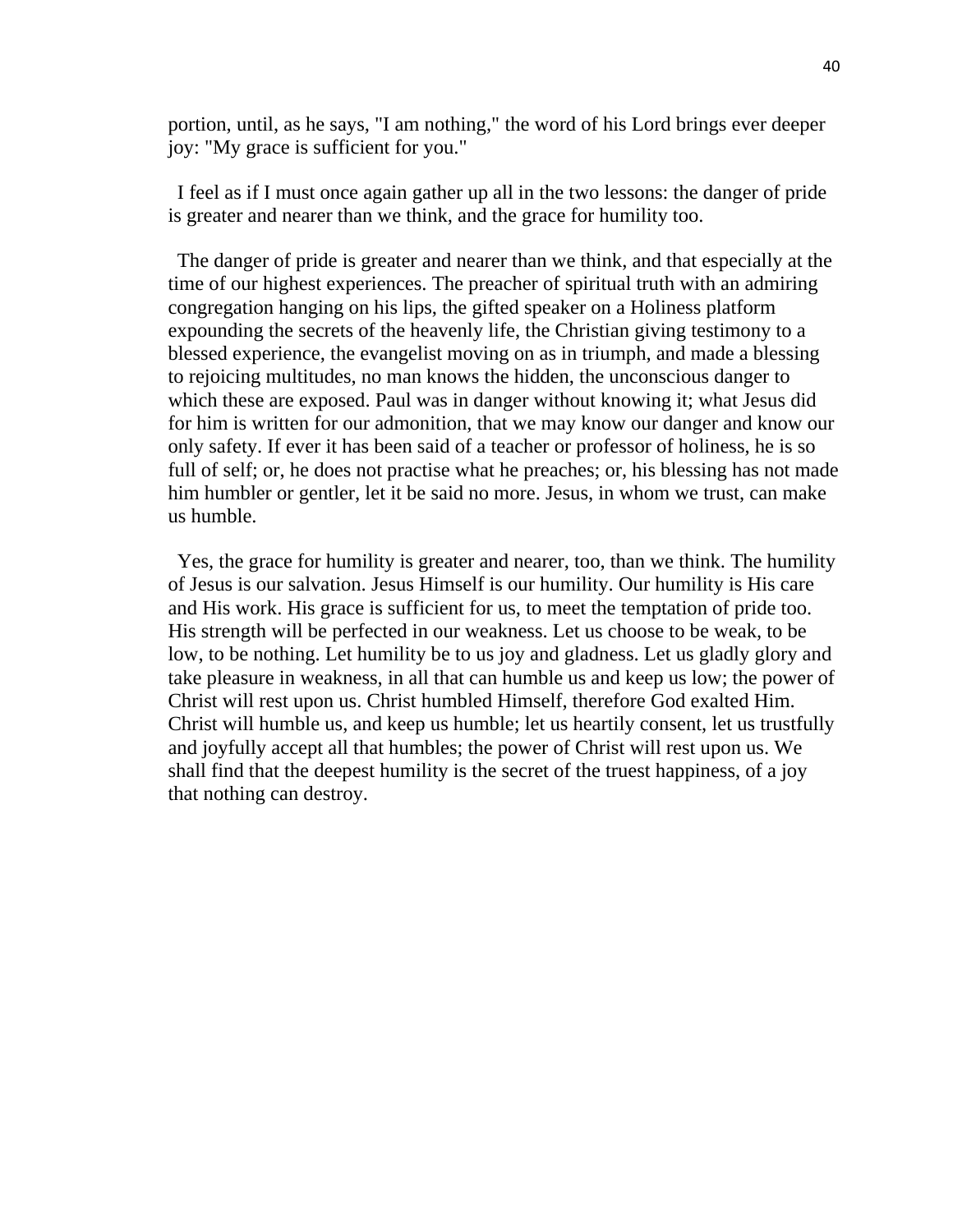#### **Chapter 12--HUMILITY AND EXALTATION**

"He that humbles himself shall be exalted." Luke 14:11, 18:14.

"God gives grace to the humble. Humble yourself in the sight of the Lord, and He shall exalt you." Jas. 4:10.

"Humble yourselves therefore under the mighty hand of God, that He may exalt you in due time." 1 Pet.5:6.

Just yesterday I was asked the question, How am I to conquer this pride? The answer; was simple. Two things are needed. Do what God says is your work: humble yourself. Trust Him to do what He says is His work: He will exalt you.

The command is clear: humble yourself. That does not mean that it is your work to conquer and cast out the pride of your nature, and to form within yourself the lowliness of the holy Jesus. No, this is God's work; the very essence of that exaltation, wherein He lifts you up into the real likeness of the beloved Son. What the command does mean is this: take every opportunity of humbling yourself before God and man. In the faith of the grace that is already working in you; in the assurance of the more grace for victory that is coming; up to the light that conscience each time flashes upon the pride of the heart and its workings; notwithstanding all there may be of failure and falling, stand persistently as under the unchanging command: humble yourself. Accept with gratitude everything that God allows from within or without, from friend or enemy, in nature or in grace, to remind you of your need of humbling, and to help you to it. Reckon humility to be indeed the mother-virtue, your very first duty before God, the one perpetual safeguard of the soul, and set your heart upon it as the source of all blessing. The promise is divine and sure: He that humbles himself shall be exalted. See that you do the one thing God asks: humble yourself. God will see that he does the one thing He has promised. He will give more grace; He will exalt you in due time.

All God's dealings with man are characterized by two stages. There is the time of preparation, when command and promise, with the mingled experience of effort and impotence, of failure and partial success, with the holy expectancy of something better which these waken, train and discipline men for a higher stage. Then comes the time of fulfillment, when faith inherits the promise, and enjoys what it had so often struggled for in vain. This law holds good in every part of the Christian life, and in the pursuit of every separate virtue. And that because it is grounded in the very nature of things. In all that concerns our redemption, God must needs take the initiative. When that has been done, man's turn comes. In the effort after obedience and attainment, he must learn to know his impotence, in self-despair to die to himself, and so be fitted voluntarily and intelligently to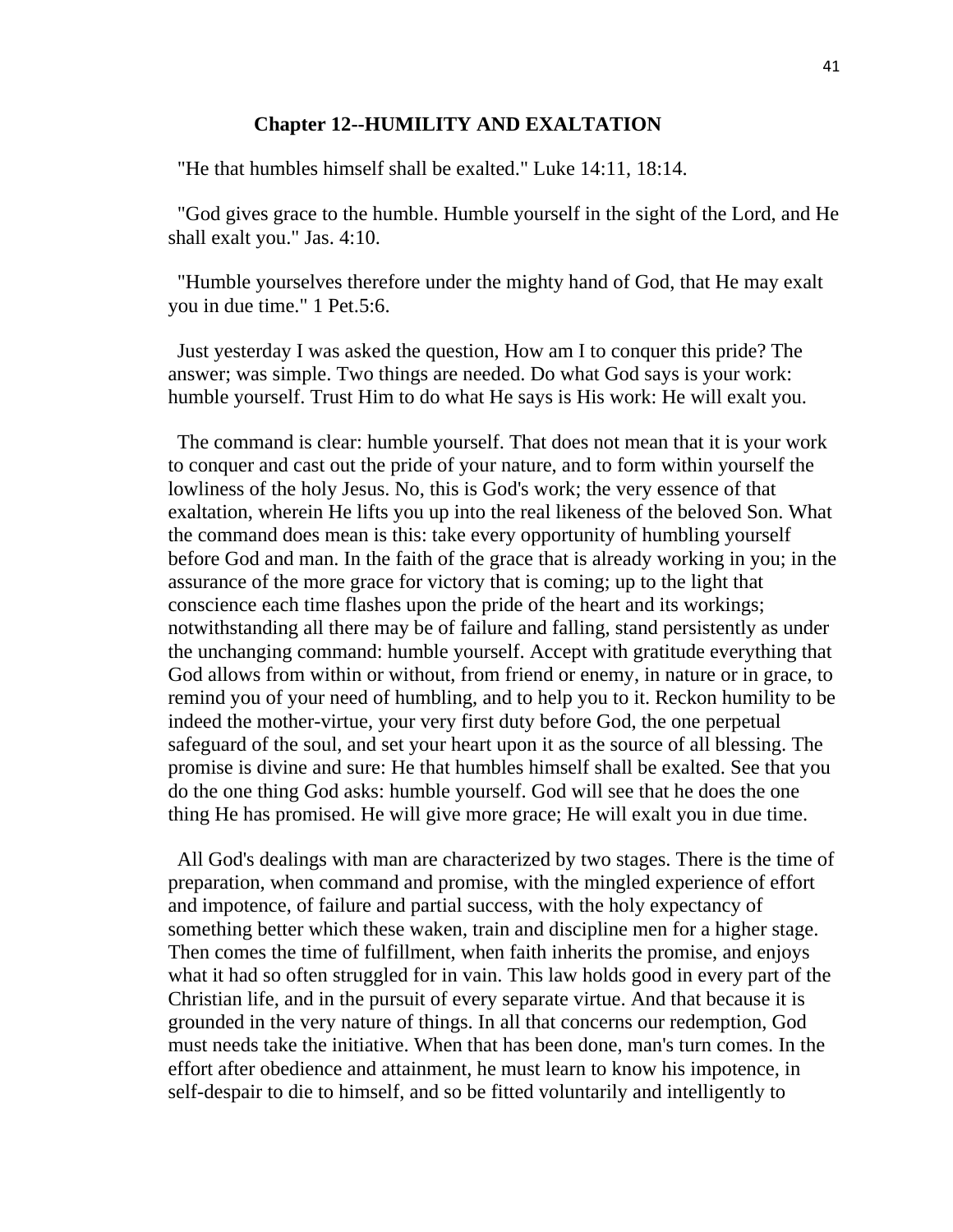receive from God the end, the completion of that of which he had accepted the beginning in ignorance. So, God who had been the Beginning, ere man rightly knew Him, or fully understood what His purpose was, is longed for and welcomed as the End, as the All in All.

It is even thus, too, in the pursuit of humility. To every Christian the command comes from the throne of God Himself: humble yourself. The earnest attempt to listen and obey will be rewarded yes, rewarded-with the painful discovery of two things. The one, what depth of pride, that is of unwillingness to count oneself and to be counted nothing, to submit absolutely to God, there was, that one never knew. The other, what utter impotence there is in all our efforts, and in all our prayers too for God's help, to destroy the hideous monster. Blessed the man who now learns to put his hope in God, and to persevere, notwithstanding all the power of pride within him, in acts of humiliation before God and Men. We know the law of human nature: acts produce habits, habits breed dispositions, dispositions form the will, and the rightly-formed will is character. It is no otherwise in the work of grace. As acts, persistently repeated, beget habits and dispositions, and these strengthened the will, He who works both to will and to do comes with His mighty power and Spirit; and the humbling of the proud heart with which the penitent saint cast himself so often before God, is rewarded with the "more grace" of the humble heart, in which the Spirit of Jesus has conquered, and brought the new nature to its maturity, and He the meek and lowly One now dwells forever.

Humble yourselves in the sight of the Lord, and He will exalt you. And wherein does the exaltation consist? The highest glory of the creature is in being only a vessel, to receive and enjoy and show forth the glory of God. It can do this only as it is willing to be nothing in itself, that God may be all. Water always fills first the lowest places. The lower, the emptier a man lies before God, the speedier and the fuller will be the inflow of the divine glory. The exaltation God promises is not, cannot be, any external thing apart from Himself: all that He has to give or can give is only more of Himself, Himself to take more complete possession. The exaltation is not, like an earthly prize, something arbitrary, in no necessary connection with the conduct to be rewarded. No, but it is in its very nature the effect and result of the humbling of ourselves. It is nothing but the gift of such a divine indwelling humility, such a conformity to and possession of the humility of the Lamb of God, as fits us for receiving fully the indwelling of God.

He that humbles himself shall be exalted. Of the truth of these words Jesus Himself is the proof; of the certainty of their fulfillment to us He is the pledge. Let us take His yoke upon us and learn of Him, for He is meek and lowly of heart. If we are but willing to stoop to Him, as He has stooped to us, He will yet stoop to each one of us again, and we shall find ourselves not unequally yoked with Him. As we enter deeper into the fellowship of His humiliation, and either humble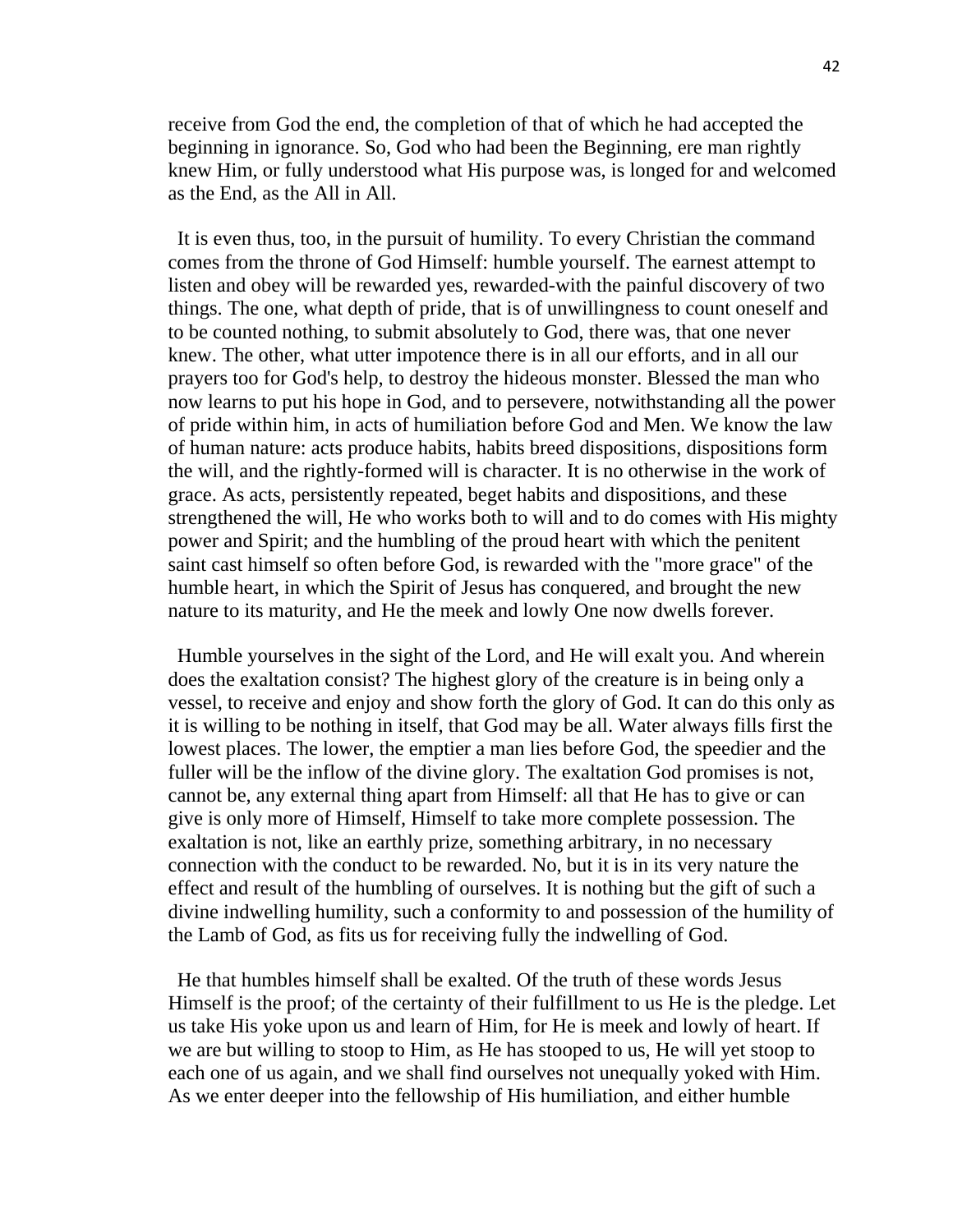ourselves or bear the humbling of men, we can count upon it that the Spirit of His exaltation, "the Spirit of God and of glory," will rest upon us. The presence and the power of the glorified Christ will come to them that are of an humble spirit. When God can again have His rightful place in us, He will lift us up. Make His glory your care in humbling yourself; He will make your glory His care in perfecting your humility, and breathing into you, as your abiding life, the very Spirit of His Son. As the all-pervading life of God possesses you, you will be nothing so natural, and nothing so sweet, as to be nothing, with not a thought or wish for self, because all is occupied with Him who fills all. "Most gladly will I glory in my weakness, that the strength of Christ may rest upon me."

Brother, have we not here the reason that our consecration and our faith have availed so little in the pursuit of holiness? It was by self and its strength that the work was done under the name of faith; it was for self and its happiness that God was called in; it was, unconsciously, but still truly, in self and its holiness that the soul rejoiced. We never knew that humility, absolute, abiding, Christ-like humility and self-effacement, pervading and marking our whole life with God and man, was the most essential element of the life of the holiness we sought for.

It is only in the possession of God that I lose myself. As it is in the height and breadth and glory of the sunshine that the littleness of the mote playing in its beams is seen, even so humility is the taking our place in God's presence to be nothing but a mote dwelling in the sunlight of His love.

"How great is God! how small am I! Lost, swallowed up in Love's immensity! God only there, not I."

May God teach us to believe that to be humble, to be nothing in His presence, is the highest attainment, and the fullest blessing of the Christian life. He speaks to us: "I dwell in the high and holy place, and with him the is of a contrite and humble spirit." Be this our portion!

"O, to be emptier, lowlier, Mean, unnoticed, and unknown, And to God a vessel holier, Filled with Christ, and Christ alone!"

Note D.-A Secret of Secrets: Humility the Soul of True Prayer.--Till the spirit of the heart be renewed, till it is emptied of all earthly desires, and stands in an habitual hunger and thirst after God, which is the true spirit of prayer; till then, all our prayer will be, more or less, but too much like lessons given to scholars; and we shall mostly say them, only because we dare not neglect them. But be not discouraged; take the following advice, and then you may go to church without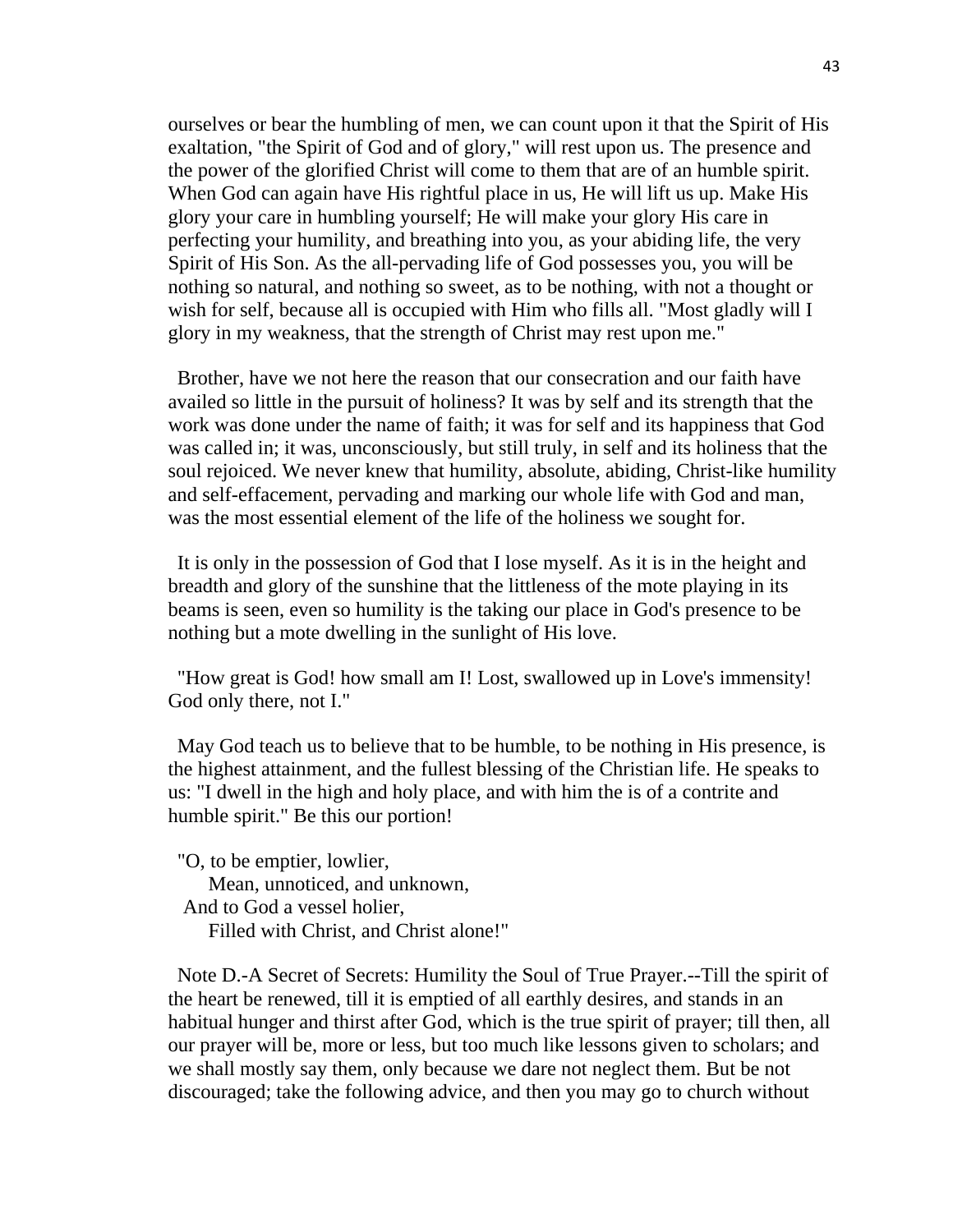any danger of mere lip-labor or hypocrisy, although there should be a hymn or a prayer, whose language is higher than that of your heart. Do this: go to the church as the publican went to the temple; stand inwardly in the spirit of your mind in that form which he outwardly expressed, when he cast down his eyes, and could only say, "God be merciful to me, a sinner." Stand unchangeably, at least in your desire, in this form or state of heart; it will sanctify every petition that comes out of your mouth; and when anything is read or sung or prayed, that is more exalted than your heart is, if you make this an occasion of further sinking down in the spirit of the publican, you will then be helped, and highly blessed, by those prayers and praises which seem only to belong to a heart better than yours.

This, my friend, is a secret of secrets; it will help you to reap where you have not sown, and be a continual source of grace in your soul; for everything that inwardly stirs in you, or outwardly happens to you, becomes a real good to you, if it finds or excites in you this humble state of mind. For nothing is in vain, or without profit to the humble soul; it stands always in a state of divine growth; everything that falls upon it is like a dew of heaven to it. Shut up yourself, therefore, in this form of Humility; all good is enclosed in it; it is a water of heaven, that turns the fire of the fallen soul into the meekness of the divine life, and creates that oil, out of which the love to God and man gets its flame. Be enclosed, therefore, always in it; let it be as a garment wherewith you are always covered, and a girdle with which you are girt; breathe nothing but in and from its spirit; see nothing but with its eyes; hear nothing but with its ears. And then, whether you are in the church or out of the church, hearing the praises of God or receiving wrongs from men and the world, all will be edification, and everything will help forward your growth in the life of God. (The Spirit of Prayer, Pt II, p. 121)

# **A PRAYER FOR HUMILITY**

I will here give you an infallible touchstone, that will try all to the truth. It is this: retire from the world and all conversation, only for one month; neither write, nor read, nor debate anything with yourself; stop all the former workings of your heart and mind: and, with all the strength of your heart, stand all this month, as continually as you can, in the following form of prayer to God. Offer it frequently on your knees; but whether sitting, walking, or standing, be always inwardly longing, and earnestly praying this one prayer to God: "That of His great goodness He would make known to you, and take from your heart, every kind and form and degree of Pride, whether it be from evil spirits, or your own corrupt nature; and that He would awaken in you the deepest depth and truth of that Humility, which can make you capable of His light and Holy Spirit." Reject every thought, but that of waiting and praying in this matter from the bottom of your heart, with such truth and earnestness, as people in torment wish to pray and be delivered from it ...If you can and will give yourself up in truth and sincerity to this spirit of prayer,